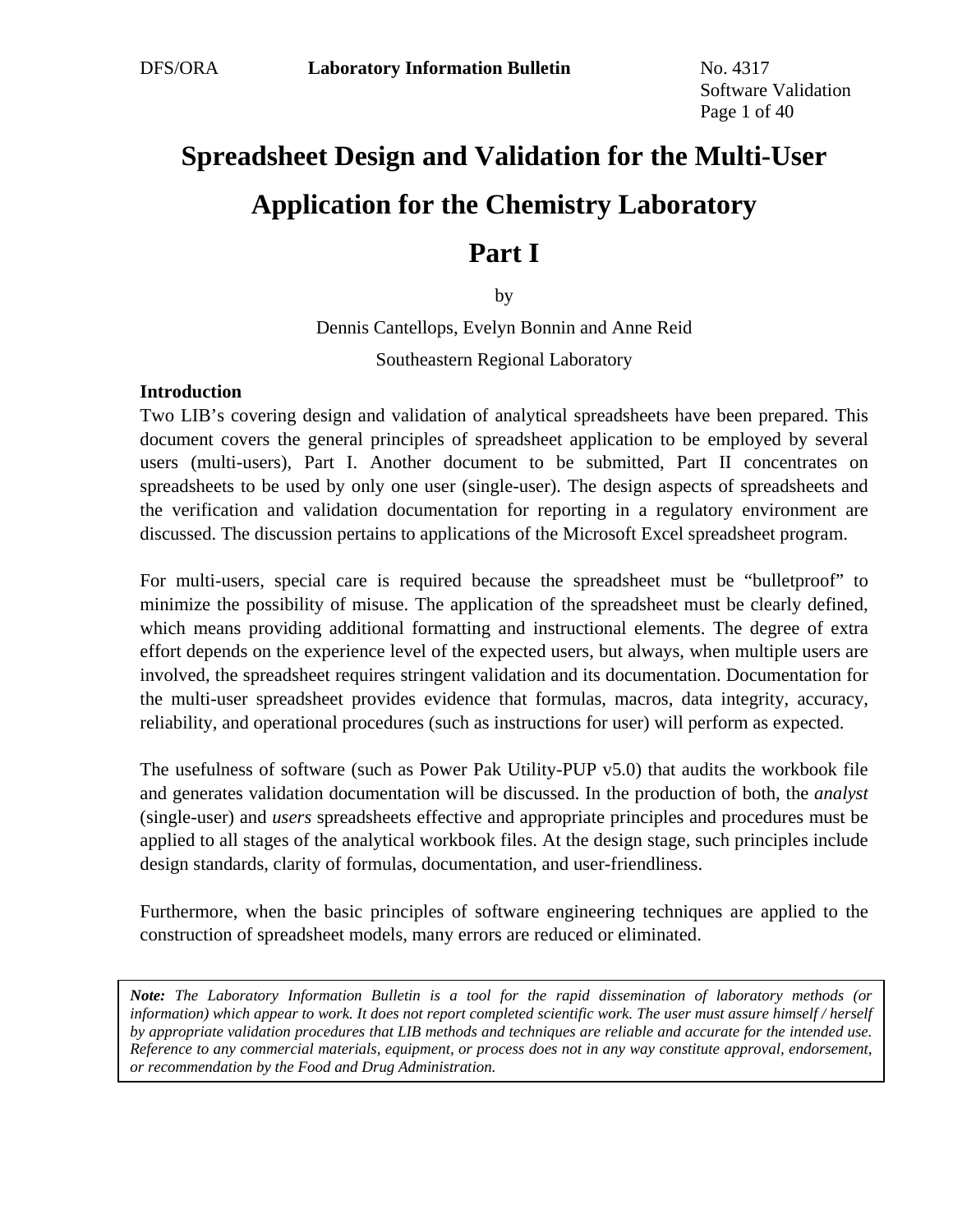Software Validation Page 2 of 40

# **Observed Spreadsheet Application Problems**

The following spreadsheet problems were discovered during an FDA inspection of a QC analytical laboratory in a pharmaceutical firm. The QC laboratory failed to follow current good manufacturing practice (cGMP) (1) and good laboratory practice (GLP) (2) regulations. Also, basic principles of multi-user spreadsheet design, validation and documentation were not apparent. Spreadsheet files were not maintained and many were deleted. The SOPs for the spreadsheets were absent and validation and documentation procedures were not in use. These spreadsheet problems can also be present in FDA laboratories. Specific problems included the following:

- Nearly all of the spreadsheets in the laboratory showed rounding-off errors and none used the Excel rounding function, when needed to avoid rounding-off discrepancies between the original and check calculations by the second analyst.
- Formulas in the analytical procedures did not follow the Excel equations.
- Conversion factors were not expressed in the analytical procedures.
- The formulas used by the check analyst for manual calculations were not the same as those used in the Excel spreadsheets.
- The pre-determined specifications or limits were not shown in the spreadsheets.
- Spreadsheets were not clearly documented. For example, the product declaration was not indicated, replaced by only a number in a cell.
- Units were expressed as numbers without descriptive labels such as mg/mL or mg/g.
- Sample weights were described as sample volume and areas as ratios.
- Spreadsheets did not contain provisions for security and integrity of data.
- Spreadsheet applications were not protected from changes, meaning analysts could freely change labels and formulas.
- Regression analysis was calculated with the y and x axis inverted in the Excel formula, which generated erroneous slope and intercept results.

These analytical spreadsheet mistakes can be eliminated if the analyst (developer) ensures that each element in the spreadsheet application is uniquely and unambiguously defined.

As a minimum, a simple spreadsheet validation documentation should include the following items (3):

- A description of what the program does and proper instructions.
- Use of color-coding for data-entry.
- A description of the mathematical formulas used .
- An explanation of the relationship of the formulas in the analytical method to the Excel equations.
- Listings for any macro programs.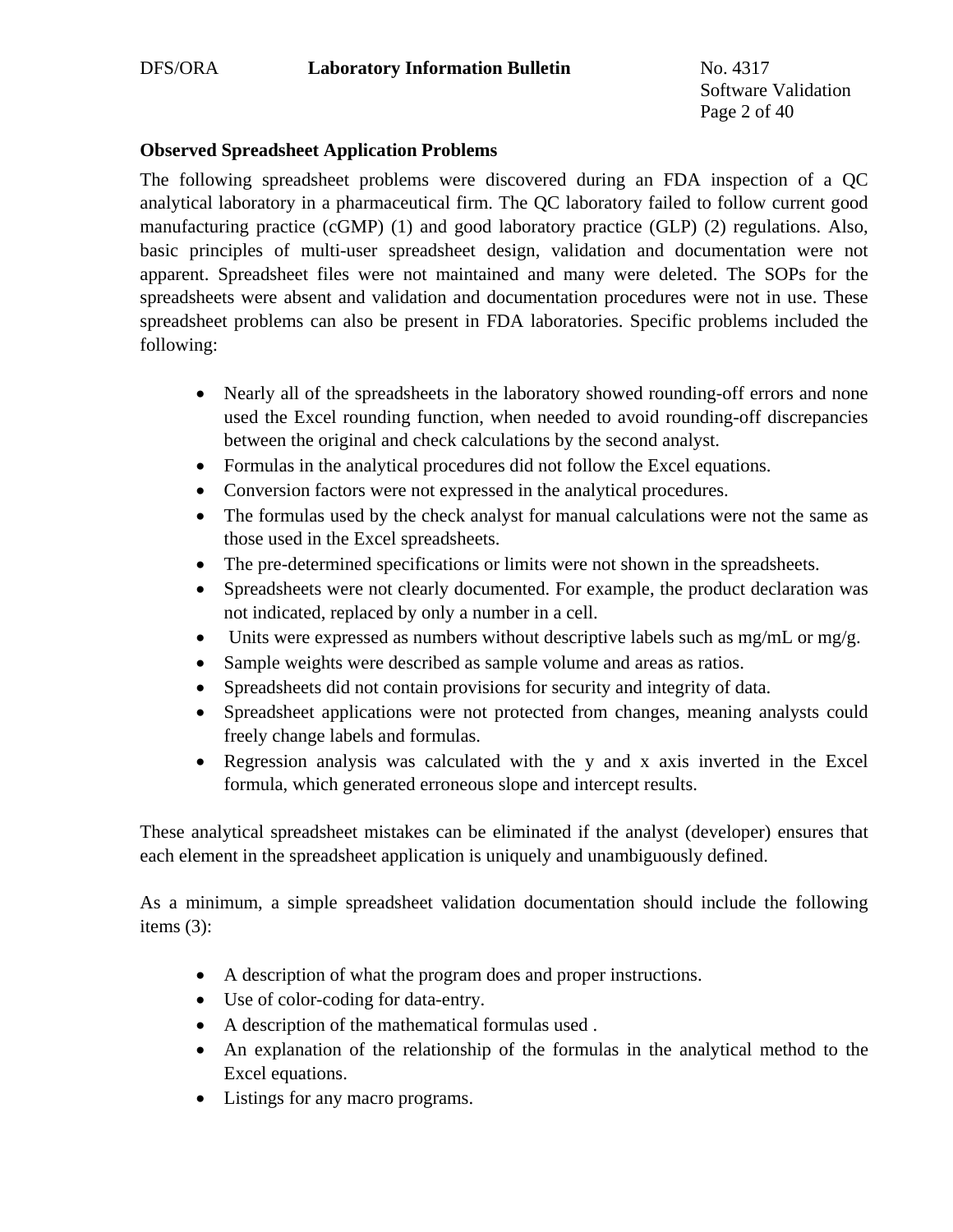Software Validation Page 3 of 40

- Acceptance criteria, including product declarations and specifications or USP limits.
- Test sheets with anticipated and actual results, signed and reviewed, that have been verified by manual calculations.
- Security and password maintenance.
- Operating system used, date of installation and version number.
- Documentation of the spreadsheet program, including any service packs or add-ins. Some service packs such as the PUP v5.0 or the additions of macros may not be reflected in the software program version designation but should be documented all the same.

# **Good Laboratory Practice (GLP) Regulations**

The use of spreadsheets to judge the quality of a product (4) is controlled by cGMP's, GLP, regulations (1) (2) and ISO 17025 accreditation (5). The following are some of the requirements established by GLP regulations:

- **Configuration Management.** Quality assurance for managing software addresses all documentation associated with the system and is applied during all operational phases of software use, including the development and maintenance phases. It includes identification of changes, implementation of changes as reported, and revalidation of formulas and workbook files at specified times or when the developer introduces a new version of the spreadsheet. If modifications, up-grade or changes to the software have been implemented, perform regression analysis to determine what portions of the software that had not been changed might have been adversely affected by changes elsewhere in the software. In addition, conduct regression testing on those portions to determine if any new errors or problems were introduced.
- **Written Standard Operating Procedures (SOPs).** SOPs are defined at 21 CFR 58.81 (a) (2), as "A testing facility shall have standard operating procedures in writing setting forth non-clinical laboratory study methods that management is satisfied are adequate to insure the quality and integrity of the data generated in the course of a study. All deviations in a study from standard operating procedures shall be authorized by the study director and shall be documented in the raw data. Significant changes in established standard operating procedures shall be properly authorized in writing by management."
- **Completeness of Data.** Validated analytical applications need a performancemonitoring program to establish data integrity and completeness. Compliance Policy Guide (CPG) 7132a.07 (21 CFR 211.68) defines the program for input/output (I/O) checking. The I/O test involves inputting a set of data packages that have an accurately known solution and checking this known solution against the result given by the software application. In addition, all workbook files should be preserved, controlled and maintained for future audits against the reviewed printed sample reports. A backup-and-restore system should be in place to ensure data completeness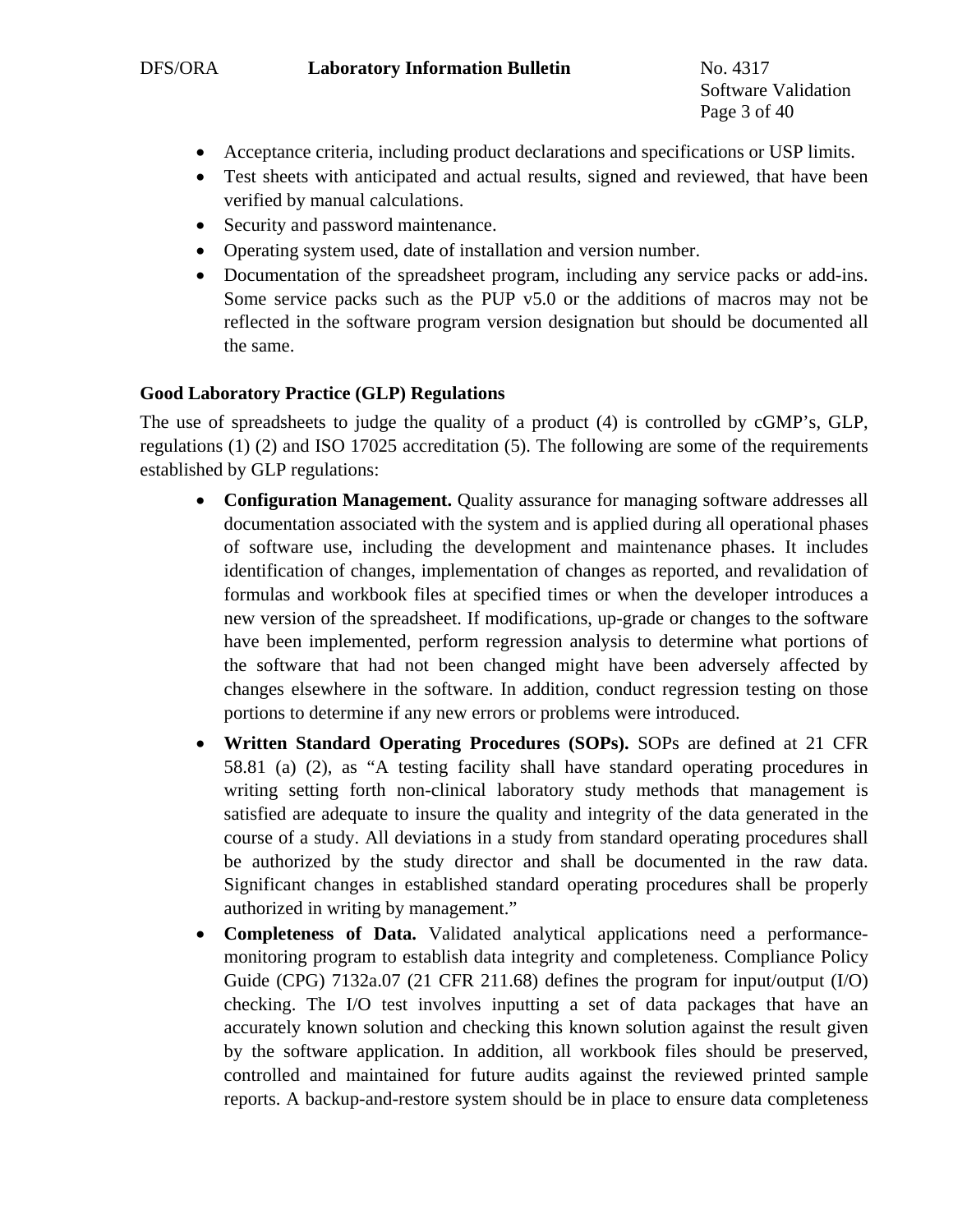Software Validation Page 4 of 40

and security. A backup-and-restore SOP provides detailed instructions as to how to recover the spreadsheet files after a system failure, designate the backup location, and define the schedule-and-restore methodology. The SOP should identify the person responsible for retaining backup records, including schedules or logs, the type and storage location of the media used, system failures and recovery logs.

- **Raw Data.** Raw data is defined at 21 CFR 58.3 (k) (2), as "any laboratory worksheets, records, memoranda, notes, or exact copies thereof, that are the result of original observation and activities of a non-clinical laboratory study and are necessary for the reconstruction and evaluation of the report of that study." In addition to hand written observations in ink on paper, "raw data may include photographs, microfilm, or microfiche copies, computer printouts, magnetic media, including dictated observations, and recorded data from automated instruments". In the chemistry laboratory, the raw data from notebooks or paper worksheets can be entered manually into the computer spreadsheet program or can be directly collected (from balances, GC, LC, etc.) into the spreadsheet program, by means of an interface or a Laboratory Information Management System (LIMS). Under those circumstances, the spreadsheet becomes raw data. A worksheet generated by a spreadsheet program can be designed to be used as a fill-in-the-blanks worksheet for raw data. After the raw data is entered manually into the paper worksheet (fill-in-the-blanks worksheet), the worksheet becomes original data, which is the result of original observations. The raw data worksheet can not be remade if errors are found. Errors cannot be erased or overwritten; a line must be drawn through an incorrect entry and the correct figure or word written nearby and initiated. Also, significant data must not be discarded without explanation. Discarded analytical data must be crossed out, initiated, and the reason for discarding the data explained. An example of the raw data worksheet will be presented in Part II of this LIB.
- **Secondary Data.** The secondary data worksheet is used for the calculations and results, which utilize the data from the raw data worksheet (standard and sample weights and dilutions, sample dilution factor, etc.) previously developed and printed, which included the original observations. It can be remade if errors are found. To verify the secondary data spreadsheet (calculation and results sheet), data in the spreadsheet are checked against the printed and used raw data sheet (fill-in-the-blanks *Excel* Worksheet in which the blanks had been manually written). The results of the verification must be documented, and the check analyst must sign for approval. A laboratory notebook in which raw data is entered manually also becomes original data and copies can be attached to the spreadsheet printout. Figures 2 and 3 are examples of the secondary data worksheets.

The workbook files containing the raw data (fill-in-the-blank form) and secondary data worksheets should be preserved, controlled, and maintained for future audits of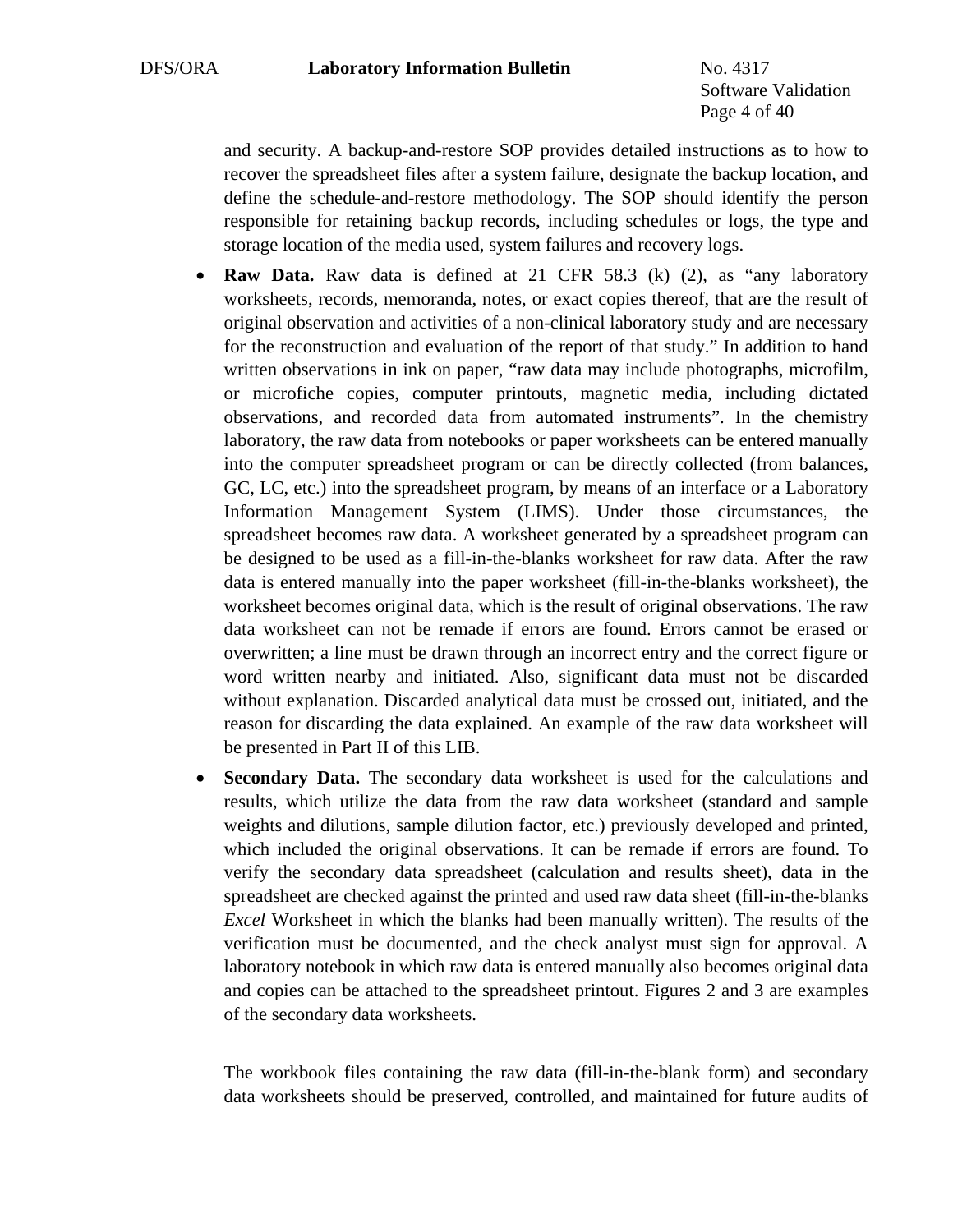Software Validation Page 5 of 40

the electronic file. In addition a copy of the completed sample printout should include the name and "saved" date for the workbook file, and the software name, version, and upgrade designations.

• **Security.** 21 CFR Part 11; Electronic Records; Electronic Signatures (6) "Sec. 11.10 Controls for closed systems. Users who use closed systems to create, modify, maintain, or transmit electronic records shall employ procedures and controls designed to ensure the authenticity, integrity, and, when appropriate, the confidentiality of electronic records. Such measures ensure that the signer cannot readily repudiate the signed record as not genuine. Such procedures and controls shall include the following: (a) Validation of systems to ensure accuracy, reliability, consistent intended performance, and the ability to discern invalid or altered records. (b) The ability to generate accurate and complete copies of records in both human readable and electronic form suitable for inspection, review, and copying by the agency. Individuals should contact the agency if there are any questions regarding the ability of the agency to perform such review and copying of the electronic records." Other part 11 requirements may be implemented as well (6).

For example, the access control to the computer and the Excel workbook files and audit trails (Section 21 CFR 11.10(e)) should be implemented as follows:

(a) For computer access control, the Agency established security in accordance with Federal mandates (Computer Security Act of 1987, Computer Fraud Abuse Act of 1986, and others, see http: //intranet.fda.gov/oirm/itsecurity/useful.htm).

 The Agency is required to provide "adequate security" to manage potential risk to its automated information. The Southeast Region Information Technology Services (SRITS) manages the computer security program. The Information System Security Officer (ISSO) serves as the Agency focal point to direct and oversee the security program. The ISSO will develop policies, procedures, and guidance establishing, implementing, maintaining and overseeing requirements for the Agency's information technology (IT) security program. For example, the agency and the SRITS have established access controls at various levels. The ORA's wide area network (WAN) is a closed system protected by two internal firewalls. This closed system is contained within another closed system that consists of the HHS WAN (the departmental level). The ORA's WAN has a secured gateway to the Internet through the various firewalls. At the ORA's WAN level, all computers (laptops as well as desktops) have been migrated to Microsoft's Windows 2000 Professional operating system (OS). This new OS has improved security features. The most important ones are:

 $\checkmark$  Authenticated Logon - Users now must enter a username / password combination in order to access the files and resources in any computer. If a user does not have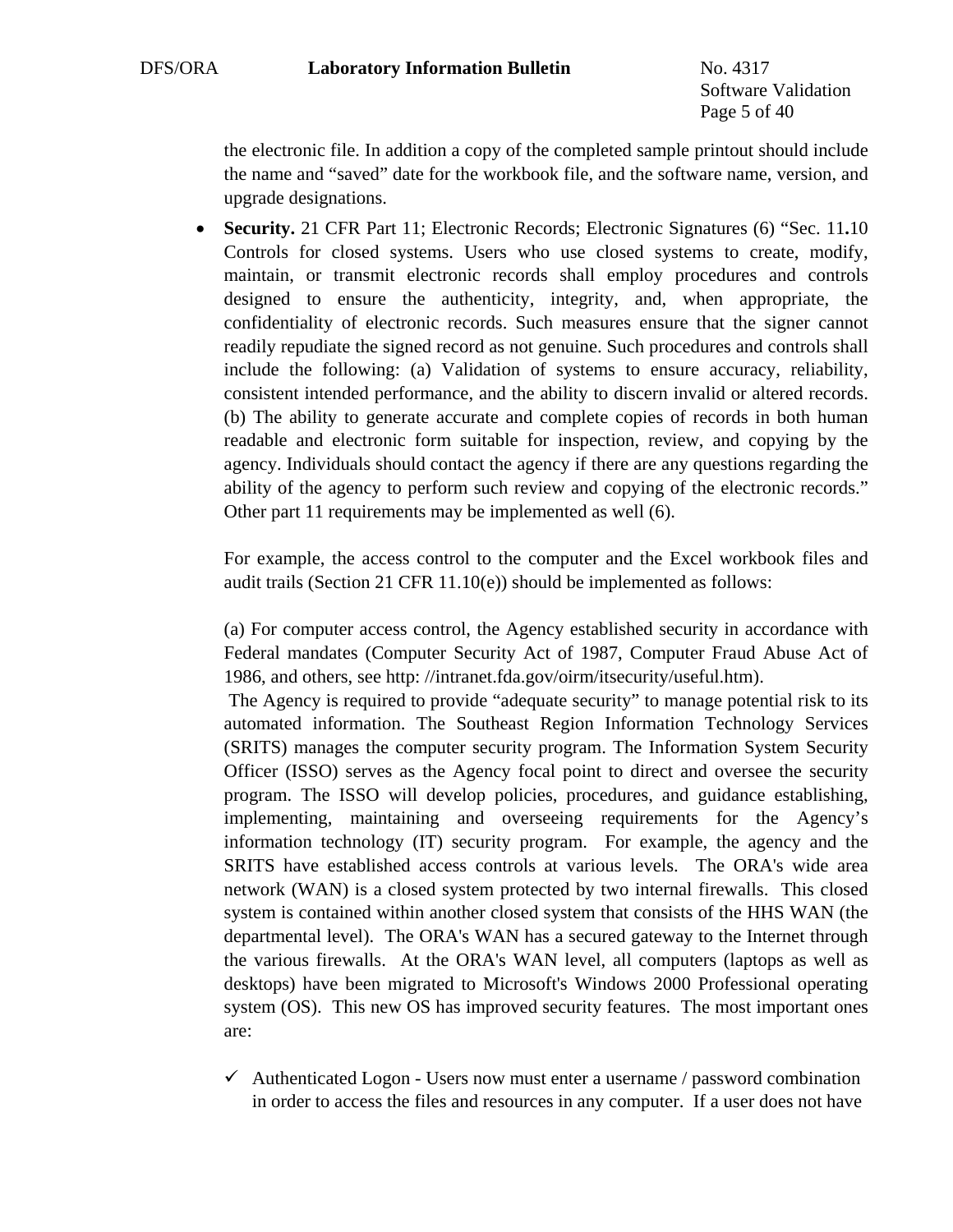Software Validation Page 6 of 40

an account in the ORA network domain, then the user would not be able to access any files or computer resources.

- $\checkmark$  File Level Security All hard disks will be using NTFS (New Technology File System from Microsoft) as the file system (not the common FAT file system). This provides additional security features for file access over previous file systems such as FAT (File Allocation Table) or FAT32. Files stored in local hard drives can be secured by using access lists. Administrators can designate who can access a specific file and what level of access the user can have (read, write, change, delete).
- $\checkmark$  Audit Trails NTFS and Windows 2000 provides features that allow the system to log the use of a file or folder.
- $\checkmark$  File Encryption Users can encrypt the data files to protect them from unauthorized access. The highest encryption algorithm is being implemented (128 bit).

In addition, data files stored in network drives are also protected from unauthorized access. File servers use NTFS as the file system and data is backup every night.

(b) For access control to Excel workbook files applications, the developer should implement adequate security. For example, Excel has several levels of protection that can be applied to a workbook file. The highest level of protection is set on the file level. A password can be set in order to open, access and save a workbook. After the workbook file is open, security options can be set inside the application file. There are three levels of security: workbook, worksheet, and object. Protecting the workbook prevents the user from inserting new worksheets. Protecting the worksheet prevents the user from changing the contents of a worksheet, such as formulas. Protecting the object prevents the user from deleting, moving or resizing objects.

In addition, spreadsheet applications should be protected with the safeguards identified in 21 CFR Part 11. These include validation with its documentation; security, and audit trails (Section 21 CFR  $11.10(e)$ ). The security, audit trails, and true electronic signatures can be implemented by software and services such as what is available from the company Wimmer Systems ([www.wimmersystems.com\)](http://www.wimmersystems.com/). For example, Wimmer Systems can take our verified *Excel* application spreadsheet,add the compliance package, and when finished,install the application and provide training.

Also, during an in-house audit, the laboratory must provide the validation documentation and copies of the applications in both hard copy and electronic form as per 21 CFR 11.10 (a) and (b), if the copies are requested by the auditor. Therefore, Part 11 requires that laboratories be able to give the auditor electronic copies and hard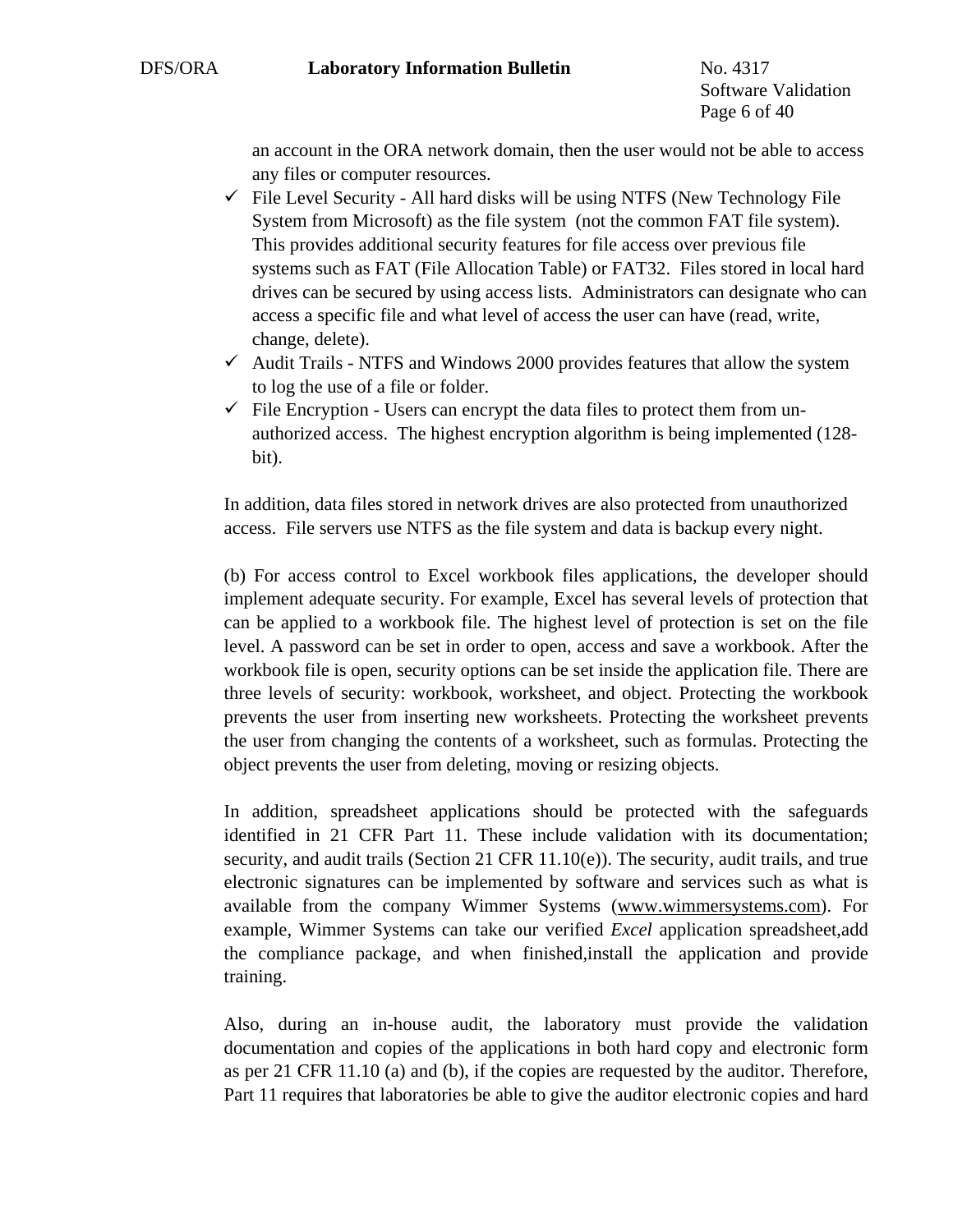Software Validation Page 7 of 40

copies of their electronic records. Providing copies of the software program (for example Microsoft *Excel* program) that produce the records is not required.

In addition all workbook files (single-user and multi-user) should be preserved, controlled and maintained for future audits against the reviewed printed sample reports (single-user) or the validation documentation (multi-user). Otherwise, if workbook files were not controlled, problems might result (e.g., paper printouts or printed reports might be challenged as being incomplete or inaccurate representations of the corresponding electronic records).

• **Training.** Training is described by 21 CFR 58.29 (a) (2), as "Each individual engaged in the conduct of or responsible for the supervision of a non-clinical laboratory study shall have education, training, and experience, or combination thereof, to enable that individual to perform the assigned functions." In spreadsheet training, it is very important to properly implement the analytical spreadsheet guidelines (SOP) and ensure worksheet standardization. If no guidelines or procedures are implemented, the spreadsheet development may go out of control, increasing the errors among the applications.

## **Quality Standards and Guidelines (See ISO/IEC 17025 Guideline)**

The "General Requirements for the Competence of Testing and Calibration Laboratories", (International Organization for Standardization ISO 17025) (5). Sections 3. Document Control, 12. Control of Records, and 4.7 Control Data, includes several paragraphs on the manipulation of quality and technical records and the use of computers. Where computers or automated equipment are used for the capture, processing, manipulation, recording, storage or retrieval of calibration or test data, the laboratory shall ensure that:

- Computer software is documented and suitably validated as being adequate for use.
- Procedures are established for protecting the integrity of data; such procedures shall include, but not be limited to, integrity of data entry or capture, data storage, data transmission and data processing.
- Computer and automated equipment are maintained to ensure proper functioning. Environmental and operating conditions necessary to maintain the integrity of test and calibration data must be provided.
- Appropriate procedures for the maintenance of security of data including the prevention of unauthorized access and/or amendment of computer records are established and implemented.
- Procedures are established to describe how changes in documents maintained in computerized systems are made and controlled.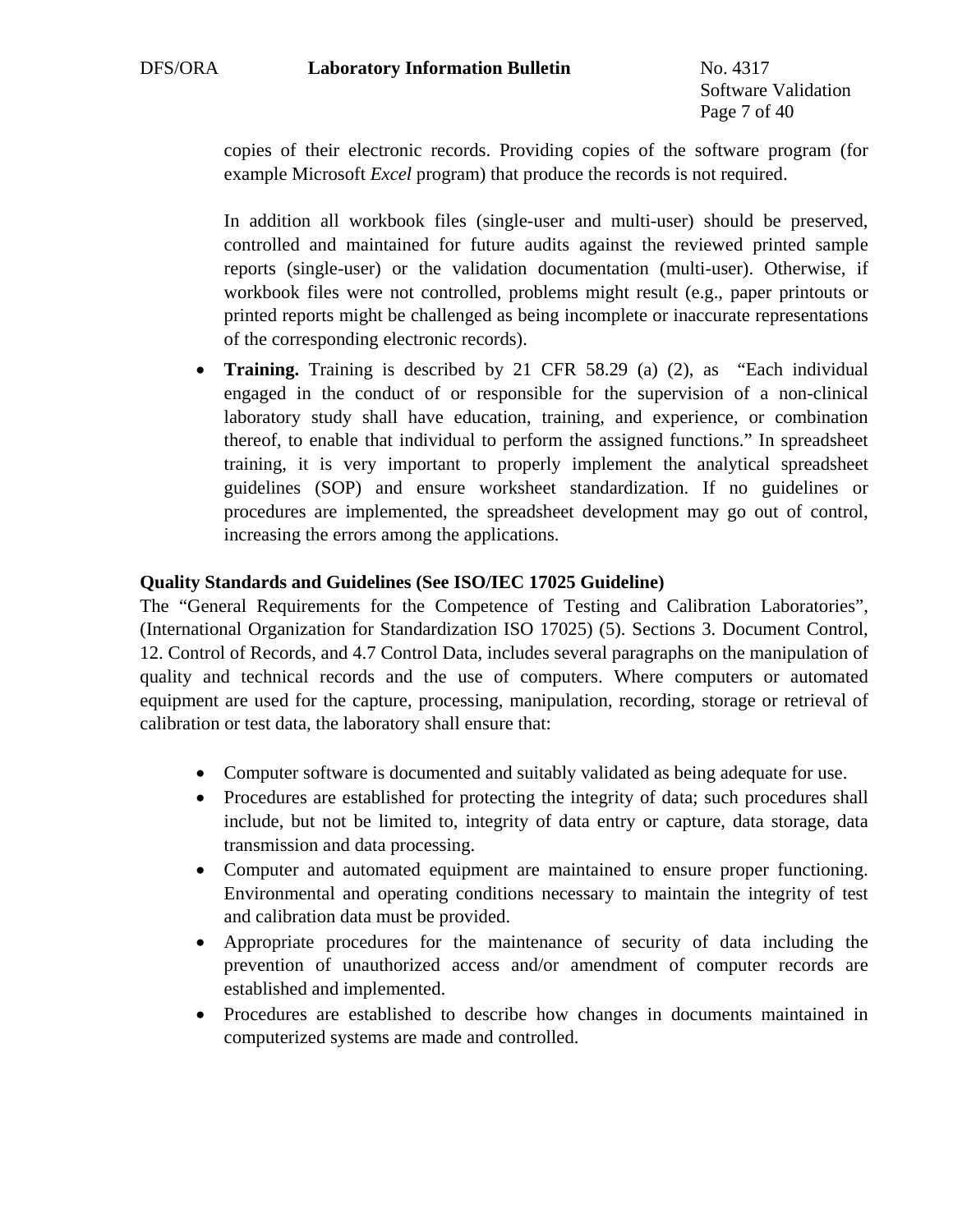Software Validation Page 8 of 40

# **General Spreadsheet Design**

Spreadsheet structure is fundamentally similar to a computer program (7). Formulas in a spreadsheet are basically a form of computer programming. Therefore, the basic application of software engineering techniques and principles shall be applied in the construction of spreadsheet models. For example, instead of creating the workbook file first and then checking for errors, one should check for errors at various stages of the development process. This approach of stage-by-stage component testing is a software engineering principle. A spreadsheet model is a set of worksheets and macro sheets designed to evaluate and organize data or to solve a particular problem (8). Such a model should meet two design objectives:

- *Guaranteed correctness.* If you cannot guarantee that your model always yields the right answers, it is not effective and may actually be dangerous. Design your model to make errors immediately apparent.
- *Adaptability*. Most likely, the task you want your model to perform will change in time. Design the model so that you or others can easily improve it.

The following principles will help achieve these design objectives:

• *Use a vertical, modular design*. In a given spreadsheet use only one or two screen widths of columns, containing as many rows as needed. A strict vertical scheme promotes a clearer flow of calculation and provides rapid recalculation. Worksheets should be organized into manageable sections, each occupying a horizontal slice of the generally vertical worksheet. Each section should serve a single purpose. Try to make all sections the same width and no more that two screens high. Clearly distinguish each section from the adjoining ones by using cell formatting, colors, cell borders or separate sheets for each section.

Every formula should refer only to the cells above it. As a result, calculations should go strictly downwards from raw data near the top of the worksheet to the results at the bottom.

- *Use a standard layout.* A standard worksheet layout will facilitate maintenance. It should contain the following separate sheets:
	- $\checkmark$  *Documentation:* This sheet includes critical documentation about the rest of the worksheet; title, purpose, and author, a list of other worksheets or macros that must be opened for the model to work, and a table of contents that outlines the order of the sections in the worksheet. There should be no calculations in this section.
	- $\checkmark$  *Menu:* This sheet can include the instruction for the user and all the worksheets associated with the application. By pressing a button in the worksheet, a dialog box can open showing the user instructions. The instructions can include the location of data-entry cells or drop-down lists or other pertinent information to help the user move around the application.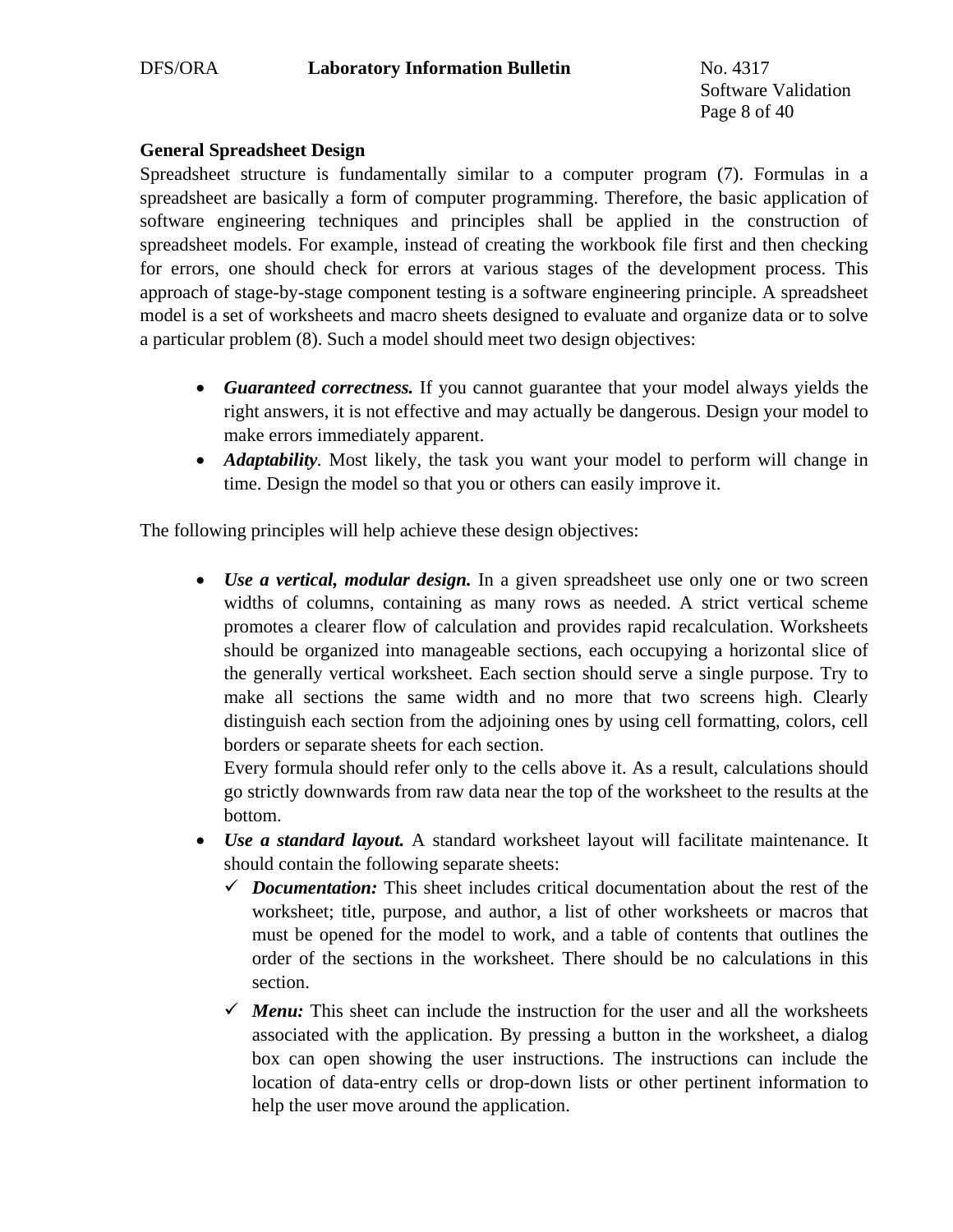- $\checkmark$  *Assumptions:* This sheet contains any initial assumptions used in the worksheet formulas.
- $\checkmark$  *Document assumptions.* Critical assumptions about formulas should not be hidden in the middle of the worksheet. Instead, clearly document all the assumptions in a special assumption section that helps everyone who looks at the worksheet to understand how the results were derived, and the inherent limits.
- $\checkmark$  *Data:* This sheet includes the raw data, such as records of data from which the model will perform calculations.
- $\checkmark$  *Calculations:* Include as many calculation sheets as needed to process the data. As mentioned, each section should be based only on the results of the previous sections so that calculations progress through the worksheet from top to bottom. Break the task into manageable segments. Divide the worksheet's task into a series of calculation steps, and then plan one section on the worksheet for each step. As each section is developed, record its purpose. For example, you might enter text such as "This section refers to the database on the supporting worksheet and summarizes results from drug or food samples for a single month"; see Figure 2; see statement in cell comment. This helps other users to understand the formulas in the model.
- $\checkmark$  Results: The last section should contain the final results. Along with the assumptions section, this section should provide a comprehensive summary of the model's calculations.
- *Write clear formulas:* This reduces calculation errors and makes the model easy to maintain. You should:
	- $\checkmark$  Spread complex calculations over several cells instead of trying to pack them into a single one.
	- $\checkmark$  Use a text label in an adjacent cell or insert a cell comment whenever someone might misinterpret what a number means.
	- $\checkmark$  Always document how the formulas work. For more complex explanations of the thinking behind a formula, use cell comments, which are available when required.
- *Include controls and checks.* To assist in meeting the objective of guaranteed correctness, explicit controls using the functions "IF" and "ERROR" should be included as needed.

Examples:

- $\checkmark$  In tables of data, ensure that the sum of the row totals equals the sum of the column totals.
- $\checkmark$  Where input data falls within a certain range or limit, use an expression of the type:

```
 "=IF(K35<80,"Fail","Pass")"
```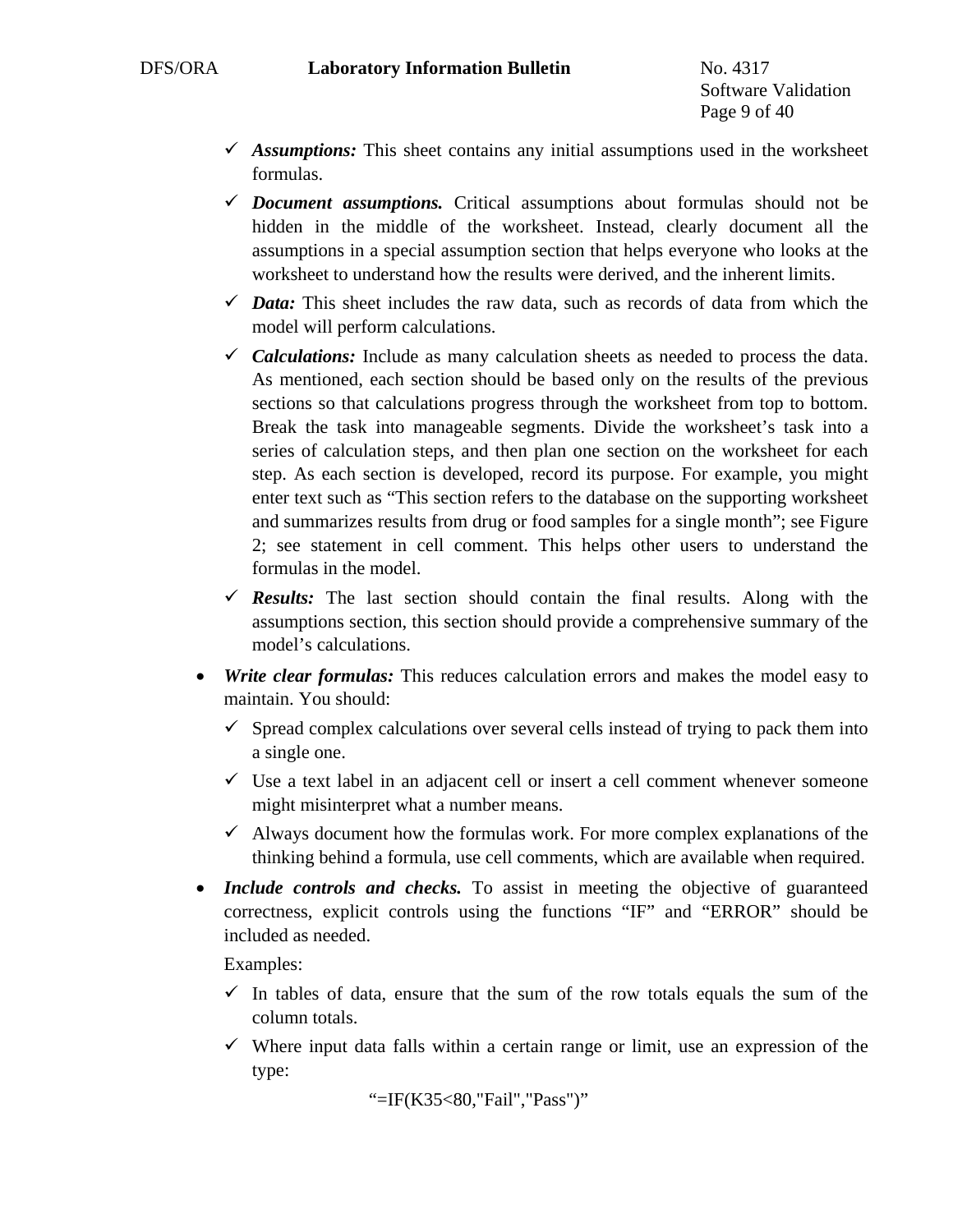If K35 is less than 80 the formula will return to "Fail" or if is above 80 it will return to "Pass".

 $\checkmark$  Use error condition functions such as "IF(ISERROR ..." to prevent an error display (such as #DIV/0!) in the cell if the formula returns an error. This is useful if formulas are used to perform calculations on cells that might have no data. As an example the following formula calculates a percentage

"=ROUND( $(E31/D4$ )\*100,1)", If cell D4 contains 0 or is empty, the formula will display a #DIV/0 error. To display a blank cell when D4 contains 0 or is empty use the expression:

```
"=IF(ISERROR(ROUND((E31/D4)*100,1)),"",ROUND((E31/D4)*100,1))". 
Also, this function can eliminate many other error values such as #N/A, 
#VALUE!, #REF!, #NUM!, #NAME?, or NULL!.
```
- *Ensure that the model is easy to use:*
	- $\checkmark$  Use cell protection to prevent users from changing critical cells.
	- $\checkmark$  Provide clear instructions to the user by using text boxes, justified or wrapped text, and graphic objects. Always provide a brief set of instructions in the title / instructions / contents section at the top of every worksheet. Use the cells comments feature.
	- $\checkmark$  Use color on the worksheets to show which values can be changed by the user. Tell the users in the instruction section that they are allowed to change anything that appears, say, in blue.
	- $\checkmark$  Use brackets rather than the minus sign to show negative or adverse figures.
	- $\checkmark$  Use borders, underlining and shading to make reports clearer.
	- $\checkmark$  Automate common operations using the macro recorder, and assign the macro to buttons or icons on the worksheet. Document the macro.

#### **Safety Design Procedures**

The following are safety features for developing an analytical spreadsheet (9).

• **Use drop – down lists whenever possible.** This feature restricts the user to valid entries, when they are known beforehand. It is created by the sequence: *Data*  $\rightarrow$ *Validation*  $\rightarrow$  Choose "Setting" Tab  $\rightarrow$  in "Allow" choose "List"  $\rightarrow$  in "Source" give the cell range where the allowed choices will be written. A message will be activated when the cell is addressed. For setting up the message, select *Data*  $\rightarrow$ *Validation*  $\rightarrow$  choose *Input Message*  $\rightarrow$  enter short instructions in the window *Title*. Optionally, choose: *Error Alert* and write the correction instructions in the window: *Error Message*.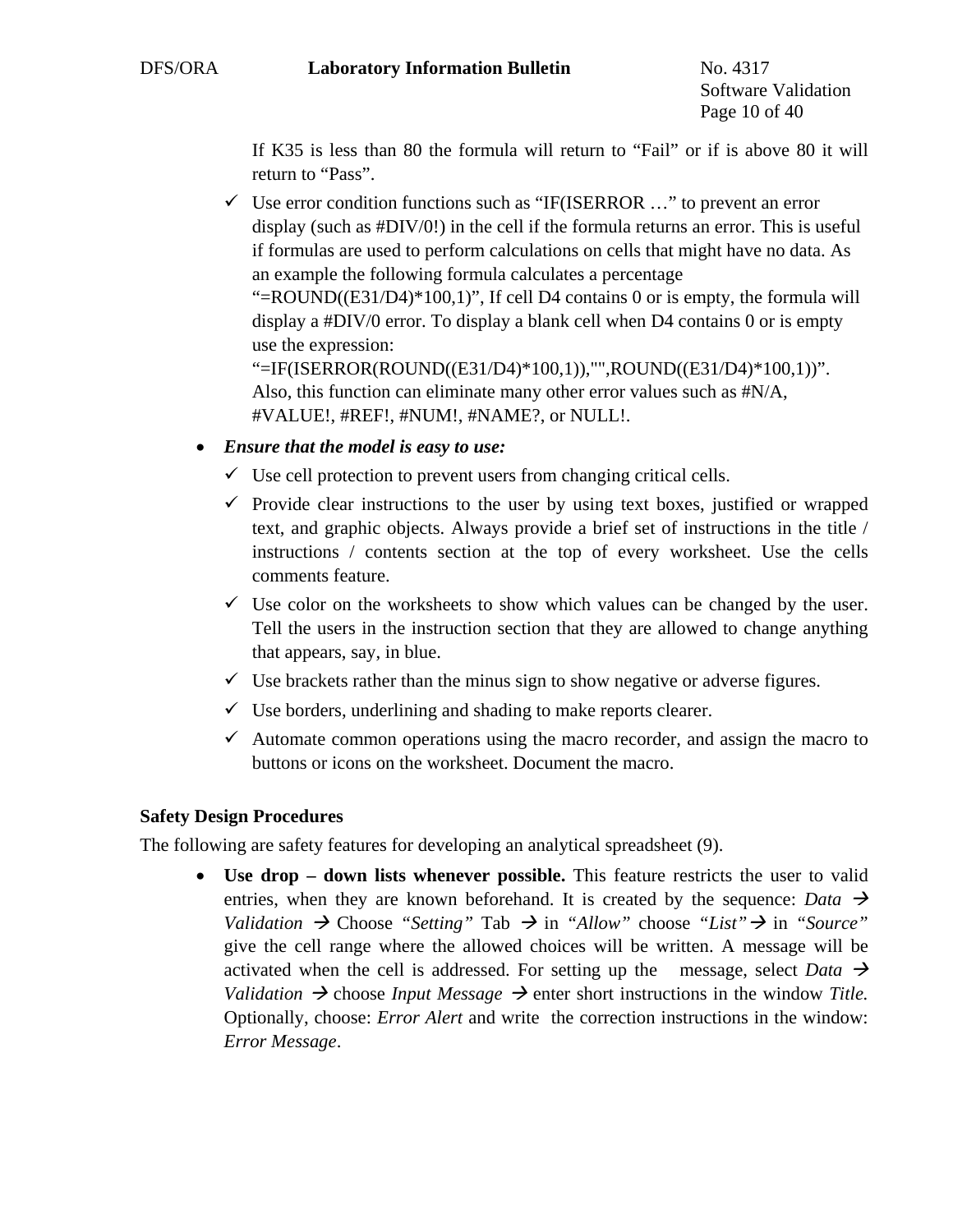Software Validation Page 11 of 40

- **Introduce the units in all appropriate cells.** This feature allows creation of new number formats. For example, units (e.g. mg/mL) used in analytical methods can be added by selecting from the Excel main menu bar: *Format*  $\rightarrow$  *Format Cells*  $\rightarrow$ Choose "Number" → Choose Category "Custom" →: Type: *General*. In the window where General is typed, type the entry: "mg/mL" just after General and press *OK*.
- **Format numbers.** Use the *Round* function and specify the number of decimal places to which the value should be rounded-off. For example, a formula to calculate an average with three decimals would be:

#### =ROUND(AVERAGE(Range), 3)

Never round to fewer than five places (including decimal places). For example, it is permissible to round the average to 87.333 but not 87.33. This criterion is used for rounding-off the values of intermediate calculations. When rounding by local laboratory policy, this policy may be used. The weighing and the chromatographic peak areas should be reported with all their digits. The final results should be rounded to the least significant digit (LSD), using the appropriate official guidance. For example the USP 24 / NF 19 page 4 provides the following rules:

- $\checkmark$  Establish the position of the LSD.
- $\checkmark$  If the digit to the right of the LSD is less than 5, eliminate all remaining digits after the LSD.
- $\checkmark$  If the next digit is larger than or equal to 5, increase the LSD by one and eliminate all the digits beyond the LSD.

The main reason for rounding the data is to provide safety in checking the displayed results against hand calculators. In the absence of the rounding function, Excel will guard additional decimals which might produce discrepancies with the hand calculator data. The Round function should be included in the formula where rounding is performed.

- **Calculations.** In the calculation and results worksheet (secondary data, attachment B3), each calculation should be based on the results of the previous calculation so that the calculations progress through the worksheet from top to bottom.
- **Add supplemental cell comments.** Use the cell comments whenever necessary for notes or instructions. To insert a comment in a cell, use *Insert*  $\rightarrow$  *Comment*. When the mouse pointer moves over a cell that contains a comment, the comment becomes visible. See a comment example on attachment C2. (Cells that have a small red triangle in the upper-right corner have a comment attached).
- **Color-coded cells.** Use liberally. For example, all data entry cells could be yellowcoded, while the drop-down lists may use blue cells. This is done by using the *Format*   $\rightarrow$  Cells  $\rightarrow$  Patterns.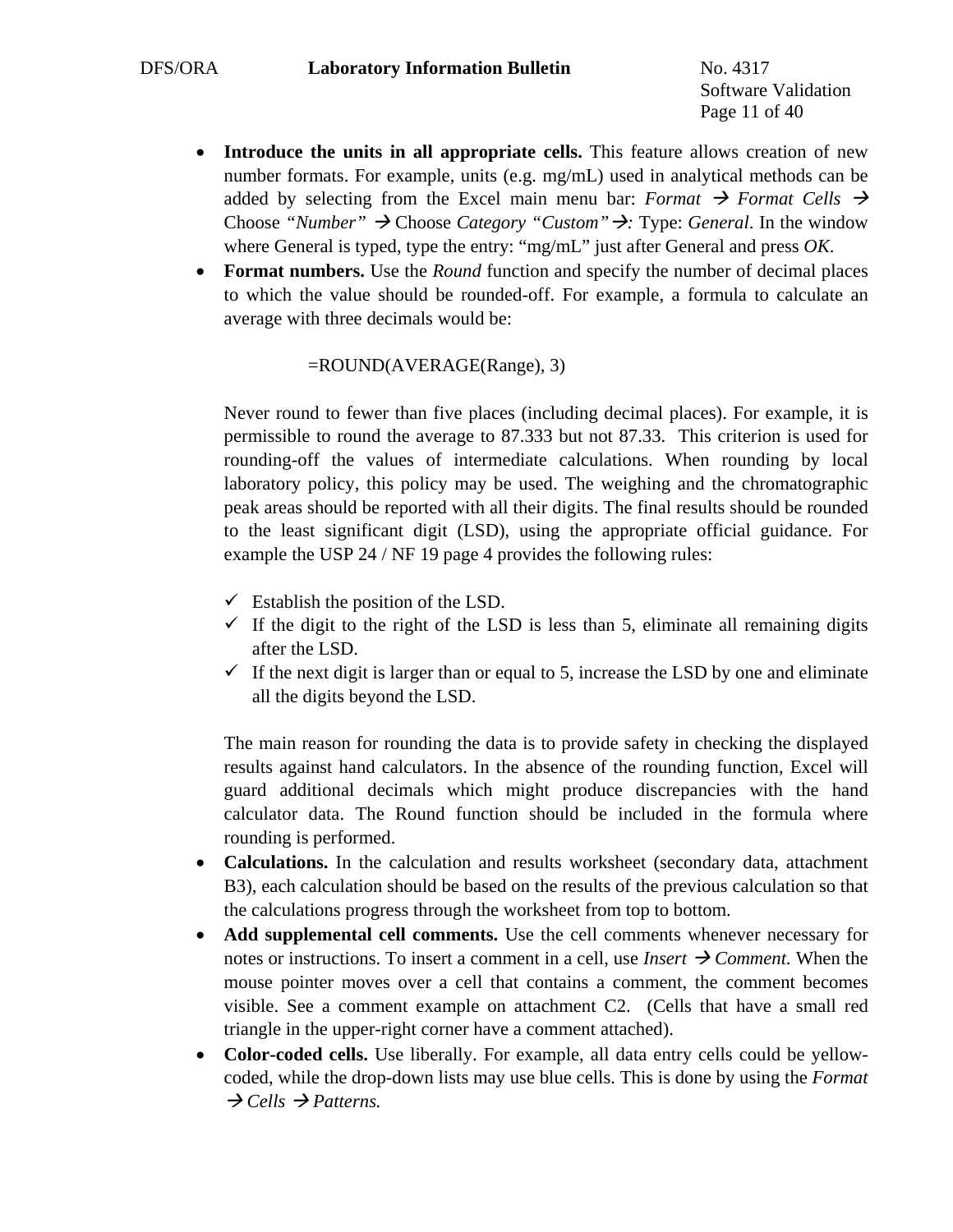Software Validation Page 12 of 40

- **Add path to footer.** The workbook file name is inserted into the left footer of each worksheet. Implement with: *File*  $\rightarrow$  *Page Setup*. The footer can advantageously be used to insert operating instructions for the worksheet. Also, the creation date, last modification date, and version number can be inserted in the footer.
- **Protection.** By default, *Excel* has all cells locked. First, unlock all data-entry cells in each worksheet by using the *Format*  $\rightarrow$  Cells  $\rightarrow$  Protection tab, and remove both checkmarks. Next, apply protection to each of **the other** worksheets in the workbook file by selecting from the *Excel* main menu bar: *Tools*  $\rightarrow$  *Protection*  $\rightarrow$  *Protect Sheet* and optionally entering a password. This protects the secondary calculated data from unintentional changes.
- **Relative and Absolute Reference Cells.** Press F4 repeatedly while the mouse pointer is in front of a cell address (You obtain the sequence: A1, \$A\$1, A\$1, \$A1).
- **Equation Editor.** Use to describe the formula in the analytical method. *Insert*  $\rightarrow$ *Object...*  $\rightarrow$  *Microsoft Equation 3.0.*
- **Statistics.** Use the following *Excel* formulas when necessary (use *Excel 2002* Office Assistant for *Excel 2002* formula definitions and descriptions):

# $\checkmark$  Equations for calculating trendlines

The equation for the straight line:  $y = mx + b$ where:

> m is the slope b is the intercept

Once the slope and intercept are known, if one of the dependent variables is known, a value for the other dependent variable x' or y' can be calculated through the formulas:

$$
x' = \frac{(y - b)}{m} \qquad \qquad y' = mx + b
$$

Example

Use: =(Sample Response-INTERCEPT)/SLOPE. This formula gives the sample concentration as found by regression.

# $\checkmark$  Equation for calculating the intercept

Use: =INTERCEPT(Response range of cells, Concentration range of cells). For example, INTERCEPT(A1:A6, B1:B6).

# $\checkmark$  Equation for calculating the slope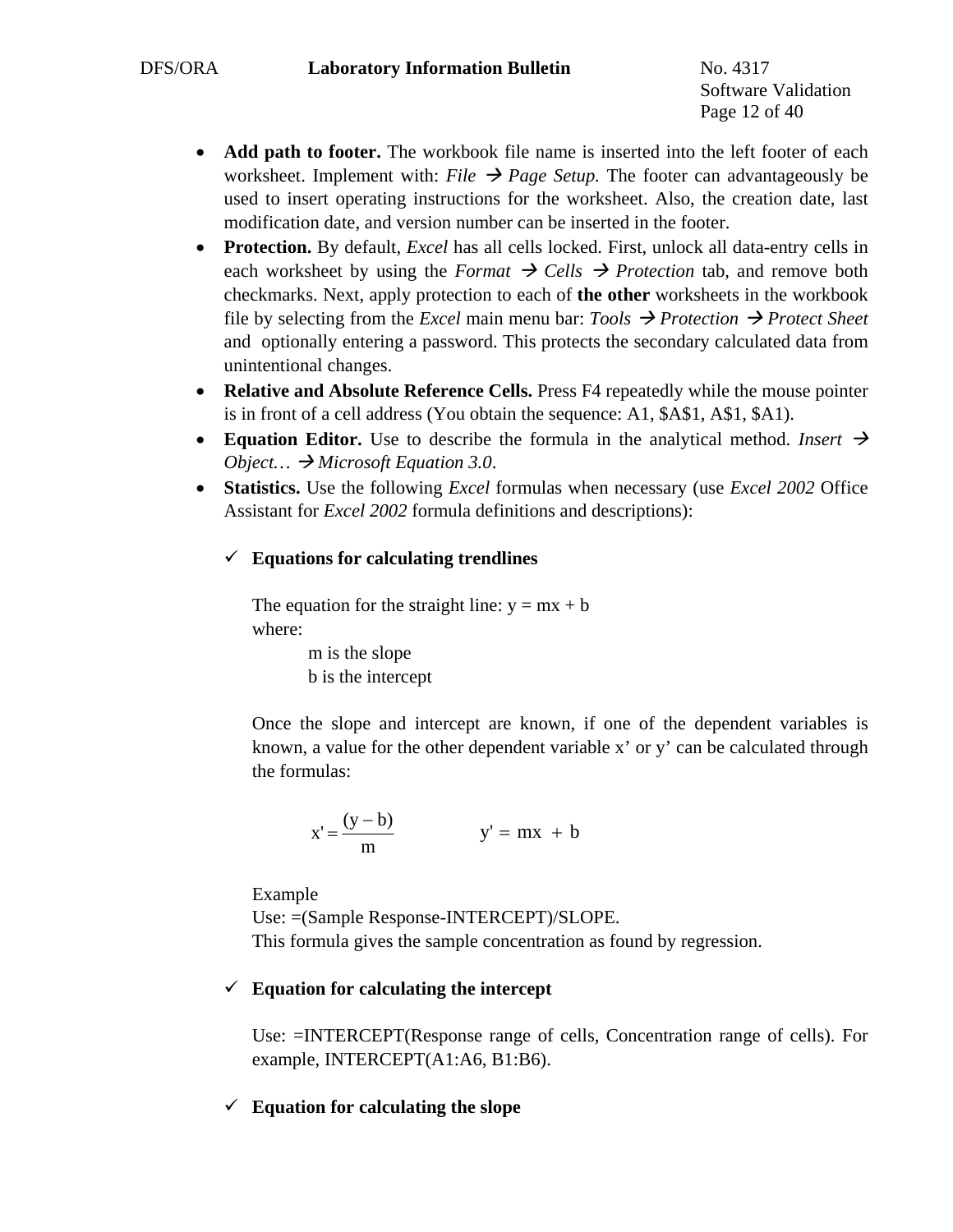Use: =SLOPE(Response range of cells, Concentration range of cells). For example, SLOPE(A1:A6, B1:B6).

# $\checkmark$  Equation for calculating the correlation coefficient

Use: =CORREL(Concentration range of cells, Response range of cells). This is the correlation coefficient; for example CORREL(A1:A6, B1:B6).

# 9 **Equation for calculating the average**

Use: =AVERAGE(Range of cells). For example, AVERAGE(A1:A6).

## $\checkmark$  Equation for calculating the standard deviation

Use:  $=$ STDEV(Range of cells).

For example, STDEV(A1:A6).

For the % RSD:  $=(STDEV/AVERAGE)*100$ .

**Note:** All of the above *Excel* equations conform to the official compendia formula descriptions (AOAC, USP, etc.).

# **Multiple-User Application Examples**

Figures 1, 2, and 3 give examples of the multi-users spreadsheet analytical application. Figure 1 shows instructions for the user. When one of the buttons ("Instruction for the user" or Question about this application") is pressed, a message is displayed showing instructions to aid the analyst. Figure 2 shows the secondary data (calculation and results) worksheet. The raw data sheet is not shown. A cell comment is presented, prompting the analyst to weigh the correct amount of the sample. This comment is only viewed when the mouse pointer moves over the cell that contains the comment. Figure 3 shows the standard worksheet with secondary data. The raw data comes from the instrument print-out and the standard concentrations come from the certificate of analysis results from Matreya, Inc. Cell comments are presented. Figure 4 shows the validation worksheet form for the multi-user application which is completed after the application has been validated. This form is included with the rest of the validation documentation (Figures 5A to 13).

#### **Components of Validation Documentation**

• **Validation plan** (10). The validation plan is a strategic document that should state what is to be done, the scope of approach, the schedule of validation activities, and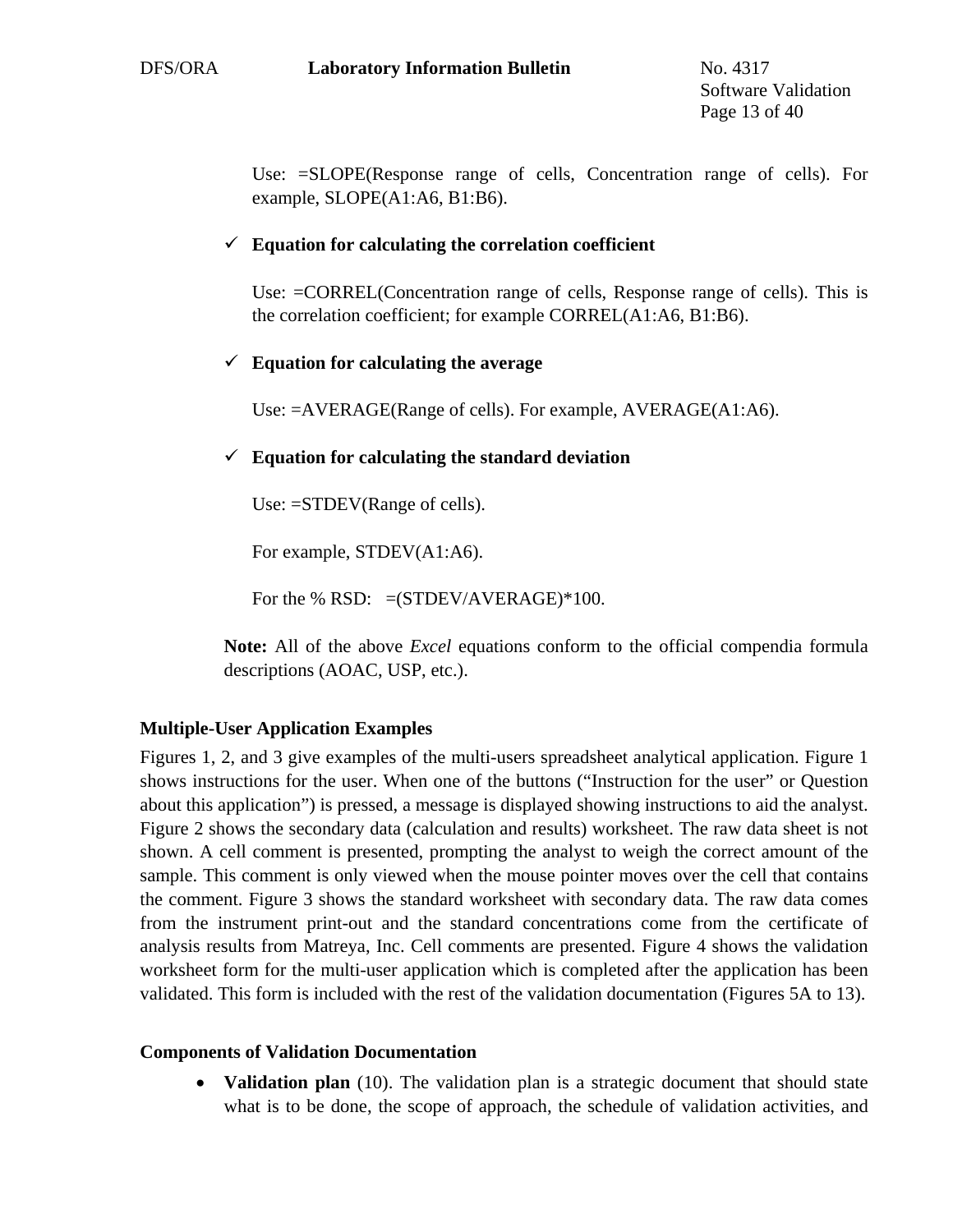Software Validation Page 14 of 40

the tasks to be performed. The plan should also state who is responsible for performing each activity. The plan should be reviewed and approved by designated management. Some suggested components of the validation plan are the following: Purpose and scope of plan; background information; references; system overview and process description; vendor selection and management (when applicable); development/implementation methodology; configuration management for the code, system, and documentation; validation scope; assumptions, exclusions, and limitations; validation approach; high-level test plans and system acceptance criteria; roles and responsibilities; validation schedule; overview of computing environments; training and implementation strategy; system maintenance and support strategy; requalification criteria; and documentation maintenance.

In addition, the validation plan needs to be written as early in the project as possible to avoid additional validation costs involved by writing documentation retrospectively that should have been written at the time the activity occurred.

- **Validation procedure** (10). The validation procedure should include detailed steps on how to conduct the validation. It should describe the computer system configuration, as well as test methods and objective acceptance criteria, including expected outcomes. The procedures should be reviewed and approved by designated management. The validation procedure should be divided into an Installation Qualification (IQ) and Performance Qualification (PQ).
	- $\checkmark$  Installation Qualification. The test cases in the IQ will establish confidence that the computer hardware and spreadsheet software is in compliance with the manufacturer and the specifications. The following test cases in the IQ for the spreadsheet applications software, workbook files and formulas include (4):
		- System documentation.
		- Computer system configuration verification.
		- List of communication cables.
		- Verification of electrical utility.
		- Hardware maintenance contracts/procedures.
		- Hardware change control.
		- List of critical equipment and spare parts.
		- Software review.
		- Software change control.
		- Standard operating procedure review.
		- **Personnel training requirements and records**
		- System security-physical access.
		- System security-on line program access.
		- Software formulas.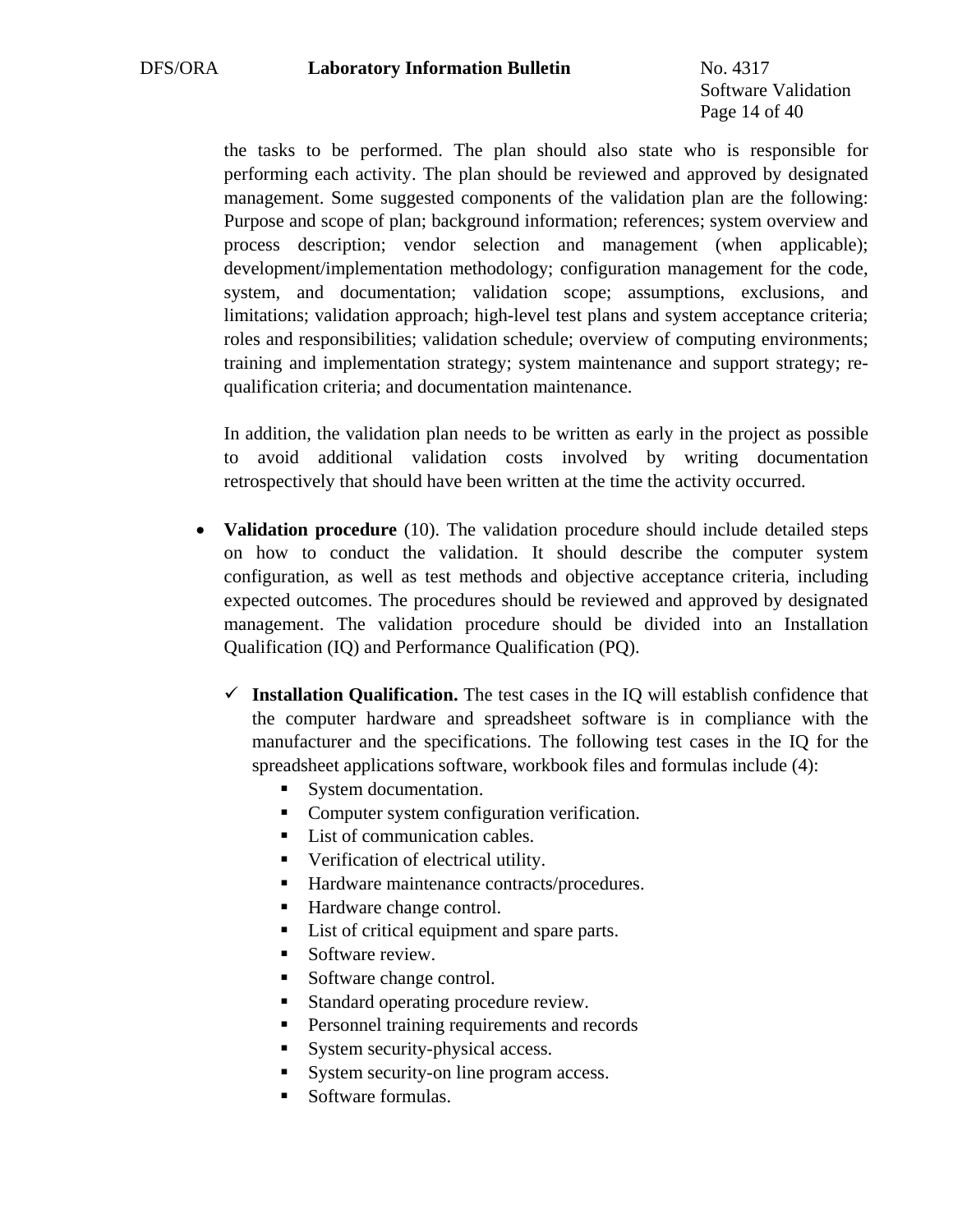Software Validation Page 15 of 40

- Printer generated data.
- Programmable functional keys (PFKs) and Displays verification.
- **Environmental conditions.**
- $\checkmark$  **Performance Qualification.** PQ will thoroughly, rigorously and consistently challenge the software by testing all input/output values, data structure, process variables, and control flow logic. The following test cases in the PQ on spreadsheet applications include (4):
	- On-Line Program Access Verification.
	- Field specification verification.
	- Power failure checkout.
	- **PFKs** verification.
	- Communication failures.
	- Electromagnetic interference (EMI) / radio frequency interference (RFI) verification.
	- Field specification verification.
	- Printout reports.
	- Performance testing.
- **Validation report** (10). The validation report should document detailed results of the validation effort, including test results. Whenever possible, test results should be expressed in quantified terms rather than stated as "pass/fail". The report should be reviewed and approved by designated management.

#### **Validation Procedure** (Refer to Figures 1, 2, and 3).

The following guidelines can be used to test a spreadsheet that others will use:

- **Develop the requirements (in writing).** This includes the definition of use, definition of parameters (range of values, formulas, errors, messages, etc., from the analytical method) needed to design the spreadsheet.
- **Use dynamic testing** (10). Some testing considerations:
	- $\checkmark$  Test conditions should include not only "normal" or "expected" values, but also stress conditions (such as a high number of users accessing a network at the same time). Test conditions should extend to boundary values, unexpected data entries, error conditions, reasonableness challenges (e.g., empty fields, and date outliers), branches, data flow, and combinations of inputs. If the worksheet is set up to perform calculations using input cells, spend some time and enter very large or very small numbers and observe the effect on the formulas. If the user should enter a percentage, see what happens if a value over 100 is entered. If a positive number is expected, try entering a negative number. This also is a good way to ensure that columns are wide enough.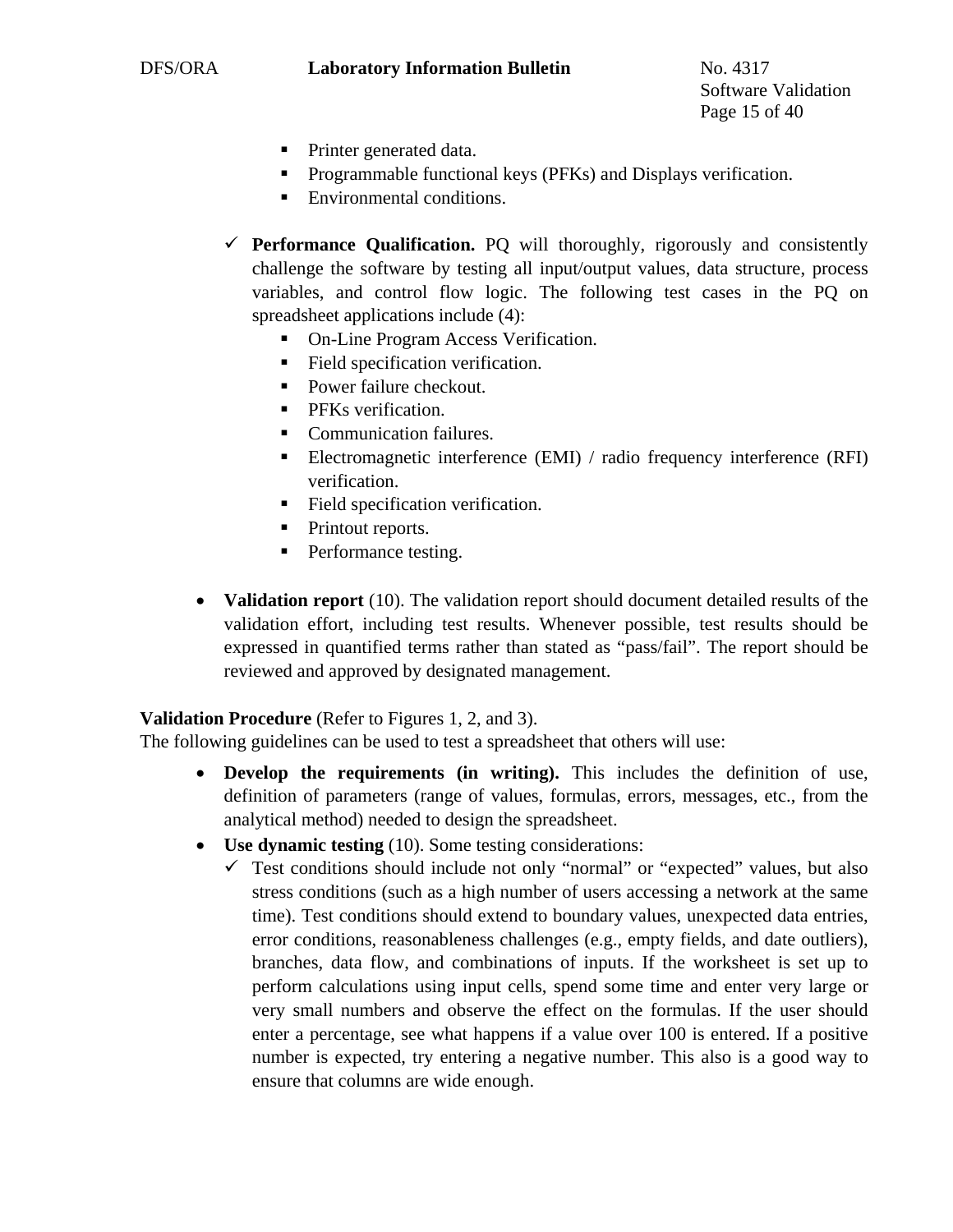Software Validation Page 16 of 40

- $\checkmark$  Simulation tests may be performed using simulators, usually conducted off-line outside of the actual user's computing environment. These types of tests are conducted when appropriate.
- $\checkmark$  Live, user-site tests are performed in the end user's computing environment under actual operating conditions. Testing should cover continuous operations for a sufficient time to allow the system to encounter a wide spectrum of conditions and events in an effort to detect any faults that are not apparent during normal activities.
- **Use dummy data.** If a linear regression or other statistical procedures are used, try entering a "1" into each non-formula cell. This is a good way to make sure that all statistical formulas refer to the correct ranges. An incorrect formula usually stands out in this procedure.
- **Get familiar with the spreadsheet program auditing tools.** In the workbookbuilding process, use the auditing tool because worksheet formula errors and faulty logic can be introduced at any stage of the development process. Use the *Tool*  $\rightarrow$ *Auditing*  $\rightarrow$  *Show Auditing Toolbar.* See the *Excel* textbook for more information.
- **Be sure software testing includes** (10)**:** 
	- $\checkmark$  Structural testing that takes into account the internal mechanism (structure) of a system or component. It is sometimes referred to as "white box" testing. Structural testing should show that the software creator followed contemporary quality standards. This testing usually includes inspection (or walk-through) of the program code and development documents. For example, Excel source codes are written on Visual Basic for Application (VBA) and one of the development documents is the analytical method used to develop the application software.
	- $\checkmark$  Functional testing that involves running the program under known conditions with defined inputs, and documented outcomes that can be compared to pre-defined expectations. Functional testing is sometimes called "black box" testing.
	- $\checkmark$  Program build testing that is performed on units of code (modules), integrated units of code, and the program as a whole.
- **Conduct performance testing**. This verifies the spreadsheet application and the embedded formulas. It ensures that the formulas and configuration are correct and that the numbers are handled correctly. Manual calculations should be performed by a user and compared against the spreadsheet output. Manual calculations may be included in the documentation until three successful runs are made using the spreadsheet application.
- **Provide error messages.** The messages can inform the user when values are entered incorrectly or when the analyst uses the worksheet incorrectly.
- **Provide instructions for users.** This should include a step-by-step procedure so that an inexperienced user can use the worksheet correctly without assistance. Use several cells to accommodate the instructions or use the drawing tools and insert a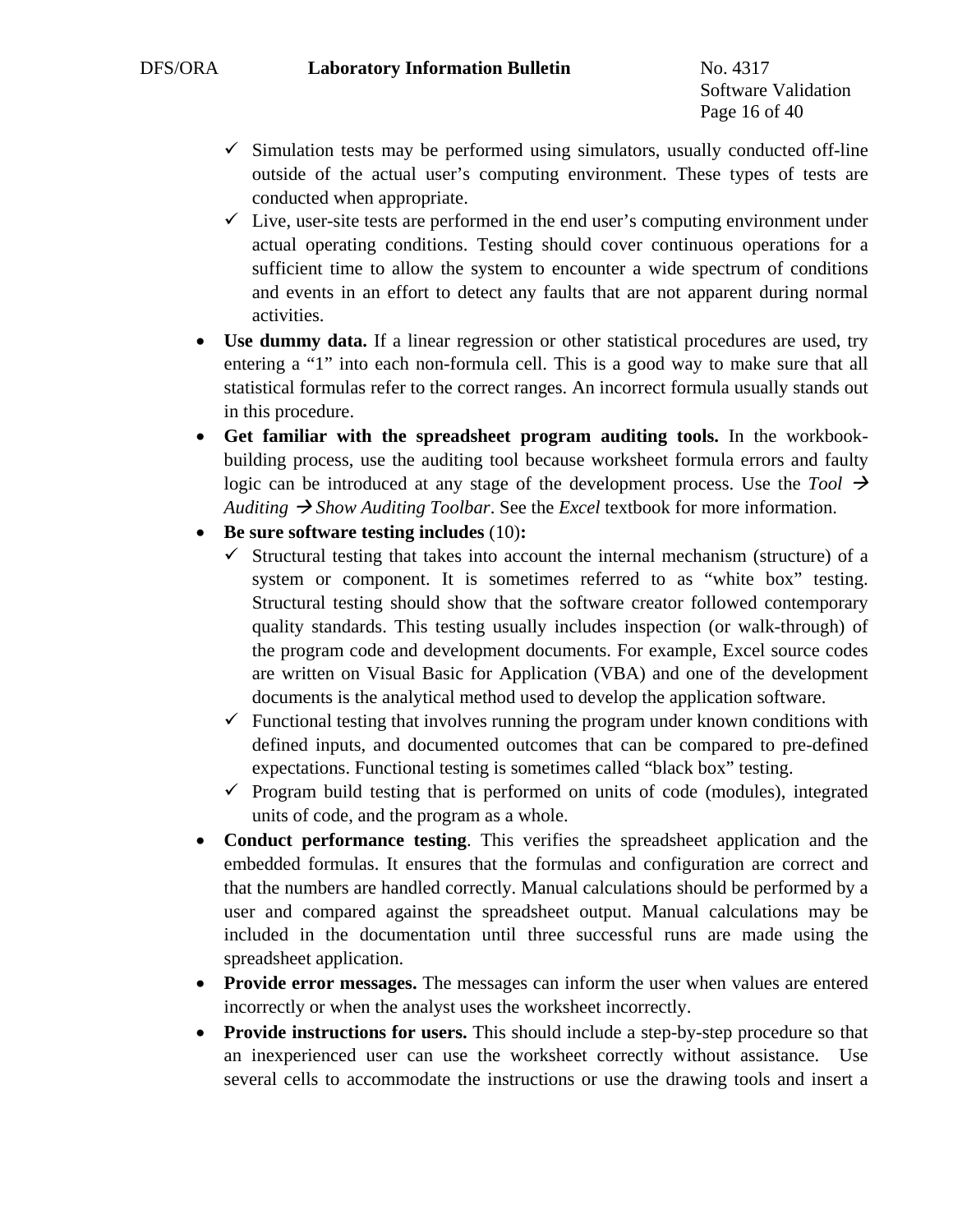Software Validation Page 17 of 40

text box. Alternatively, use the *Insert*  $\rightarrow$  *Comment* to add additional instructions for the users.

• **Add validation to data-entry cells.** Use validation criteria for a particular cell to ensure that data-entry is of the proper type. Restrict data to whole numbers, decimal numbers, or text or set limits on entries. Also, a list of acceptable entries can be specified (this is described in the safety procedure above). For example, to restrict data to decimal numbers use the sequence: *Data*  $\rightarrow$  *Validation*  $\rightarrow$  Choose "Setting" Tab  $\rightarrow$  in "Allow" choose: "Decimal"  $\rightarrow$  in "Data"  $\rightarrow$  Choose "between"  $\rightarrow$  in *"Minimum"* enter 0 and in *"Maximum"* enter 100. If the value does not fall between 0 and 100, an error message will be activated. For setting up the message, select *Data*   $\rightarrow$  *Validation*  $\rightarrow$  choose: *Input Message*  $\rightarrow$  enter short instructions in the window *Title.* Optionally, choose: *Error Alert* and write the correction instructions in the window: *Error Message*.

# **Life Cycle of the Spreadsheet Application**

When the applications are validated they should be preserved, controlled and maintained. These controls are fundamental to the operation of the equipment and process in a regulatory environment. Controls to support systems for software and computerized systems include (4):

- **Preventive maintenance.** Procedures should be in place to ensure that the preventive maintenance occurs throughout the life of the computer hardware.
- **Environmental control.** Adverse environmental conditions may affect the operation of the system. It is necessary to document the key environmental parameters and operational limits of the system components. Show that the system continues to reside in a location that can be maintained within the specified operational limits. A procedure should be in place for the ongoing monitoring and documentation of key environmental parameters. Environmental parameters may include: temperature, relative humidity, power levels and conditioning, static electricity, dust conditions and electromagnetic and radiofrequency interference.
- **Performance monitoring.** Testing must include a periodic review using input data and conditions that represent the range of actual operating situations. Inputs should be used for which the correct output is known.
- **Backup.** Procedures should be in place to ensure that the backups are performed on regular basis and stored in a secure location.
- **Recovery.** A system recovery procedure should be in place. This system should completely restore the system to its previously validated state. This should also include the number, frequency and location of backups based on the need for any data regeneration.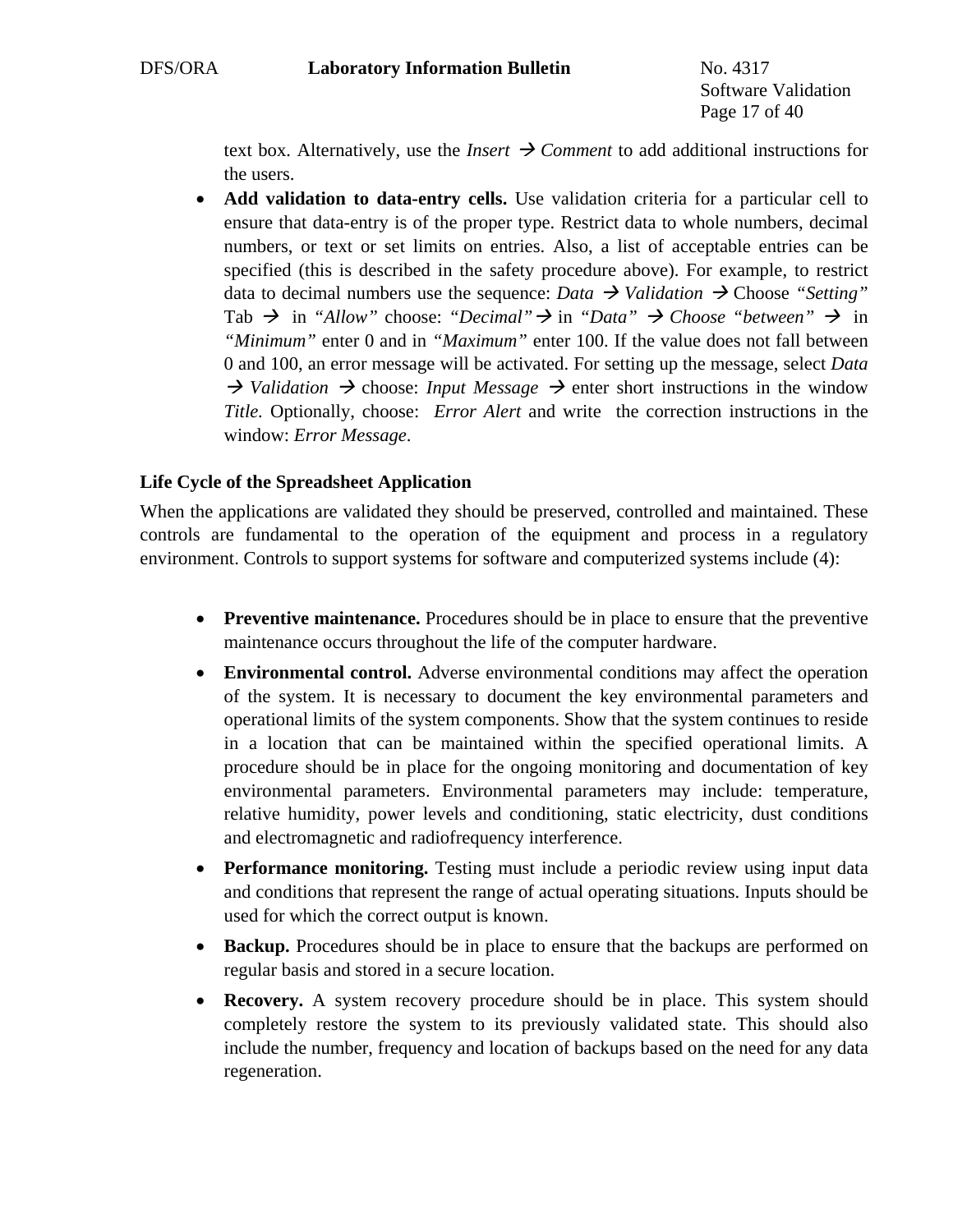Software Validation Page 18 of 40

• **Training.** A procedure should be in place to ensure adequate training of the formula developers, users and administrators. Training records should be maintained throughout the system life.

## **Spreadsheet Verification and Validation: a Comparison**

The agency defines process validation as "It establishes documented evidence which provides a high degree of assurance that a specific process will consistently produce a product meeting its pre-determined specification and quality characteristics. The final validation review assures that the developed product meets all its predefined specifications and that the documentation is complete" (12). This definition was modified by the Parenteral Drug Association (PDA) for a computerized system as "establishing documented evidence which provides a high degree of assurance that a specific computer-related system will consistently produce a product meeting its predetermined specifications"(11).

Verification is defined as "The process of evaluating the spreadsheet application for consistency and correctness of the software at each stage and between each stage of the development life cycle, to ensure compliance with the analytical method. Verification activities are in-process activities (testing and measurement), performed concurrently with spreadsheet (workbook file) development".

It is important to mention that another definition for software validation is stated in the "Guidance for Industry of Computerized Systems Used In Clinical Trials" (24) and "FDA Draft Guidance for Industry 21 CFR Part 11; Electronic Records; Electronic Signatures Validation, August 2001" (10), which stated "Confirmation by examination and provision of objective evidence that software specifications conform to user needs and intended uses, and that the particular requirements implemented through the software can be consistently fulfilled."

In general, validation is concerned with generating evidence to demonstrate that the system is fit for the purpose for which you use it, it continues to be so when it is operational, and there is sufficient evidence of management control. This means that an action must be documented. Another feature of validation is to produce an auditable system with the appropriate documentation to aid any audit or inspection. Verification is concerned by the demonstration of consistency, completeness, and correctness of the software at each stage and between each stage of the development life cycle.

#### **Validation Documentation**

- Document the process using the worksheet validation form (Figure 4).
- Document any formulas, macros, and user interface elements in the spreadsheets and include copies in the validation documentation.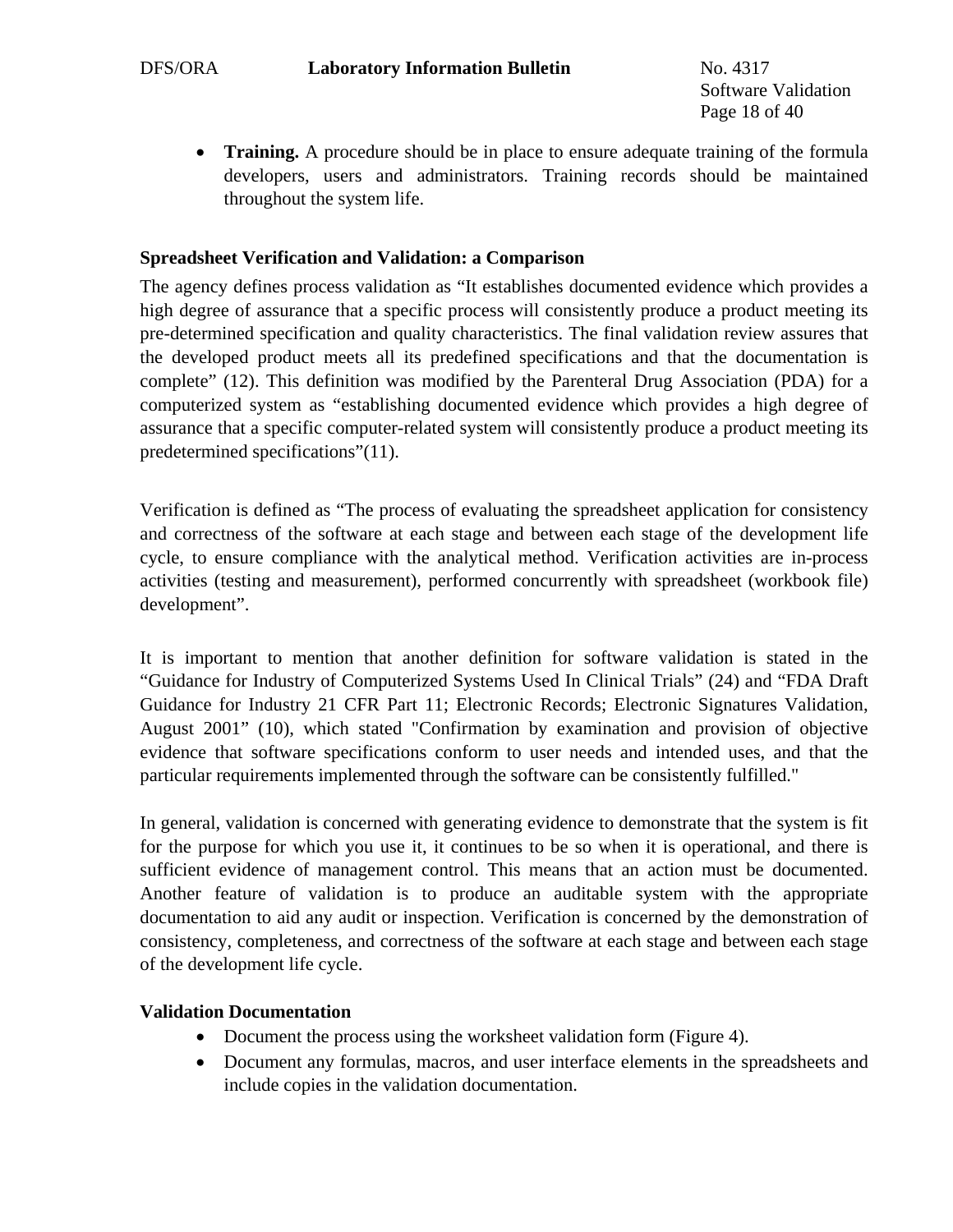Software Validation Page 19 of 40

- Provide a "source code" copy. For *Excel* the source codes are written in VBA.
- Document data-entry validation ranges. Show which cells had data-entry restriction and what error message(s) will be activated if the value is out of range. Test the workbook sheet showing different input values.
- Use the Workbook Audit report (*Power Utility Pak v5.0*) to audit each worksheet in the workbook file and add the report to the validation documentation (12). The PUP 2000 auditing tools provides the following utility tools which are created in a new workbook automatically:
	- 9 *Workbook Summary Report* (Figures 5A and 5B): This utility includes the *Workbook summary* (Summary information about the workbook), the *Name report* (A listing of all names defined in the workbook), the *Worksheet report*  (Information about each worksheet in the workbook), and the *VBA module report* (A listing of the procedures contained in each VB Component).
	- 9 *Workbook Link Finder* (Figure 6) is a detailed listing of all links contained in the workbook file (ideal for tracking down "phantom" links). The utility also has an option to create a report of all links. This report includes: the *Linked files* (The items that appear when Links are selected from the Edit menu); the *Formula links*  (Formulas that refer to cells in a different workbook); the *Name links* (Names that are defined using a different workbook); the *XL5/95 dialog box links* (Link in the controls contained on dialog sheets); the *Chart links* (Links contained in a chart's SERIES formula or in shapes contained in the chart); *Object links* (Links contained in drawing objects or shapes); and, the *OLE links* (Links from embedded objects).
	- $\checkmark$  *Worksheet Map* (Figure 7) creates a color-coded map that summarizes the contents of a worksheet. This map can help you spot errors in your sheet -- for example, a non-formula among a group of formulas. This map displays cell entries graphically and shows the position in the worksheet of formulas, values, texts, logic and error.
	- 9 *Compare Ranges* performs a cell-by-cell comparison of two ranges or two worksheets. It generates a report of the differences found. You can select among three options that determine if two cells are different.
	- $\checkmark$  *Date Report* (Figure 8) creates a useful report that describes all date cells in a worksheet or workbook. This report may help identify potential year-2000 problems.
	- $\checkmark$  *Name Lister* (Figure 9) allows viewing of all names in a workbook, sorted by the following categories: the *All names* (Every name defined in the active workbook), the *Workbook-level names* (Names defined at the workbook level) and the *Sheetlevel names* (Names defined at the worksheet level). These names are preceded by the worksheet's name and an exclamation point (e.g., Sheet1!MyName), the *Hidden names* (Names that are hidden and do not appear in Excel's Define Name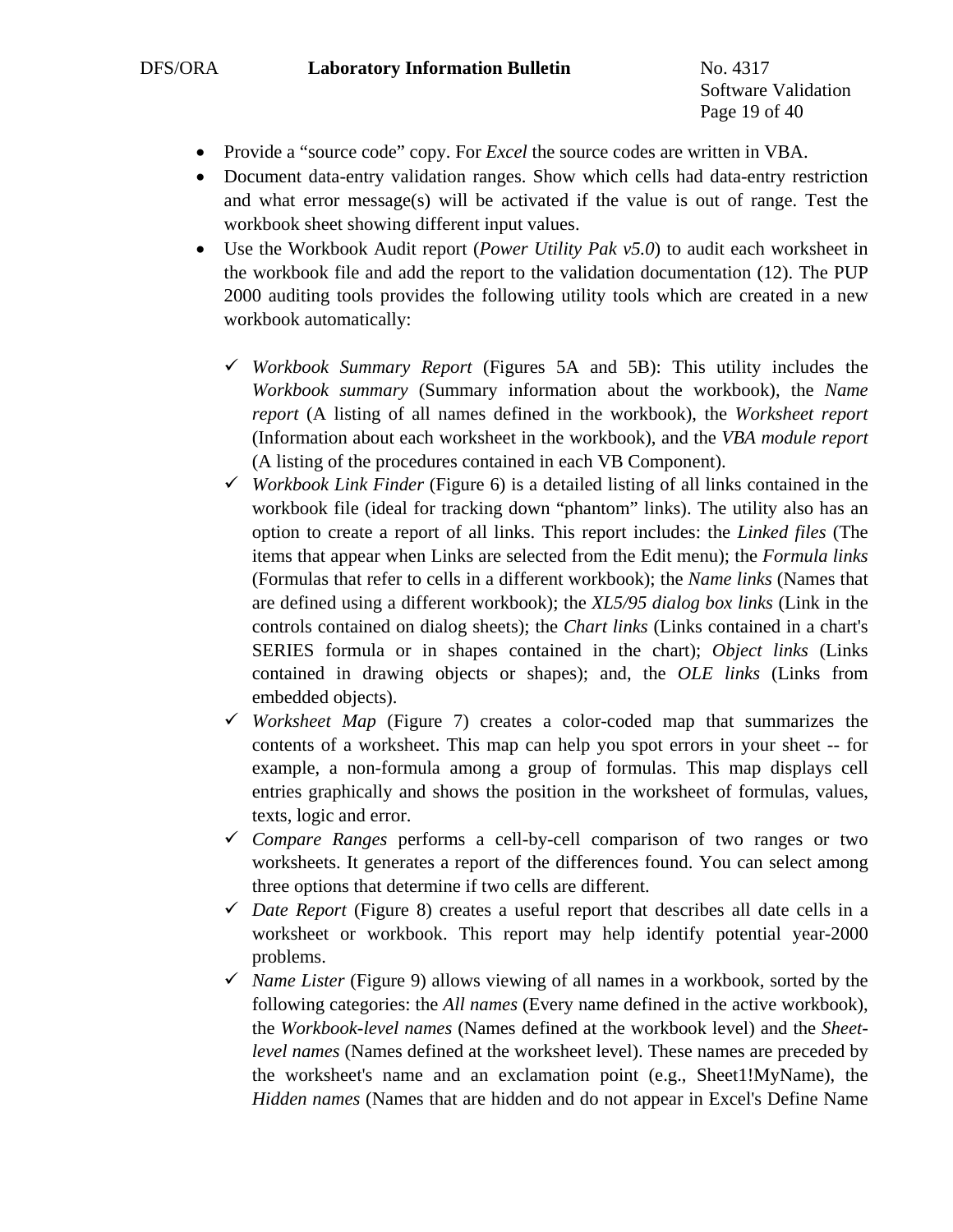Software Validation Page 20 of 40

dialog box), the *Linked names* (Names that are defined in terms of a range on a different workbook) and the *Bad names* (Names that contain an erroneous reference). These names often cause a "phantom link" problem -- Excel prompts the user to update links when the workbook is opened.

- $\checkmark$  *Formula Report* (Figure 10) creates a listing of all formulas in a worksheet or workbook, including values, and locked /unlocked status for each worksheet.
- 9 *VBA Project Summary Report* (Figure 11 and 12) generates a listing of all VBA procedures contained in a workbook. Optionally, the report includes a list of all controls contained in all UserForms.
- $\checkmark$  *VBA* macro code (Figure 13) prints the VBA macro codes and can be performed by PUP 2000 or by Excel it self using the VBA project explorer.
- Identify the server drive location of the spreadsheet file. A server location is preferred over a local hard drive, because it provides wider access by users and ensures that the backup of the program is automated.
- Demonstrate to the supervisor, reviewers and users that the spreadsheet performs correctly and obtain supervisor and director signatures to release the validated spreadsheet for general use.
- Include copies of the formulas used from the analytical procedure and check them against the formulas used in *Excel*. Software formulas must be identified, reviewed and accepted by QA. The list of all algorithms or formulas used in the spreadsheet should be on file and documented.
- Provide copies of test results and procedures, and of error messages that may result upon testing. Final specification / requirements document.
- Correctly paginate (for example, page X of Y). Validation documentation is a controlled document, be sure it is signed by author, authorized by two other people (technical and supervisory), and distributed to specified individuals.
- Provide on a 3.5-inch floppy a copy of the final spreadsheet application, the validation results of the raw data set, a copy of the worksheet validation form (Figure 4), and a copy of the user's instruction to the supervisor or person designated by management to maintain validation documentation.
- Create the worksheet validation form on an *Excel* workbook file (Excel Validation Forms.xls) as a fill-in-the-blank form; the file can be send via e-mail upon request.

# **Operational Change Control** (15)

During their operational use changes to spreadsheet applications must be controlled. This change control must be implemented from the point in the development life cycle when the user starts to use the application, and will continue thereafter through the life of the application. These changes include the controlled documentation, application software, operating system software, firmware, hardware and system, master and configuration data for system in use, or during qualification and acceptance in the user environment. All changes must be reviewed, impact and risk assessed, authorized, documented, tested, and approved before implementation. Any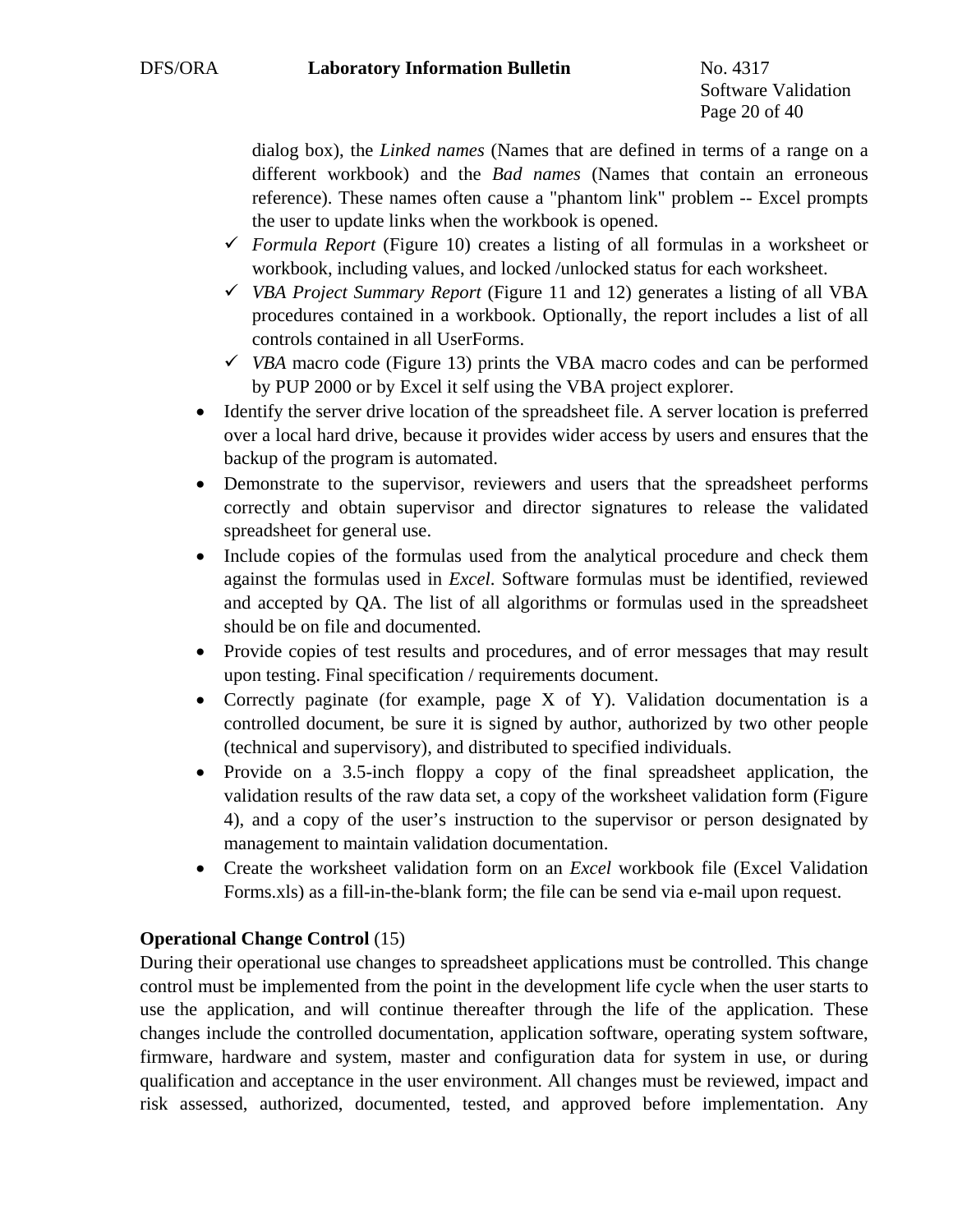Software Validation Page 21 of 40

proposed change should be requested by completing the request for change section of the change request form (Figure 14). Each change request should be assigned a unique reference number and logged in the change request index (Figure 15). If more than one controlled item is to be changed as a result of the change request then each change should be tracked to completion. The use of a change note form (Figure 16) for each item should be considered, defining the particular changes to be made to that item. A change plan may be required for multiple activities and resources and, if produced, should be attached to the change request and cross-referenced from it. When all changes have been implemented and re-testing is completed, the change request should be passed to the supervisor for final review and approval. When the change request form is completed it should be filed and the change request index (Figure 15) updated.

## **Managing Workbook File Applications**

Each laboratory section should maintain a listing of all validated spreadsheets, their revision numbers, and corresponding analytical procedures. When the spreadsheet application is approved, an electronic version of the spreadsheet file must be placed in a dedicated directory on a network drive. This directory will be protected, with read-only access designated for end-users of the application file. Access to the network directory where the spreadsheet application is installed should be granted only to those laboratory sections that will use the application.

A separate, dedicated network directory shall be established for saving filled-in or used spreadsheets. After completing a given set of data analyses, the analyst must save the filled-in spreadsheet in this directory. The analyst may not re-use any filled-in spreadsheets for subsequent analyses. All new data sets must be calculated using the write-protected, blank spreadsheet template from the network directory. All filled-in spreadsheet applications using the old spreadsheet version must also immediately be removed and archived in a protected location.

# **Conclusions**

Currently, spreadsheets for analytical applications are widely used in the FDA analytical laboratories and are starting to emerge in other areas such as the microbiology laboratories. For these reasons, applications need to be standardized within all FDA laboratories through the use of standard operation procedures (SOP's) to minimize design and validation discrepancies among the applications. Basic principles of software engineering techniques must be applied in the construction of spreadsheet applications. If spreadsheet applications are used without proper control (SOPs, training), the operation may go out of control creating serious errors among the applications. Also it is important to use the operational change control (15) forms, which maintain the analytical applications in a validated stage.

This document is based on a system that consists of both, electronic and paper records. For example, when a workbook file is completed and printed by the original analyst and verified by the second analyst, the verified printed sample worksheets are used for the regulatory documentation and not the electronic workbook file, which is saved and maintained in the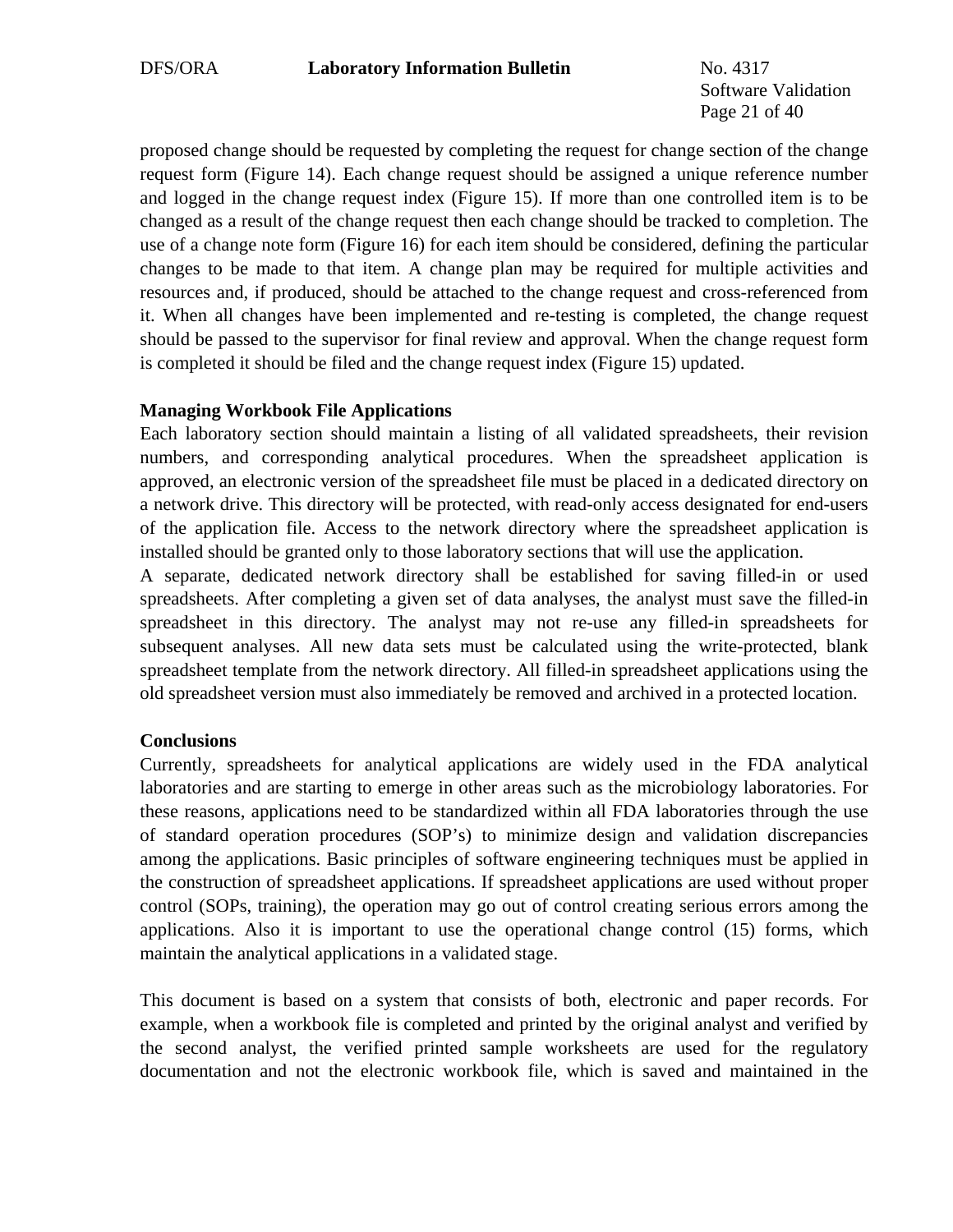Software Validation Page 22 of 40

laboratory where the sample analysis was performed. This saved workbook file can be used for future audits against the completed printed worksheets.

Each laboratory must train several analysts to design and validate spreadsheet analytical applications. These trained analysts can, in turn, train other analysts. The advantage of training analysts in creating spreadsheet applications is definitely positive for the FDA as was demonstrated in the Atlanta Center for Nutrient Analysis (ACNA) in which all analysts are using the *single-user* spreadsheets (discussed in Part II) as well as the multi-user applications. All analysts cooperate on improving the *multi-user* applications as well as the *single-user spreadsheets*. Therefore, the standardization of ACNA analytical spreadsheets improved reports and saved considerable analyst time. The authors currently maintain and up-grade the multi-user applications by improving the spreadsheet applications (method changes, errors, method reference changes and improvement of the instructions for the users as requested by the analysts) and re-validations.

Use of the Power Utility Pak, Version 5.0 or equivalent is recommended, which is a unique collection of add-ins for Microsoft Excel for Windows. Add-ins are designed to save time, ease the use of functions and generate validation documentation. It is important to mention that the degree of validation depends on the complexity of the spreadsheet analytical application. When a LIMS approach is used to manage the raw data (data from balances and analytical instrumentation), the raw data can be sent to the existing spreadsheet applications. The spreadsheet applications should be tested and validated with its documentation before and after the raw data from the LIMS is sent to the applications. Where application files are locally installed or on a network by means of a LIMS, it is important that the LIMS and the spreadsheet applications are secured by implementation of the safeguards in 21 CFR 11 (electronic records and electronic signature regulations).

Management commitment is needed in order to implement policies and SOPs necessary for future laboratory accreditation. Implementing controls over the design and development of analytical spreadsheet applications serves to protect the integrity of the data and offers some assurance regarding the usefulness of the information of the applications generated. Currently, spreadsheet development in FDA laboratories is not standardized by means of SOPs, and training is not normally given to reduce errors.

Finally, it was found that spreadsheet error rates (13) are completely consistent with error rates found in other human activities (speech, typing, programming, driving, industrial accidents, even commercial aircraft disasters). Overconfidence tends to blind people to the need for taking steps to reduce risk. In "spreadsheeting" formal testing and adherence to tedious disciplines (such as training and SOPs) can save time and avoid errors. The ability to catch errors installs confidence.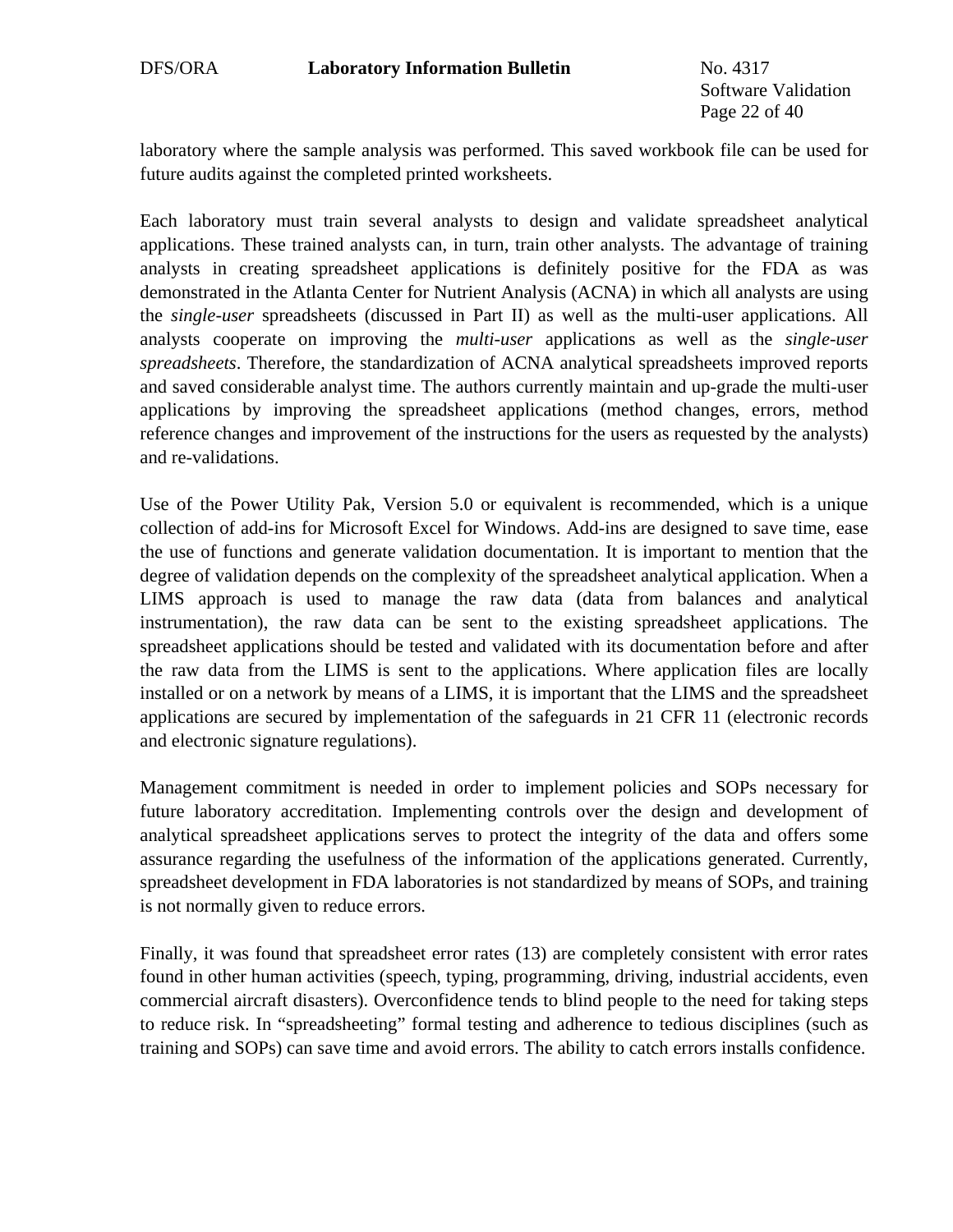Software Validation Page 23 of 40

## **References:**

- 1. Title 21 Code of Federal Regulations, Part 211, "Current Good Manufacturing Practice for Finished Pharmaceuticals", Revised as of April 1, 2000; pages 115-135. http://[www.fda.gov](http://www.fda.gov/)
- 2. Title 21 Code of Federal Regulations, Part 58, "Good Laboratory Practice for Non-clinical Laboratory Studies," Revised as of April 1, 2000; pages 297-311. http:/[/www.fda.gov.](http://www.fda.gov/)
- 3. Ludwig Huber: Validation of Computerized Analytical Systems, Interpharm Press, Inc., Buffalo Grove, IL, ISBN: 0-935184-75-9, 1995.
- 4. Lopez, Orlando, Journal of Validation Technology, Computer Validation Doctor: Spreadsheet Qualification Applications, Vol. 3, No. 3. 1997, pages 260-266.
- 5. AOAC International (2000), ISO 17025 and the Laboratory An Introduction to Laboratory Accreditation, Gaithersburg, MD. [http://www.aoac.org](http://www.aoac.org/)
- 6. 21 CFR Part 11, "Electronic Records; Electronic Signatures, Final Rule," Federal Register 62 (1997) 13430-13466, World Wide Web [http://www.fda.gov/ora/compliance\\_ref/Part11/.](http://www.fda.gov/)
- 7. Rajalingham, Chadwick, Knight, and Eduards, Proceedings of the 33<sup>rd</sup> Hawaii International Conference on System Sciences-2000, Quality Control in Spreadsheets: A software Engineering-Based Approach to Spreadsheet Development. Available at the internet address: http://panko.cba.hawaii.edu/ssr/HICSS33/HICSS33-Rajal-SoftEngr.pdf
- 8. Institute of Chartered Accountants in England and Wales (1994), Briefing No. 6
- 9. Walkenbach, John (1996), Excel 97 Bible, IDG Books Worldwide, Inc.
- 10. FDA Draft Guidance for Industry 21 CFR Part 11; Electronic Records; Electronic Signatures Validation, August 2001. Internet address: [http://www.fda.gov/ora/compliance\\_ref/part11.htm](http://www.fda.gov/ora/compliance_ref/part11.htm).
- 11. Parenteral Drug Association Technical Report 18, 1995, Validation of Computer-Related System.
- 12. JWalk & Associates: Auditing report (Power Utility Pak 97 or 2000), http://www.jwalk.com, P.O. Box 12861, La Jolla, CA 92039-2861, (1997).
- 13. Panko R. R., Journal of End User Computing's, Vol. 10, No. 2. 1998, pp. 15-21. ([www.cba.hawaii.edu/panko\)](http://www.cba.hawaii.edu/panko).
- 14. FDA: Glossary of Computerized System and Software Development Terminology, The Division of Field Investigations, Office of Regional Operations, Office of Regulatory Affairs, (1995).
- 15. GAMP 4 Good Automated Manufacturing Practice (Guide for Validation of Automated Systems), 2001
- 16. Spreadsheet Detective: (for auditing spreadsheets). Southern Cross Software , Queensland. http://www.uq.net.au/detective
- 17. Cantellops, Dennis (1997), LIB No. 4119
- 18. Cantellops, Dennis (1994), LIB No. 3946
- 19. Diamond, D.; Hanratty, and Venita C. A. (1997), Spreadsheet Applications in Chemistry Using Microsoft Excel, John Wiley & Sons, NY.
- 20. Compliance Policy Guide 7153.17 for enforcement of 21 CFR 11: Electronic Records and Electronic Signatures," Federal Register 64 (1999) 41442-41443.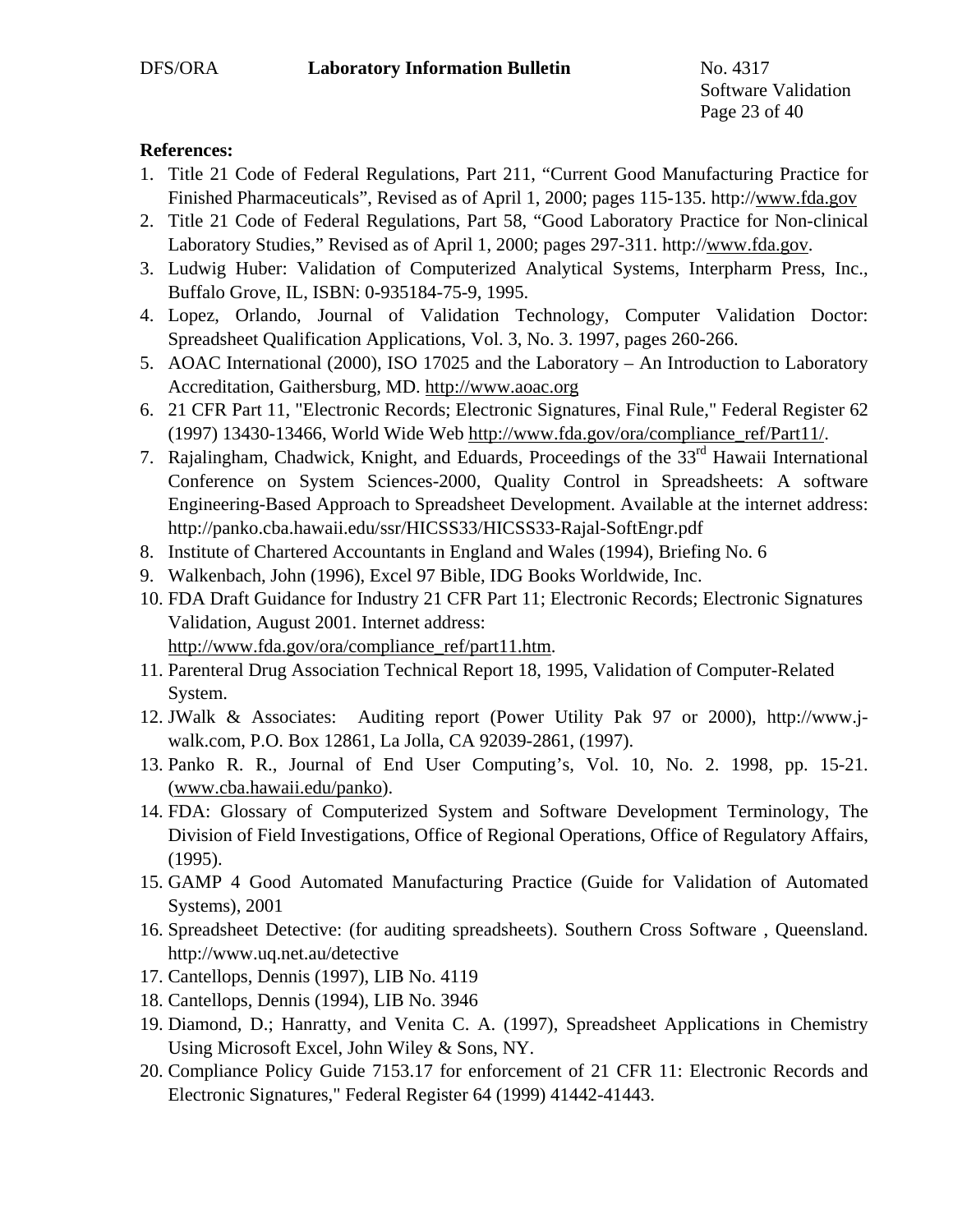Software Validation Page 24 of 40

- 21. D'Eramo, Paul N.; Budihandojo Rory (1999), Pharmaceutical Technology, 23, No. 3, 78-88.
- 22. John R. Joyce: Computer / Software Trends. "jrjoyce@briefcase.com", Inside Laboratory Management, AOAC International, August, 1999.
- 23. Information about ISO17025: <http://ts.nist.gov/ts/htdocs/230/235/qualtemp.htm>
- 24. Information about ISO in general:<http://www.isogroup.iserv.net/basic10.htm>
- 25. Computerized Systems Used In Clinical Trials ([http://www.fda.gov/ora/compliance\\_ref/bimo/ffinalcct.htm\)](http://www.fda.gov/ora/compliance_ref/bimo/ffinalcct.htm)
- 26. R.D. Mcdowall, February 2001. Validation of Spectrometry Software, Part I, Spectroscopy Magazine.

#### **Additional Information:**

Panko, R. R. (1997b). Spreadsheet Research (SSR) is a repository for research on spreadsheet development, testing, use, and technology. Website: ([http://www.cba.hawaii.edu/panko/ssr/\)](http://www.cba.hawaii.edu/panko/ssr/). Honolulu, Hawaii: University of Hawaii.

Panko, R. R. (1997a). *Human Error Website:*

([http://www.cba.hawaii.edu/panko/papers/ss/humanerr.htm\)](http://www.cba.hawaii.edu/panko/papers/ss/humanerr.htm) . Honolulu, HI: University of Hawaii.

## **Acknowledgments**

The authors wishes to thank Ronald R. Eiternmiller, Ph.D., Basil Vassos Ph.D., Luis Burgos, Chemist, Cecilia Romero, Chemist and ACNA chemists for useful comments.

Special appreciation is given to Paul J. Motise, CSO for the review of this document and clarifying some 21 CFR Part 11 issues, which have been included in the body of this paper.

Special appreciation is given to David Irizarry, Computer Specialist, for clarifying some of the computer related security issues.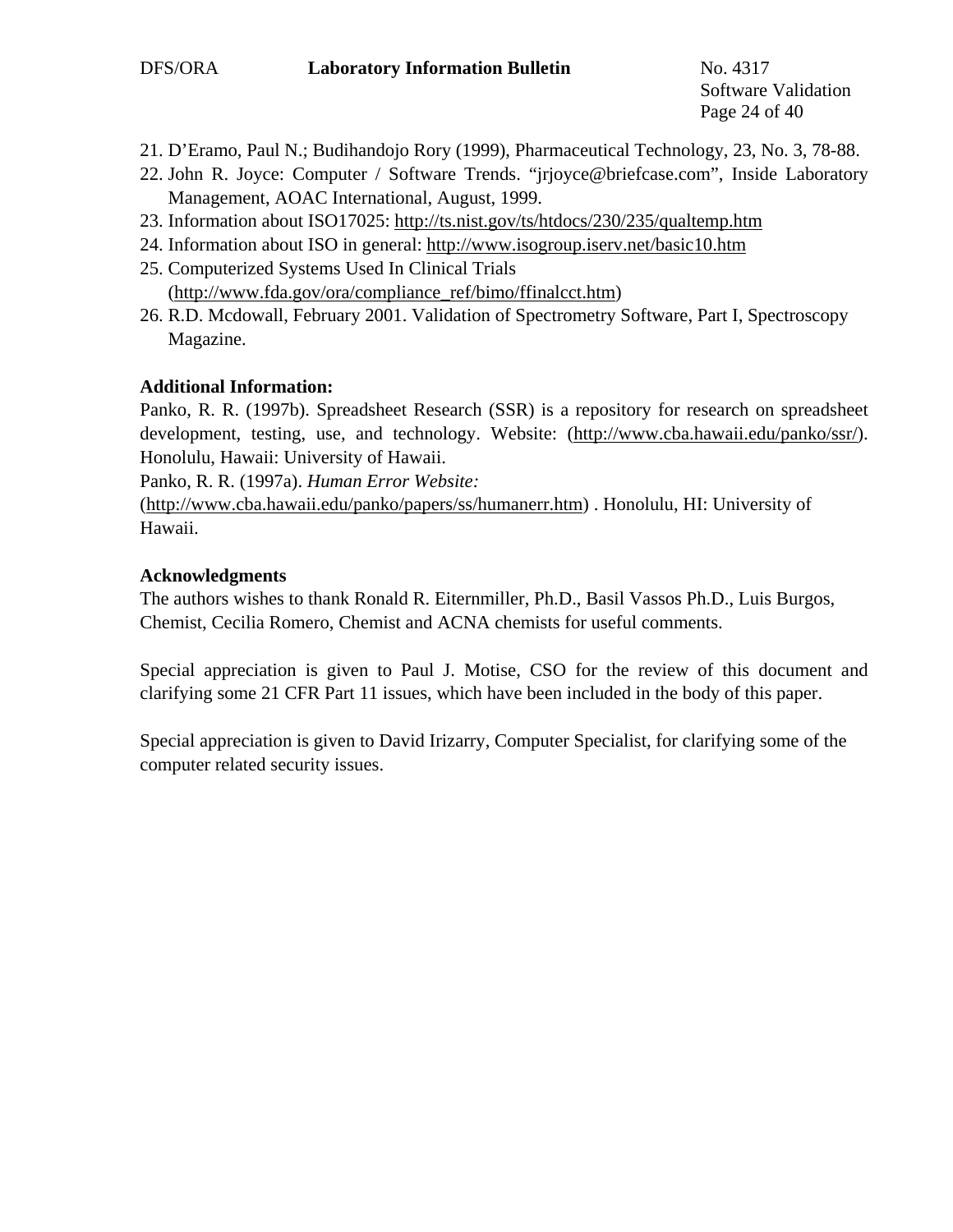

**Figure 1.** Menu and instructions worksheet of a multi-user spreadsheet application used in Atlanta Center for Nutrient Analysis (ACNA) for the determination of fatty acids (FAME's) in food.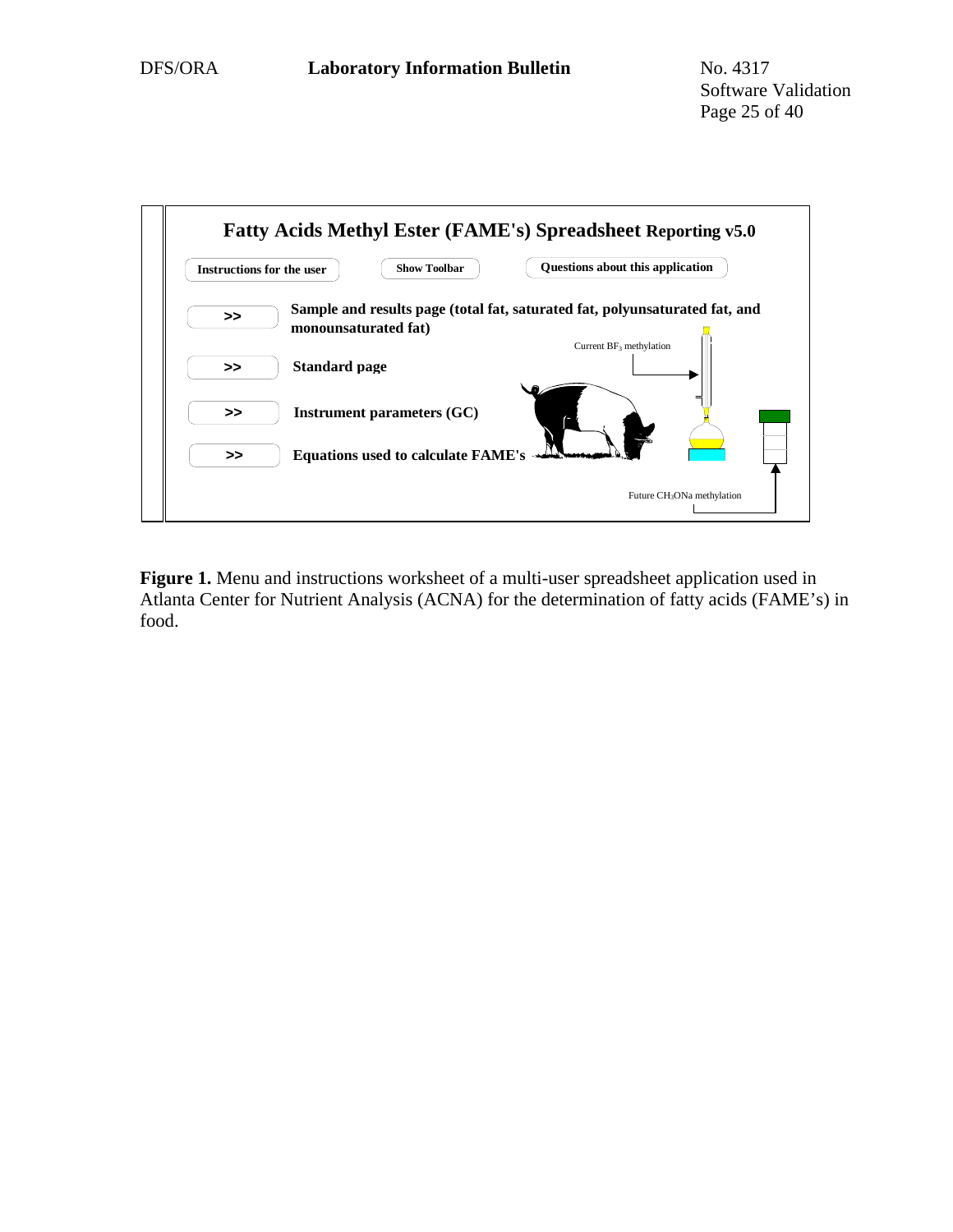| Clear data-entry cells on<br>current page                   |                                                   | <b>Show Toolbar</b> | <b>Show Menu</b>   |                       |                                                                                                                                                                 |                    |                         |
|-------------------------------------------------------------|---------------------------------------------------|---------------------|--------------------|-----------------------|-----------------------------------------------------------------------------------------------------------------------------------------------------------------|--------------------|-------------------------|
| <b>Serving Size:</b>                                        | Product: SRM1846 (Infant Formula Powder)<br>100 g |                     |                    |                       | Sample No.: SRM 1846<br>Analyst: DC                                                                                                                             |                    |                         |
|                                                             |                                                   |                     |                    |                       |                                                                                                                                                                 | Date: 02/08/99     |                         |
| Method: AOAC 16th ed. 32.2.02A (Methylation / Quantitation) |                                                   |                     |                    |                       |                                                                                                                                                                 |                    |                         |
| Fat Extraction: AOAC 16th ed. 32.2.02A, Fat in Cereals      |                                                   |                     |                    |                       |                                                                                                                                                                 |                    |                         |
|                                                             | Sample                                            |                     |                    |                       | Enter the sample weight in gram. For SRM1846 weigh approx. 1.3 g (this is                                                                                       |                    | $(C13:0)$ : 5.004 mg/mL |
|                                                             | Net Wt: 1.2963 g                                  |                     |                    |                       | equivalent to approx. 350 mg of fat for BF <sub>3</sub> methylation). For regular<br>samples weight equivalent to approx. 350 mg of fat for $BF_3$ methylation. |                    | standard: 1.00 mL       |
|                                                             |                                                   |                     |                    |                       |                                                                                                                                                                 |                    | standard: 27369.60      |
|                                                             | Peak                                              | Res.                | <b>FAME</b>        | Conv.                 | Conv.                                                                                                                                                           | Triglyceride       | <b>Fatty Acid</b>       |
|                                                             | Area                                              | Factor              | $wt.$ (g)          | Factor                | Factor                                                                                                                                                          | wt(g)              | wt(g)                   |
| <b>Fatty Acid</b>                                           | (Asi)                                             | Ri                  | Fi                 | $FAME \rightarrow TG$ | FAME→ FA                                                                                                                                                        | F(i, TG)           | F(i,FA)                 |
| 4:0                                                         |                                                   |                     |                    | 0.9868                | 0.8627                                                                                                                                                          |                    |                         |
| 6:0                                                         |                                                   |                     |                    | 0.9897                | 0.8923                                                                                                                                                          |                    |                         |
| 8:0                                                         | 26160.90                                          | 0.8776              | 0.00545            | 0.9915                | 0.9114                                                                                                                                                          | 0.00540            | 0.00497                 |
| 10:0                                                        | 27098.10                                          | 0.9397              | 0.00527            | 0.9928                | 0.9247                                                                                                                                                          | 0.00523            | 0.00488                 |
| 12:0                                                        | 251269.00                                         | 0.9867              | 0.04656            | 0.9937                | 0.9346                                                                                                                                                          | 0.04627            | 0.04351                 |
| 13:0                                                        |                                                   |                     |                    | 0.9941                | 0.9386                                                                                                                                                          |                    |                         |
| 14:0                                                        | 117172.00                                         | 1.0132              | 0.02114            | 0.9945                | 0.9421                                                                                                                                                          | 0.02103            | 0.01992                 |
| 14:1                                                        |                                                   |                     |                    | 0.9944                | 0.9417                                                                                                                                                          |                    |                         |
| 15:0                                                        | 774.60                                            | 1.0302              | 0.00014            | 0.9948                | 0.9453                                                                                                                                                          | 0.00014            | 0.00013                 |
| 15:1                                                        |                                                   |                     |                    | 0.9947                | 0.9449                                                                                                                                                          |                    |                         |
| 16:0                                                        | 230872.00                                         | 1.0607              | 0.03979            | 0.9950                | 0.9481                                                                                                                                                          | 0.03960            | 0.03773                 |
| $16:1$ cis                                                  | 1361.89                                           | 1.0489              | 0.00024            | 0.9950                | 0.9478                                                                                                                                                          | 0.00024            | 0.00022                 |
| 17:0                                                        | 1831.65                                           | 1.0499              | 0.00032            | 0.9953                | 0.9507                                                                                                                                                          | 0.00032            | 0.00030                 |
| 17:1                                                        |                                                   |                     |                    | 0.9952                | 0.9503                                                                                                                                                          |                    |                         |
| 18:0                                                        | 235333.00                                         | 1.0876              | 0.03956            | 0.9955                | 0.9530                                                                                                                                                          | 0.03938            | 0.03770                 |
| 18:1 trans<br>$18:1$ cis                                    | 13063.03<br>738911.00                             | 1.0638<br>1.0854    | 0.00225<br>0.12447 | 0.9955<br>0.9955      | 0.9527<br>0.9527                                                                                                                                                | 0.00223<br>0.12391 | 0.00214<br>0.11858      |
| 18:2                                                        | 371516.22                                         | 1.0677              | 0.06362            | 0.9954                | 0.9524                                                                                                                                                          | 0.06332            | 0.06059                 |
| 18:3                                                        | 7199.01                                           | 1.1358              | 0.00116            | 0.9954                | 0.9520                                                                                                                                                          | 0.00115            | 0.00110                 |
| 18:4                                                        |                                                   |                     |                    | 0.9954                | 0.9517                                                                                                                                                          |                    |                         |
| 20:0                                                        |                                                   |                     |                    | 0.9959                | 0.9570                                                                                                                                                          |                    |                         |
| 20:1                                                        | 4860.69                                           | 1.1058              | 0.00080            | 0.9959                | 0.9568                                                                                                                                                          | 0.00080            | 0.00077                 |
| 20:5                                                        |                                                   |                     |                    | 0.9958                | 0.9557                                                                                                                                                          |                    |                         |
| 20:6                                                        |                                                   |                     |                    | 0.9957                | 0.9554                                                                                                                                                          |                    |                         |
| 22:0                                                        | 4680.04                                           | 1.1217              | 0.00076            | 0.9962                | 0.9604                                                                                                                                                          | 0.00076            | 0.00073                 |
| 22:1                                                        |                                                   |                     |                    | 0.9962                | 0.9602                                                                                                                                                          |                    |                         |
| 22:5                                                        |                                                   |                     |                    | 0.9961                | 0.9593                                                                                                                                                          |                    |                         |
| 22:6                                                        |                                                   |                     |                    | 0.9961                | 0.9591                                                                                                                                                          |                    |                         |
|                                                             |                                                   |                     |                    |                       | Total Fat (as triglycerides):                                                                                                                                   | 27 %               | N/A                     |
|                                                             |                                                   |                     |                    |                       | Saturated Fat (as fatty acids):                                                                                                                                 | N/A                | 11.6 %                  |
|                                                             |                                                   |                     |                    |                       | Polyunsat. Fat (as fatty acids):                                                                                                                                | N/A                | 4.76 %                  |
|                                                             |                                                   |                     |                    |                       | Monounsat. Fat (as fatty acids):                                                                                                                                | N/A                | 9.22 %                  |
|                                                             | Total Fat / Serving                               | 27 g                |                    |                       |                                                                                                                                                                 |                    |                         |
|                                                             | Saturated Fat / Serving                           | 11.6 <sub>g</sub>   |                    |                       |                                                                                                                                                                 |                    |                         |
|                                                             | Polyunsat. Fat / Serving                          | $4.76$ g            |                    |                       |                                                                                                                                                                 |                    |                         |
|                                                             | Monounsat. Fat / Serving                          | 9.22 g              |                    |                       |                                                                                                                                                                 |                    |                         |
|                                                             |                                                   |                     |                    |                       |                                                                                                                                                                 |                    |                         |

(Modification date: 12/14/99 / v5.0 Revised)

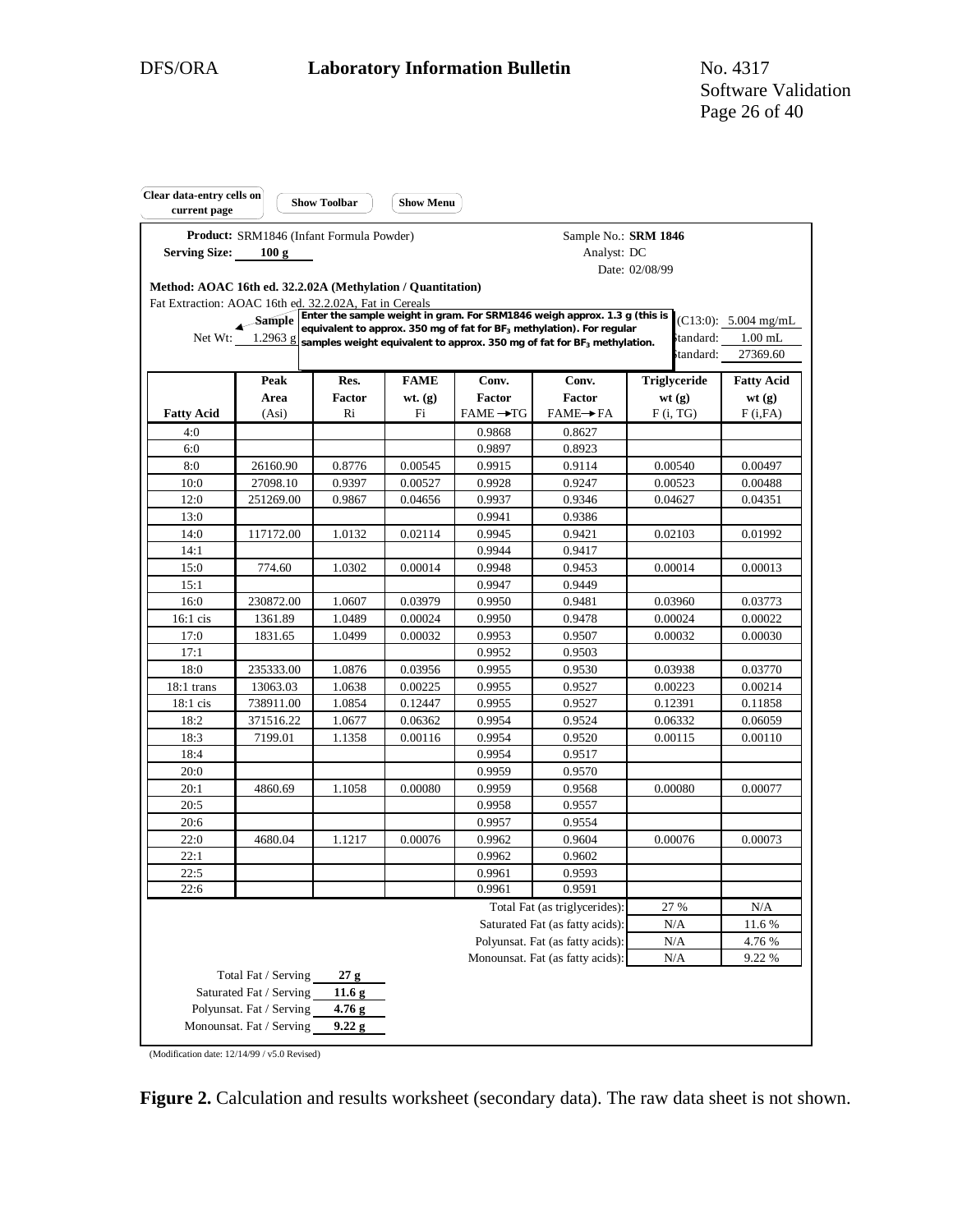Software Validation Page 27 of 40

|                    |                                   | This is the concentration of the internal<br>standard (C13:0) in mg/mL of the<br>standard mix $(C_{S13})$ . |                                 | Sample No.: SRM 1846<br>Analyst: DC<br>Date: 02/08/99                             |
|--------------------|-----------------------------------|-------------------------------------------------------------------------------------------------------------|---------------------------------|-----------------------------------------------------------------------------------|
| <b>Fatty Acids</b> | Peak<br>Area<br>(A <sub>i</sub> ) | <b>FAME Conc.</b><br>(mg/mL)<br>Fsi                                                                         | <b>Response</b><br>Factor<br>Ri | <b>Fatty Acids Mixed Standard</b><br>Conc. Internal Std. $(C13:0)$ : 0.5000 mg/mL |
| 4:0                |                                   |                                                                                                             |                                 |                                                                                   |
| 6:0                |                                   |                                                                                                             |                                 |                                                                                   |
| 8:0                | 16721.90                          | 0.3000                                                                                                      | 0.8776                          | Area Internal Std. (C13:0):<br>31756.00                                           |
| 10:0               | 29841.80                          | 0.5000                                                                                                      | 0.9397                          |                                                                                   |
| 12:0               | 62666.30                          | 1.0000                                                                                                      | 0.9867                          |                                                                                   |
| 13:0               |                                   | 0.5000                                                                                                      |                                 | Enter the area of the internal                                                    |
| 14:0               | 32175.50                          | 0.5000                                                                                                      | 1.0132                          | standard (C13:0) in the                                                           |
| 14:1               | 19334.00                          | 0.3000                                                                                                      | 1.0147                          | standard mix $(A_{13})$ .                                                         |
| 15:0               | 19628.20                          | 0.3000                                                                                                      | 1.0302                          |                                                                                   |
| 15:1               |                                   |                                                                                                             |                                 |                                                                                   |
| 16:0               | 134731.00                         | 2.0000                                                                                                      | 1.0607                          |                                                                                   |
| $16:1$ cis         | 66615.20                          | 1.0000                                                                                                      | 1.0489                          |                                                                                   |
| 17:0               | 33340.60                          | 0.5000                                                                                                      | 1.0499                          |                                                                                   |
| 17:1               |                                   |                                                                                                             |                                 |                                                                                   |
| 18:0               | 69074.50                          | 1.0000                                                                                                      | 1.0876                          |                                                                                   |
| $18:1$ trans       | 27024.70                          | 0.4000                                                                                                      | 1.0638                          |                                                                                   |
| 18:1 cis           | 206805.00                         | 3.0000                                                                                                      | 1.0854                          |                                                                                   |
| 18:2               | 135629.00                         | 2.0000                                                                                                      | 1.0677                          |                                                                                   |
| 18:3               | 72138.10                          | 1.0000                                                                                                      | 1.1358                          |                                                                                   |
| 18:4               |                                   |                                                                                                             |                                 |                                                                                   |
| 20:0               | 9852.70                           | 0.3000                                                                                                      | 0.5171                          |                                                                                   |
| 20:1               | 21069.60                          | 0.3000                                                                                                      | 1.1058                          |                                                                                   |
| 20:5               |                                   |                                                                                                             |                                 |                                                                                   |
| 20:6               |                                   |                                                                                                             |                                 |                                                                                   |
| 22:0               | 21372.70                          | 0.3000                                                                                                      | 1.1217                          |                                                                                   |
| 22:1               | 21246.70                          | 0.3000                                                                                                      | 1.1151                          |                                                                                   |
| 22:5               |                                   |                                                                                                             |                                 |                                                                                   |
| 22:6               |                                   |                                                                                                             |                                 |                                                                                   |
| Notes:             |                                   |                                                                                                             |                                 |                                                                                   |

(Modification date: 12/14/99 / v5.0 Revised)

**Figure 3.** Standard worksheet with secondary data.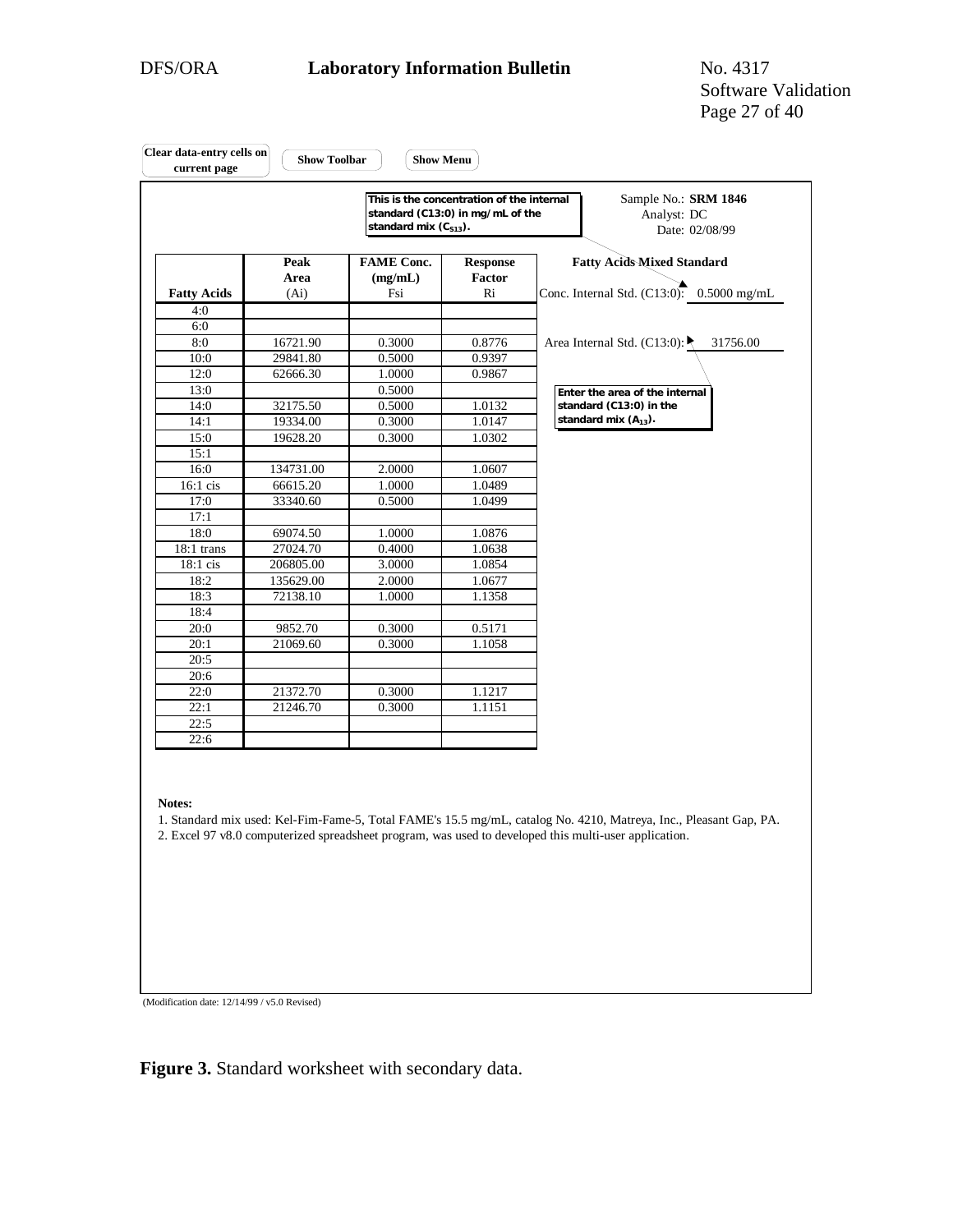| <b>Spreadsheet / Worksheet Validation Form for Multi-User Application</b>                                                                                                                                                                                                                              |                                                     |
|--------------------------------------------------------------------------------------------------------------------------------------------------------------------------------------------------------------------------------------------------------------------------------------------------------|-----------------------------------------------------|
| 1. Name and version of the operation system (Windows 95, 98, etc.) and the spreadsheet program used to develop the<br>spreadsheet / worksheet (workbook file) application.                                                                                                                             |                                                     |
| The operation system used is Windows 95 and the application was developed with Microsoft Excel 97 v8.0                                                                                                                                                                                                 |                                                     |
| 2. Author $(s)$ / Developer $(s)$ of the spreadsheet / worksheet (name, signature and date).                                                                                                                                                                                                           |                                                     |
| Dennis Cantellops, Anne P. Reid and Thomas Hamill                                                                                                                                                                                                                                                      |                                                     |
| 3. Name of the workbook file (version number and the date) and its intended purpose. Cite official methods as appropriate.<br>Method (s): AOAC 16 <sup>th</sup> ed. 32.2.02A (Methylation / Quantitation)                                                                                              |                                                     |
| "FAMEs Calc.xlt" v5.0, for the calculations of Fatty Acid Methyl Esters analyses (Attach. A1, A2, & A3).                                                                                                                                                                                               |                                                     |
| 4. Identify & define the formulas that the application uses. Are the formulas the same as cited in the official method?<br>See Attach. C, D, & E, and the formulas are the same as the official method.                                                                                                |                                                     |
| Audit report on Attachments, B1-B3 (Menu), C1-C6 (calc. & results), & D1-D4 (response factor).                                                                                                                                                                                                         |                                                     |
| 5. Program interacts with the following other systems.                                                                                                                                                                                                                                                 |                                                     |
| <b>System Name</b>                                                                                                                                                                                                                                                                                     | Type of Interaction                                 |
| N/A                                                                                                                                                                                                                                                                                                    | N/A                                                 |
| 6. User instructions for this application include the following:                                                                                                                                                                                                                                       |                                                     |
| (Instructions for normal use)                                                                                                                                                                                                                                                                          | (Problem and help instructions)                     |
| Menu and instructions for normal used. Attach. A1                                                                                                                                                                                                                                                      | Dialog box with letter help.                        |
| 7. Spreadsheet / Worksheet security (cells and visual basic project properties protection) for inadverted changes.<br>(Protect worksheet for Contents, Objects, Scenarios)<br>Provide password (s): "xxxxxxxx" for both each worksheet and VBA project properties (see Director bellow).               | (VBA Project Properties - Lock project for viewing) |
| Each worksheet protected for contents, objects, scenarios and VBA Project Properties - Locked for viewing                                                                                                                                                                                              |                                                     |
| 8. Workbook file (worksheets) has been tested for normal and problem cases and all formulas were verified by manual<br>calculations by (signature and date).<br>Thomas Hamill                                                                                                                          |                                                     |
| 9. Spreadsheet / worksheet released for validated use by (Supervisor's / Director's signatures and dates).<br>Anne P. Reid                                                                                                                                                                             |                                                     |
| 10. Server location / Individual PC's of the spreadsheet / worksheet application.                                                                                                                                                                                                                      |                                                     |
| Installed on drive Q, Folder: ACNA Spreadsheet Applications, Folder: FAME's and select > FAME's Calc.xls                                                                                                                                                                                               |                                                     |
| 11. Document data-entry validation ranges. Shows which cells had data-entry restriction and what error message will<br>be activated if the value is out of range.                                                                                                                                      |                                                     |
| See Attachment F for testing out-put (Screen print out showing the results for the testing).                                                                                                                                                                                                           |                                                     |
| 12. Validation documentation (3.5 inch floppy copy of the final workbook file, the validation results of the<br>raw data set, a copy of spreadsheet validation form and a copy of the user's instructions) are provided to the supervisor.<br>Author's signature and date: Dennis Cantellops, 00/00/00 |                                                     |
| Supervisor signature and date: Anne P. Reid, 00/00/00                                                                                                                                                                                                                                                  |                                                     |
|                                                                                                                                                                                                                                                                                                        |                                                     |
|                                                                                                                                                                                                                                                                                                        |                                                     |
|                                                                                                                                                                                                                                                                                                        |                                                     |

**Figure 4.** Validation worksheet form for multi-user application (FAMEs Calc.xlt).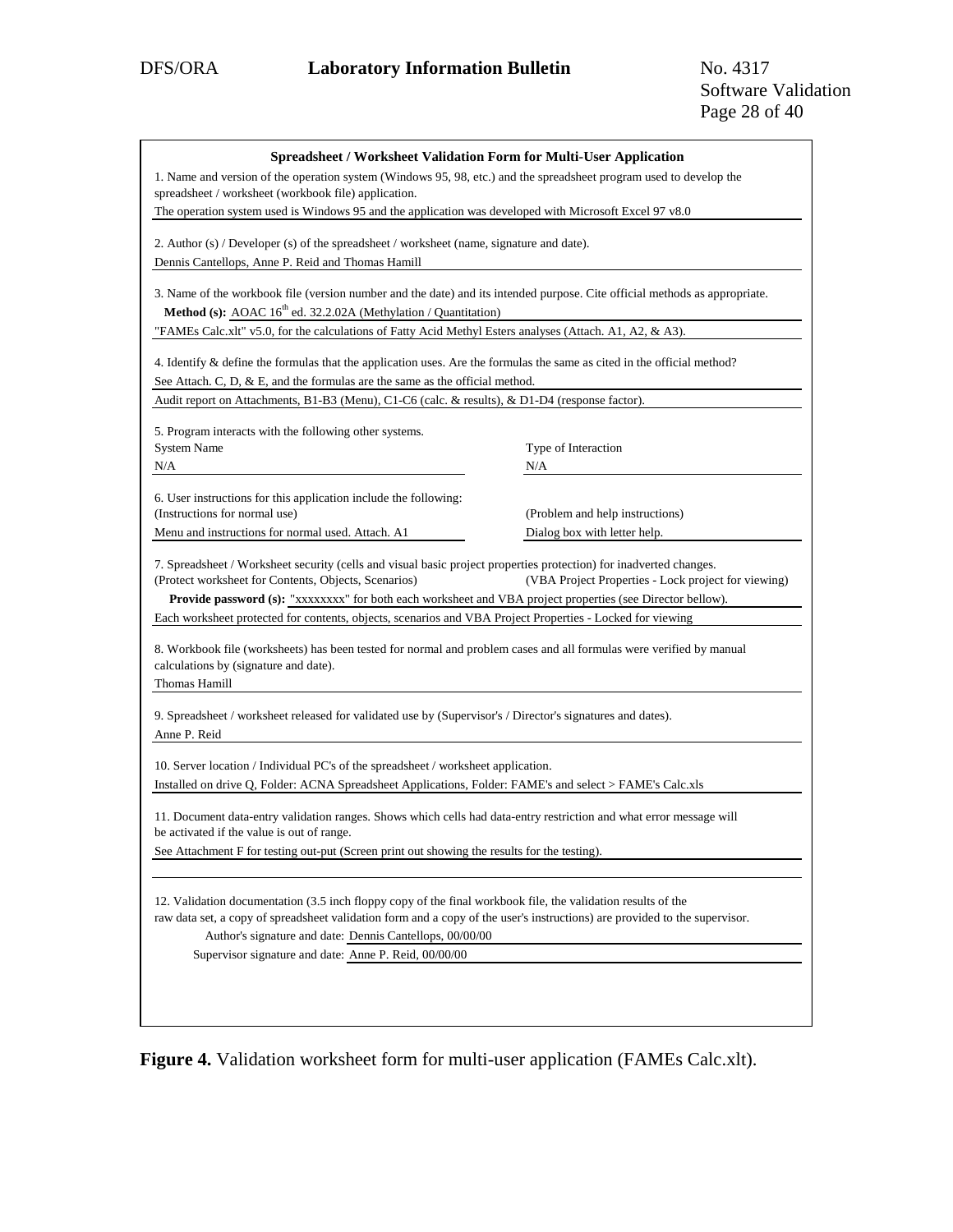#### **Workbook Summary Report for FAME's Calc.xls**

*Report generated: Monday, April 09, 2001 11:49:12 AM*

#### **File Information**

| Workbook name:      | <b>FAME's Calc.xls</b>                 |
|---------------------|----------------------------------------|
| Workbook path:      | $C:\ \A$ CNA Spreadsheet Applications  |
| Author:             | Dennis Cantellops                      |
| File format:        | Excel 97/2000 Workbook                 |
| File creation date: | Wednesday, January 24, 1996 2:01:02 PM |
| File size:          | 470,528 bytes                          |
| Read-only:          | No.                                    |
|                     |                                        |

#### **Workbook Protection**

| Structure protected: | Nο |
|----------------------|----|
| Windows protected:   | Nο |

#### **Sheet Information**

| Total sheets:             | 6 |
|---------------------------|---|
| Hidden sheets:            | 0 |
| Worksheets:               | 6 |
| Chart sheets:             | 0 |
| Excel 5/95 Dialog sheets: | 0 |
| Excel 4 XLM Macro sheets: | 0 |

#### **Workbook Settings**

| Date system:               | 1900 Date System |
|----------------------------|------------------|
| Precision as displayed:    | No.              |
| Accept labels in formulas: | Yes              |

#### **Linked Files** (no linked files)

#### **Name Report for FAME's Calc.xls**

*Report generated: Monday, April 09, 2001 11:49:12 AM*

| Name                  | <b>Refers To</b>                                              | Type           | Hidden         |
|-----------------------|---------------------------------------------------------------|----------------|----------------|
| ClearSp11             | =Fat1!\$D\$3,Fat1!\$D\$4,Fat1!\$D\$9,Fat1!\$I\$3,Fat1!\$I\$4  | Workbook Level | No             |
|                       | ,Fat1!\$I\$5,Fat1!\$J\$8:\$J\$10,Fat1!\$D\$15:\$D\$19,Fat1!\$ |                |                |
|                       | D\$21:\$D\$42,Fat1!\$C\$6:\$H\$7                              |                |                |
| ClearStd1             | =Fat2!\$I\$12.Fat2!\$D\$10:\$D\$14.Fat2!\$D\$16:\$D\$37       | Workbook Level | No             |
| Fat1!PrintArea        | $=$ Fat1!SBS2:SLS52                                           | Sheet Level    | N <sub>0</sub> |
| Fat2!PrintArea        | $=$ Fat2!SB\$2:\$K\$57                                        | Sheet Level    | N <sub>0</sub> |
| Menu!PrintArea        | $=$ \$C\$4: \$G\$17                                           | Sheet Level    | No.            |
| Fat1!Print Area       | $=$ Fat1!\$B\$2:\$L\$53                                       | Sheet Level    | N <sub>0</sub> |
| Fat2!Print Area       | $=$ Fat2!\$B\$2:\$K\$58                                       | Sheet Level    | N <sub>0</sub> |
| Formulas 1!Print Area | $=$ Formulas 1!\$E\$63:\$G\$77                                | Sheet Level    | No             |
| Inst 1!Print Area     | $=$ Inst 1!\$B\$2:\$K\$51                                     | Sheet Level    | N <sub>0</sub> |
| Menu!Print Area       | $=Menu!SE$63:SG$77$                                           | Sheet Level    | No             |

**Figure 5A.** Summary Audit Report for worksheets on Figure 1, 2 and 3. This report is generated with the Power Utility Pak v5.0. If PUP v5.0 is installed in *Excel 2002,* Select *PUP v5* from the main menu:  $\rightarrow$  *Auditing Tools.* From Figures 5A to 12 are the auditing reports for the worksheet in Figures 1, 2 and 3, showing the calculations and results for FAME's.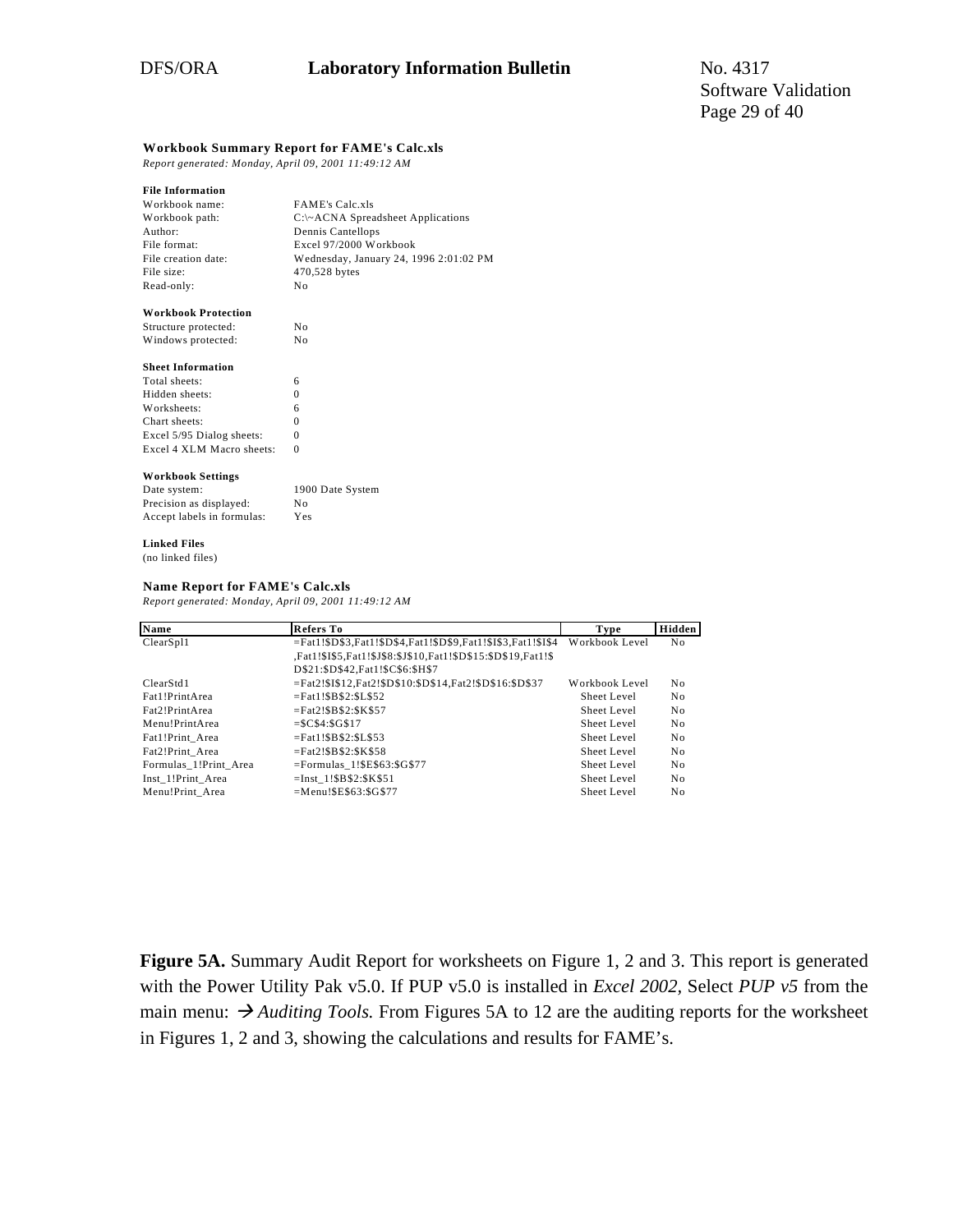#### **Worksheet Report for FAME's Calc.xls**

*Report generated: Monday, April 09, 2001 11:49:12 AM*

| <b>Sheet Name</b> | <b>Index</b> | Visible | <b>Contents</b><br>Protected | <b>Objects</b><br><b>Protected</b> | <b>Scenarios</b><br><b>Protected</b> | <b>Used</b><br>Range | Used<br><b>Rows</b> | <b>Used</b><br><b>Columns</b> | Cells in<br><b>Used Range</b> | Hidden<br><b>Rows</b> | Hidden<br><b>Columns</b> |
|-------------------|--------------|---------|------------------------------|------------------------------------|--------------------------------------|----------------------|---------------------|-------------------------------|-------------------------------|-----------------------|--------------------------|
| Menu              |              | Yes     | No                           | N <sub>0</sub>                     | No                                   | $A1:$ H77            | 77                  |                               | 616                           | 0                     |                          |
| Fat1              |              | Yes     | No                           | No                                 | No                                   | A1:IU2205            | 2205                | 255                           | 562275                        | $\mathbf{0}$          |                          |
| Fat2              |              | Yes     | No                           | No                                 | N <sub>0</sub>                       | A1:BF226             | 226                 | 58                            | 13108                         | $\mathbf{0}$          |                          |
| $Inst_1$          |              | Yes     | No                           | No                                 | No                                   | A1:BT195             | 195                 | 72                            | 14040                         | $\mathbf{0}$          |                          |
| Formulas 1        |              | Yes     | No                           | No                                 | No                                   | A1:AD197             | 197                 | 30                            | 5910                          | $\mathbf{0}$          |                          |
| HelpSheet         | 6            | Yes     | No                           | No                                 | No                                   | A1:M98               | 98                  | 13                            | 1274                          |                       |                          |

|                   | Formula      | <b>Constant</b> | Empty        | Chart          |               |                 | Scenari   | Pivot         | Query         | $1 - 2 - 3$ | $1 - 2 - 3$    |
|-------------------|--------------|-----------------|--------------|----------------|---------------|-----------------|-----------|---------------|---------------|-------------|----------------|
| <b>Sheet Name</b> | <b>Cells</b> | <b>Cells</b>    | <b>Cells</b> | <b>Objects</b> | <b>Shapes</b> | <b>Comments</b> | <b>OS</b> | <b>Tables</b> | <b>Tables</b> | Eval        | Entry          |
| Menu              | 0            | 35              | 614          |                | 15            | U               | 0         |               | $\mathbf{0}$  | No          | N <sub>0</sub> |
| Fat1              | 124          | 194             | 561986       |                | 16            | 10              |           |               | $\Omega$      | No          | No             |
| Fat2              | 33           | 102             | 13001        |                |               |                 |           |               | $\Omega$      | No          | No             |
| $Inst_1$          |              | 52              | 14203        |                |               |                 |           |               | $\Omega$      | No          | N <sub>0</sub> |
| Formulas 1        |              | 69              | 5840         |                | 14            |                 |           |               | $\Omega$      | No          | N <sub>0</sub> |
| HelpSheet         |              | 10              | 1264         |                |               |                 |           |               | $\Omega$      | No          | N <sub>0</sub> |

# **VBA Module Report for FAME's Calc.x**

*Report generated: Monday, April 09, 2001 11:49:14*

| <b>VB Component</b> | <b>Code Lines</b> | <b>No. Procedures</b> |
|---------------------|-------------------|-----------------------|
| PrintMod            | 27                | 3                     |
| <b>ThisWorkbook</b> | 31                | 2                     |
| Sheet3              | 3                 |                       |
| Sheet11             | $\mathbf{\Omega}$ |                       |
| Sheet21             | 3                 |                       |
| Sheet31             | 0                 | 0                     |
| Module1             | 202               | 18                    |
| Module <sub>2</sub> | 15                | 2                     |
| Sheet1              | 0                 | 0                     |
| Sheet2              | 0                 |                       |
| AboutBox            | 8                 | 2                     |
| Module11            |                   | 2                     |
| FormHelp            | 89                | 8                     |
| HelpMod             | 5                 |                       |

**Figure 5B.** VBA module report for the file FAME's Cal.xls. The macros and code lines that run the worksheets on Figures 1, 2, 3 are included.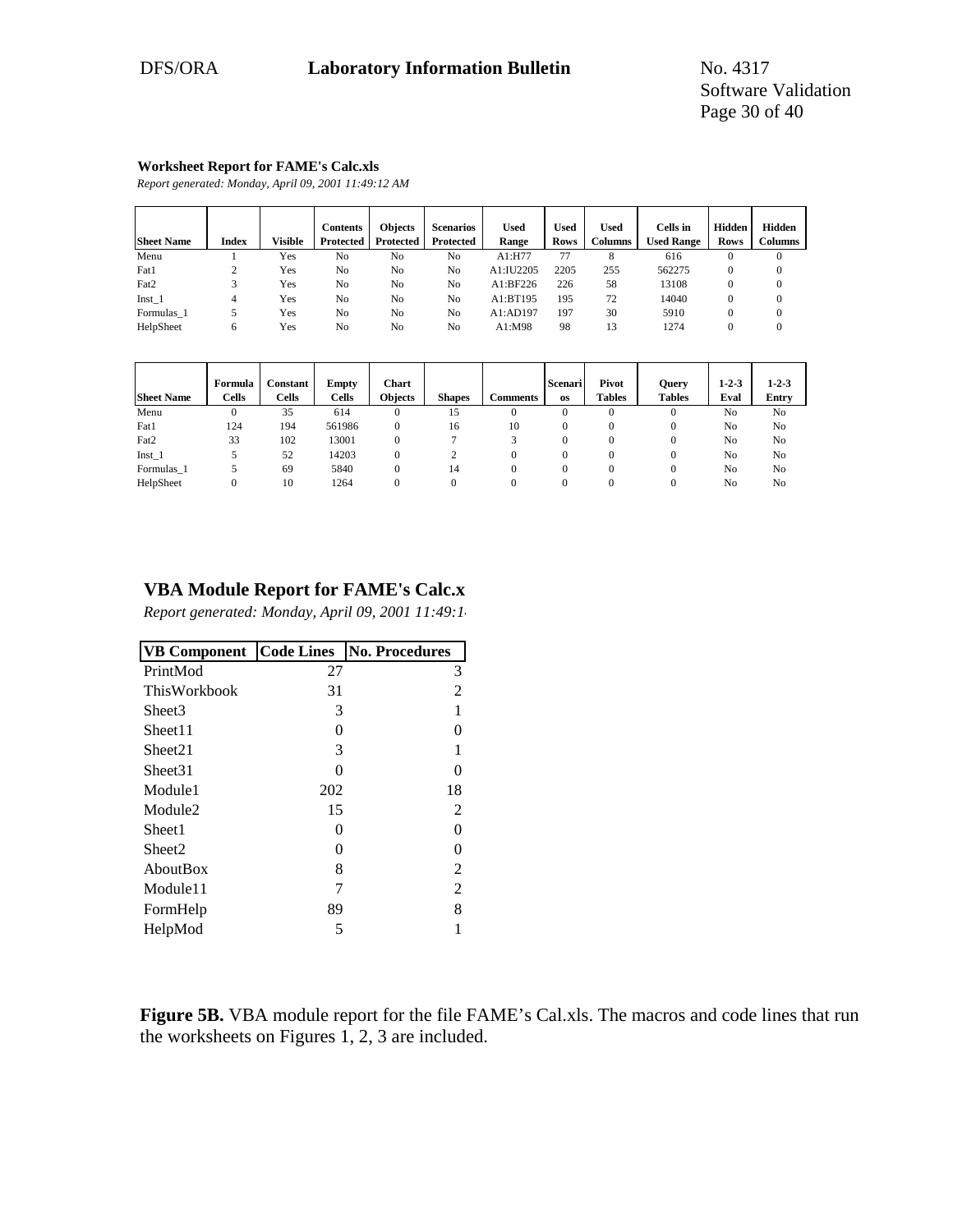# **Link Report for: C:\~ACNA Spreadsheet Applications\FAME's Calc.xls**

*Report generated: 4/9/01 11:51:36 AM*

**FileLinks** (none) **Formula Links** (none) **Name Links** (none) **XL5/95 Dialog Links** (none) **Chart Links** (none) **Object Links** (none) **OLE/DLL Links** (none) \* Indicates a hidden object Note: Any linked chart titles or chart data labels are not included in this report.

Figure 6. Link Summary Report for worksheet of Figure 2 generated with PUP v5.0.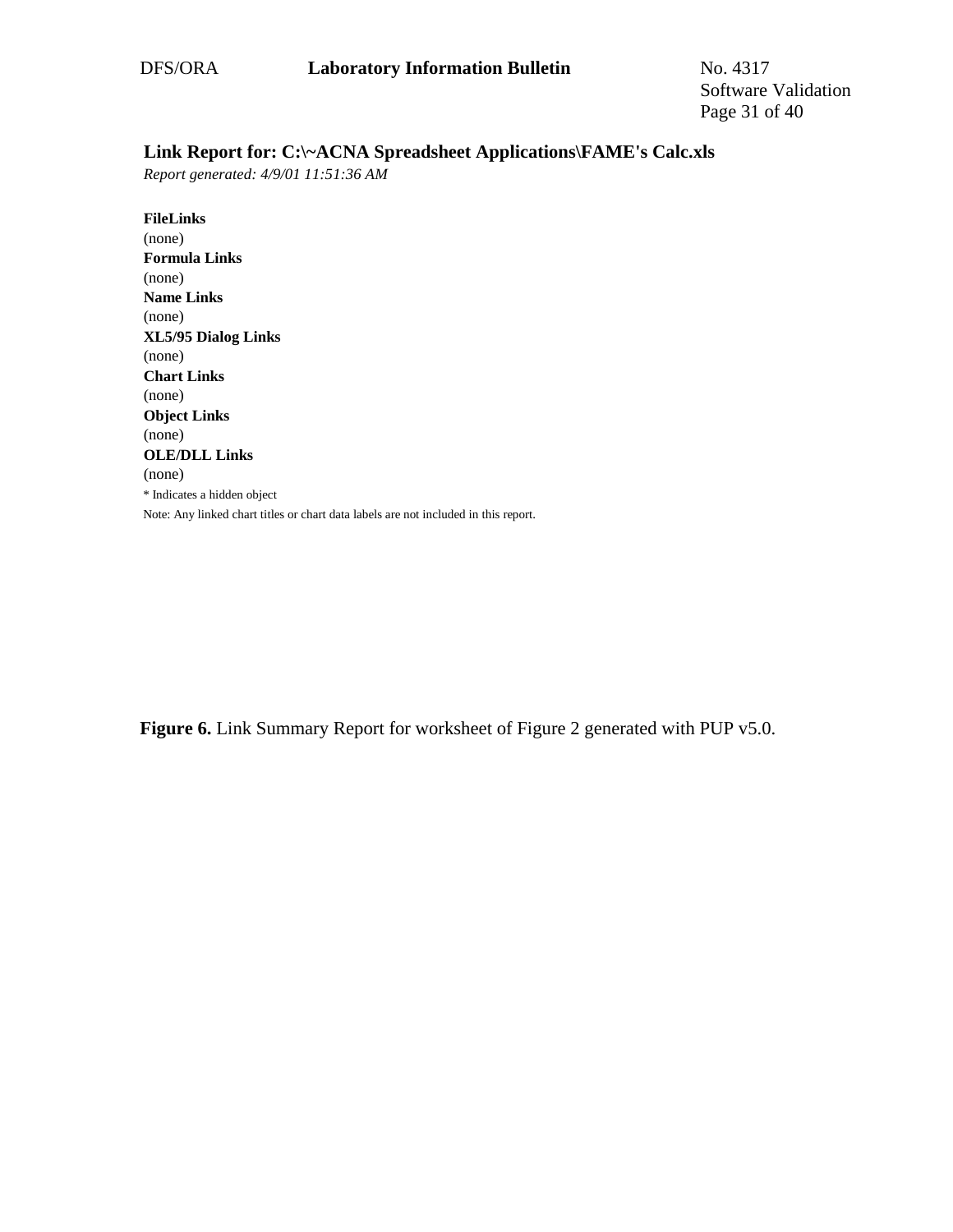|                                  |                          |                         |                          |                          |                          |                              |                                                    |                               |                          |                          |                                |                          |                                  | $\blacksquare$                             |                                  |                                            |                          |                                  |                          | $\blacksquare$                   | $\blacksquare$                            |
|----------------------------------|--------------------------|-------------------------|--------------------------|--------------------------|--------------------------|------------------------------|----------------------------------------------------|-------------------------------|--------------------------|--------------------------|--------------------------------|--------------------------|----------------------------------|--------------------------------------------|----------------------------------|--------------------------------------------|--------------------------|----------------------------------|--------------------------|----------------------------------|-------------------------------------------|
| Ĭ.                               | L,                       |                         |                          | $\overline{a}$           | $\overline{a}$           | ÷,                           | $\overline{a}$                                     | $\overline{a}$                | $\overline{a}$           | L.                       | $\overline{a}$                 | L                        | $\overline{a}$                   | $\overline{a}$                             | Ĭ.                               | $\overline{a}$                             | $\overline{a}$           | $\overline{a}$                   | ÷,                       | $\overline{a}$                   | $\overline{a}$                            |
| $\overline{a}$                   | $\overline{\phantom{a}}$ | T                       |                          |                          | т                        |                              | T                                                  |                               |                          | $\overline{a}$           | $\blacksquare$                 | $\overline{\phantom{a}}$ | $\overline{\phantom{a}}$         | $\Box$                                     | $\overline{a}$                   | $\Box$                                     | $\overline{a}$           | $\overline{a}$                   | $\ddot{\phantom{a}}$     | $\overline{\phantom{a}}$         | Worksheet Map for Fat1 Worksheet          |
| $\blacksquare$                   | $\blacksquare$           | T                       | $\vee$                   | $\overline{a}$           | $\overline{a}$           | $\blacksquare$               | T                                                  | T                             | $\overline{\phantom{a}}$ | $\overline{a}$           | $\overline{a}$                 | $\overline{a}$           | $\overline{\phantom{a}}$         | $\overline{a}$                             | $\overline{\phantom{a}}$         | ä,                                         | $\overline{\phantom{a}}$ | $\overline{a}$                   | $\blacksquare$           | ä,                               |                                           |
| $\blacksquare$                   | $\blacksquare$           | Т                       |                          | $\overline{\phantom{a}}$ | $\overline{a}$           | $\blacksquare$               | T                                                  | $\vee$                        | $\blacksquare$           |                          |                                | L                        | ÷,                               | $\overline{\phantom{a}}$                   | $\overline{\phantom{a}}$         | $\blacksquare$                             | ÷,                       | $\overline{a}$                   | ÷,                       | ÷,                               | Map Key                                   |
| $\overline{\phantom{a}}$         |                          |                         |                          | Т                        |                          |                              |                                                    | $\overline{\phantom{a}}$      | $\overline{\phantom{a}}$ | $\overline{\phantom{a}}$ | $\overline{a}$                 | $\blacksquare$           | $\blacksquare$                   | $\overline{\phantom{a}}$                   | $\overline{a}$                   | $\overline{\phantom{a}}$                   | $\overline{a}$           | $\overline{a}$                   | $\overline{a}$           | T                                | $F = Cell$ contains a formula             |
| $\overline{a}$                   | $\overline{\phantom{a}}$ |                         |                          |                          | T                        |                              |                                                    | L.                            | $\overline{a}$           | $\overline{a}$           | ä,                             | $\overline{a}$           | $\blacksquare$                   | $\overline{\phantom{a}}$                   | $\overline{a}$                   | $\overline{a}$                             | $\overline{a}$           | $\overline{a}$                   | $\overline{a}$           | $\overline{a}$                   | $V = Cell$ contains a numeric value       |
| $\blacksquare$                   | $\tilde{\phantom{a}}$    | $\blacksquare$          | T                        | $\blacksquare$           | $\ddot{\phantom{a}}$     | ÷,                           | $\blacksquare$                                     | T                             | $\vee$                   | $\overline{\phantom{a}}$ | $\overline{a}$                 | $\overline{a}$           | $\overline{a}$                   | $\overline{\phantom{a}}$                   | $\blacksquare$                   | $\Box$                                     | $\overline{a}$           | $\overline{a}$                   | $\overline{a}$           | $\blacksquare$                   | $T = Cell contains text$                  |
| $\blacksquare$                   | $\overline{\phantom{a}}$ | T                       | $\overline{\mathsf{v}}$  | $\Box$                   | $\ddot{\phantom{a}}$     | $\overline{a}$               | $\blacksquare$                                     | T                             | $\vee$                   | $\overline{\phantom{a}}$ | $\overline{\phantom{a}}$       | $\blacksquare$           | $\blacksquare$                   | $\blacksquare$                             | $\blacksquare$                   | $\blacksquare$                             | $\blacksquare$           | $\overline{a}$                   | $\blacksquare$           | $\blacksquare$                   | $L = Cell$ contains Logical True or False |
| $\overline{a}$                   | $\overline{a}$           | $\overline{a}$          | $\overline{a}$           | $\overline{a}$           | $\overline{\phantom{a}}$ | $\overline{a}$               | $\overline{\phantom{a}}$                           | T                             | $\overline{\vee}$        | $\overline{a}$           | $\overline{a}$                 | $\overline{a}$           | $\overline{a}$                   | $\overline{a}$                             | $\overline{a}$                   | $\overline{a}$                             | $\overline{a}$           | $\overline{a}$                   | $\overline{a}$           | $\blacksquare$                   | $E = Cell$ contains an error              |
|                                  |                          |                         |                          |                          |                          |                              |                                                    | $\Box$                        | $\Box$                   |                          |                                |                          |                                  |                                            |                                  |                                            |                          |                                  |                          | $\overline{\phantom{a}}$         | $(-) = Cell$ is empty                     |
|                                  | $\blacksquare$           | $\frac{1}{2}$           | $\blacksquare$<br>T      | $\Box$                   | $\Box$                   | $\blacksquare$               | $\Box$<br>Ŧ                                        |                               | T                        | $\blacksquare$           | $\Box$<br>÷,                   | $\overline{a}$           | $\blacksquare$<br>$\sim$         | $\Box$<br>$\overline{a}$                   | $\blacksquare$                   | $\Box$<br>$\blacksquare$                   | $\Box$<br>$\overline{a}$ | $\blacksquare$<br>$\overline{a}$ | $\blacksquare$           |                                  | $\overline{a}$                            |
| $\blacksquare$                   | $\overline{a}$           | ÷,                      |                          | T                        | T                        | T                            |                                                    | T                             |                          | ÷,                       |                                | ÷,                       |                                  |                                            | $\overline{\phantom{a}}$         |                                            |                          |                                  | $\blacksquare$           | T                                |                                           |
| $\overline{\phantom{a}}$         |                          |                         | $\overline{\mathsf{T}}$  | T                        | $\top$                   | T                            | $\overline{\mathsf{T}}$                            | $\overline{\mathsf{T}}$       | $\overline{\mathsf{T}}$  | ÷,                       | $\overline{a}$                 | $\overline{a}$           | $\blacksquare$                   | $\overline{\phantom{a}}$                   | $\blacksquare$                   | $\overline{\phantom{a}}$                   | $\overline{a}$           | $\overline{a}$                   | $\overline{a}$           | T                                |                                           |
| $\overline{a}$                   | $\overline{a}$           | Τ                       | $\overline{\mathsf{T}}$  | T                        | $\mathsf{T}$             | $\overline{\mathsf{T}}$      | Ŧ                                                  | T                             | $\overline{\mathsf{T}}$  | $\Box$                   | $\Box$                         | $\blacksquare$           | $\blacksquare$                   | $\blacksquare$                             | $\blacksquare$                   | $\Box$                                     | $\blacksquare$           | $\overline{a}$                   | $\overline{a}$           | T                                | ä,                                        |
| $\overline{\phantom{a}}$         | ÷.                       | T                       | $\overline{a}$           | F                        | $\mathsf F$              | V                            | V                                                  | $\overline{F}$                | $\overline{F}$           | $\blacksquare$           | $\blacksquare$                 | $\overline{\phantom{a}}$ | $\overline{a}$                   | $\overline{a}$                             | $\blacksquare$                   | $\overline{a}$                             | ä,                       | $\overline{a}$                   | $\ddot{\phantom{a}}$     | Т                                | ÷,                                        |
| $\overline{a}$                   |                          | $\overline{\mathsf{T}}$ | $\overline{a}$           | F                        | $\overline{F}$           | $\overline{\mathsf{V}}$      | $\overline{\mathsf{v}}$                            | F                             | $\overline{\mathsf{F}}$  | ÷,                       | $\overline{a}$                 | $\overline{a}$           | $\overline{a}$                   | $\overline{\phantom{a}}$                   | $\overline{a}$                   | ä,                                         | $\overline{a}$           | $\overline{a}$                   | $\overline{a}$           | $\overline{\mathsf{T}}$          | $\overline{a}$                            |
| $\overline{\phantom{a}}$         | $\overline{\phantom{a}}$ | T                       | V                        | F                        | $\mathsf F$              | $\overline{\vee}$            | V                                                  | F                             | $\mathsf F$              | $\blacksquare$           | $\Box$                         | $\overline{\phantom{a}}$ | $\overline{\phantom{a}}$         | $\overline{\phantom{a}}$                   | $\blacksquare$                   | $\overline{a}$                             | ä,                       | $\overline{a}$                   | $\blacksquare$           | T                                | ä,                                        |
| $\overline{\phantom{a}}$         | L,                       | т                       | $\vee$                   | F                        | $\mathsf F$              | $\sf V$                      | $\overline{\mathsf{V}}$                            | $\overline{F}$                | $\mathsf F$              | ÷,                       | $\overline{a}$                 | ÷,                       | $\blacksquare$                   | $\blacksquare$                             | $\overline{a}$                   | $\overline{a}$                             | $\overline{a}$           | $\overline{a}$                   | $\ddot{\phantom{a}}$     | Т                                | ÷.                                        |
| $\overline{a}$                   | $\overline{\phantom{a}}$ | T                       | $\overline{\mathsf{v}}$  | $\overline{F}$           | $\overline{F}$           | V                            | $\overline{\mathsf{V}}$                            | F                             | $\overline{\mathsf{F}}$  | $\overline{\phantom{a}}$ | $\overline{\phantom{a}}$       | $\overline{a}$           | $\overline{\phantom{a}}$         | $\blacksquare$                             | $\blacksquare$                   | $\Box$                                     | $\overline{a}$           | $\blacksquare$                   | $\ddot{\phantom{a}}$     | T                                | ÷,                                        |
| $\overline{a}$                   | ÷,                       | T                       | $\overline{a}$           | F                        | $\overline{F}$           | $\overline{\mathsf{v}}$      | $\overline{\mathsf{v}}$                            | $\overline{F}$                | $\overline{F}$           | $\overline{a}$           | $\overline{\phantom{a}}$       | $\overline{a}$           | $\overline{\phantom{a}}$         | $\overline{\phantom{a}}$                   | $\overline{\phantom{a}}$         | ä,                                         | $\overline{\phantom{a}}$ | $\overline{a}$                   | $\overline{a}$           | T                                | $\overline{\phantom{a}}$                  |
| $\overline{\phantom{a}}$         | L.                       | Т                       | V                        | F                        | $\mathsf F$              | V                            | $\overline{\mathsf{v}}$                            | $\mathsf F$                   | $\mathsf F$              | ÷,                       | $\overline{a}$                 | $\overline{a}$           | ÷,                               | $\blacksquare$                             | $\overline{\phantom{a}}$         | $\blacksquare$                             | $\overline{a}$           | $\overline{a}$                   | $\ddot{\phantom{a}}$     | T                                |                                           |
| $\overline{a}$                   | L.                       | T                       | $\overline{a}$           | $\overline{F}$           | $\overline{F}$           | $\overline{\mathsf{v}}$      | $\overline{\mathsf{v}}$                            | $\overline{F}$                | F                        | $\blacksquare$           | $\overline{\phantom{a}}$       | $\overline{a}$           | $\overline{\phantom{a}}$         | $\overline{\phantom{a}}$                   | $\overline{a}$                   | $\overline{\phantom{a}}$                   | ä,                       | $\overline{a}$                   | $\blacksquare$           | T                                | ÷,                                        |
| $\overline{a}$                   | $\overline{a}$           | T                       | V                        | F                        | $\overline{F}$           | V                            | $\overline{\mathsf{V}}$                            | $\overline{F}$                | $\overline{F}$           | $\ddot{\phantom{a}}$     | ä,                             | $\overline{a}$           | $\overline{\phantom{a}}$         | $\overline{a}$                             | $\overline{\phantom{a}}$         | ä,                                         | ä,                       | $\overline{a}$                   | $\overline{a}$           | T                                | $\overline{\phantom{a}}$                  |
| $\overline{a}$                   | $\blacksquare$           | T                       | $\overline{a}$           | F                        | $\overline{F}$           | $\vee$                       | $\overline{\mathsf{V}}$                            | $\overline{F}$                | $\overline{F}$           | $\overline{\phantom{a}}$ | $\overline{a}$                 | $\overline{a}$           | $\overline{a}$                   | $\overline{\phantom{a}}$                   | $\blacksquare$                   | $\overline{\phantom{a}}$                   | $\overline{a}$           | $\overline{a}$                   | $\blacksquare$           | T                                | $\overline{a}$                            |
| $\overline{\phantom{a}}$         | $\blacksquare$           | T                       | $\sf V$                  | F                        | $\mathsf F$              | $\vee$                       | $\overline{\mathsf{v}}$                            | $\overline{F}$                | $\overline{F}$           | $\blacksquare$           | $\overline{a}$                 | $\blacksquare$           | $\blacksquare$                   | $\blacksquare$                             | $\blacksquare$                   | $\overline{\phantom{a}}$                   | $\blacksquare$           | $\overline{a}$                   | $\blacksquare$           | T                                |                                           |
| $\overline{a}$                   | $\overline{a}$           | T                       | $\overline{\vee}$        | F                        | $\overline{F}$           | $\sf V$                      | $\overline{\mathsf{v}}$                            | $\overline{F}$                | $\overline{F}$           | $\overline{a}$           | $\overline{a}$                 | $\overline{a}$           | $\overline{a}$                   | $\overline{a}$                             | $\overline{a}$                   | $\overline{a}$                             | $\overline{a}$           | $\overline{a}$                   | $\overline{a}$           | T                                | L.                                        |
| $\overline{a}$                   | $\blacksquare$           | Т                       | $\sf V$                  | $\overline{F}$           | $\overline{F}$           | $\overline{\vee}$            | $\overline{\vee}$                                  | $\overline{F}$                | $\overline{F}$           | $\blacksquare$           | $\blacksquare$                 | $\blacksquare$           | $\blacksquare$                   | $\blacksquare$                             | $\blacksquare$                   | $\Box$                                     | $\blacksquare$           | $\overline{a}$                   | $\overline{\phantom{a}}$ | T                                | $\frac{1}{2}$                             |
| $\blacksquare$                   | $\blacksquare$           | T                       | $\blacksquare$           | F                        | $\overline{F}$           | V                            | $\overline{\mathsf{v}}$                            | $\overline{\mathsf{F}}$       | $\overline{\mathsf{F}}$  | $\blacksquare$           | $\overline{a}$                 | ÷,                       | $\overline{a}$                   | $\overline{\phantom{a}}$                   | $\blacksquare$                   | $\overline{\phantom{a}}$                   | $\Box$                   | $\overline{a}$                   | $\blacksquare$           | T                                | $\overline{a}$                            |
| $\blacksquare$                   | $\overline{\phantom{a}}$ | T                       | $\vee$                   | F                        | $\overline{F}$           | V                            | $\overline{\mathsf{V}}$                            | $\overline{F}$                | $\overline{F}$           | ÷,                       | $\overline{a}$                 | $\overline{a}$           | $\overline{a}$                   | $\overline{\phantom{a}}$                   | $\overline{a}$                   | $\blacksquare$                             | $\overline{a}$           | $\overline{a}$                   | $\overline{a}$           | T                                | ÷,                                        |
| $\overline{a}$                   | $\overline{\phantom{a}}$ | T                       | $\vee$                   | F                        | F                        | $\vee$                       | $\overline{\mathsf{v}}$                            | F                             | $\mathsf F$              | $\overline{\phantom{a}}$ | $\Box$                         | $\blacksquare$           | $\overline{\phantom{a}}$         | $\overline{\phantom{a}}$                   | $\overline{\phantom{a}}$         | $\Box$                                     | $\Box$                   | $\overline{a}$                   | $\overline{a}$           | T                                | ä,                                        |
| $\overline{a}$                   | $\blacksquare$           | Т                       | $\vee$                   | F                        | $\overline{F}$           | V                            | $\overline{\mathsf{V}}$                            | F                             | $\overline{F}$           | $\blacksquare$           | $\blacksquare$                 | $\overline{\phantom{a}}$ | $\blacksquare$                   | $\blacksquare$                             | $\blacksquare$                   | $\overline{\phantom{a}}$                   | ä,                       | $\overline{a}$                   | $\overline{\phantom{a}}$ | т                                | $\overline{\phantom{a}}$                  |
| $\overline{a}$                   |                          | T                       | $\overline{\vee}$        | F                        | $\overline{F}$           | $\vee$                       | $\overline{\mathsf{V}}$                            | $\overline{\mathsf{F}}$       | $\overline{\mathsf{F}}$  |                          | $\overline{a}$                 | $\overline{a}$           | $\overline{a}$                   | $\overline{\phantom{a}}$                   | $\overline{a}$                   | $\overline{\phantom{a}}$                   | $\overline{a}$           | $\overline{a}$                   | $\overline{a}$           |                                  | $\overline{a}$                            |
| $\overline{\phantom{a}}$         | $\overline{\phantom{a}}$ | T                       | V                        | F                        | $\mathsf F$              | $\overline{\vee}$            | $\overline{\mathsf{V}}$                            | F                             | $\mathsf F$              | $\blacksquare$           | $\Box$                         | ä,                       | $\blacksquare$                   | $\blacksquare$                             | $\Box$                           | $\overline{a}$                             | ä,                       | $\overline{a}$                   | $\blacksquare$           | $\blacksquare$                   | ä,                                        |
| $\overline{\phantom{a}}$         | L,                       | T                       | $\overline{a}$           | F                        | $\mathsf F$              | $\sf V$                      | $\overline{\mathsf{v}}$                            | $\overline{F}$                | F                        | $\blacksquare$           | ÷,                             | ÷,                       | $\overline{a}$                   | $\overline{\phantom{a}}$                   | $\overline{a}$                   | $\overline{\phantom{a}}$                   | $\overline{a}$           | $\overline{a}$                   | ÷,                       | ÷,                               | L.                                        |
| Ĭ.                               | Ĭ.                       | T                       | $\blacksquare$           | F                        | F                        | V                            | $\overline{\mathsf{V}}$                            | $\overline{F}$                | F                        | $\blacksquare$           | $\blacksquare$                 | ÷,                       | $\blacksquare$                   | $\blacksquare$                             | $\overline{\phantom{a}}$         | $\blacksquare$                             | $\blacksquare$           | $\blacksquare$                   | $\overline{\phantom{a}}$ | $\overline{\phantom{a}}$         | ÷,                                        |
| $\overline{a}$                   | $\blacksquare$           | T                       | $\overline{\mathsf{v}}$  | F                        | $\overline{F}$           | $\overline{\mathsf{v}}$      | $\overline{\mathsf{v}}$                            | $\overline{F}$                | $\overline{F}$           | $\overline{\phantom{a}}$ | $\overline{a}$                 | $\overline{a}$           | $\overline{\phantom{a}}$         | $\overline{a}$                             | $\overline{\phantom{a}}$         | ä,                                         | $\overline{\phantom{a}}$ | $\overline{a}$                   | $\overline{\phantom{a}}$ | $\blacksquare$                   | ÷.                                        |
|                                  |                          |                         |                          |                          |                          |                              |                                                    |                               |                          |                          |                                | L                        |                                  |                                            |                                  |                                            | ÷,                       |                                  |                          |                                  |                                           |
| $\blacksquare$<br>$\overline{a}$ | L.                       | Т<br>T                  | $\overline{a}$           | F<br>F                   | $\mathsf F$<br>F         | V<br>$\overline{\mathsf{v}}$ | $\overline{\mathsf{V}}$<br>$\overline{\mathsf{v}}$ | $\mathsf F$<br>$\overline{F}$ | $\mathsf F$<br>F         | $\blacksquare$<br>÷,     | $\overline{\phantom{a}}$<br>÷, |                          | $\blacksquare$<br>$\blacksquare$ | $\blacksquare$<br>$\overline{\phantom{a}}$ | $\blacksquare$<br>$\overline{a}$ | $\blacksquare$<br>$\overline{\phantom{a}}$ | ä,                       | $\overline{a}$<br>$\overline{a}$ | $\ddot{\phantom{a}}$     | $\blacksquare$<br>$\overline{a}$ | $\overline{a}$                            |
|                                  |                          |                         | $\blacksquare$           |                          |                          |                              |                                                    |                               |                          |                          |                                | $\overline{a}$           |                                  |                                            |                                  |                                            |                          |                                  | $\ddot{\phantom{a}}$     |                                  |                                           |
| $\overline{a}$                   | $\overline{\phantom{a}}$ | T                       | $\overline{\mathsf{V}}$  | F                        | $\overline{F}$           | V                            | $\overline{\mathsf{V}}$                            | F                             | $\overline{F}$           | $\overline{\phantom{a}}$ | $\overline{\phantom{a}}$       | $\overline{\phantom{a}}$ | $\overline{\phantom{a}}$         | $\overline{\phantom{a}}$                   | $\blacksquare$                   | $\overline{a}$                             | $\overline{a}$           | $\overline{a}$                   | $\overline{a}$           | $\blacksquare$                   | L,                                        |
| $\blacksquare$                   | $\blacksquare$           | T                       | $\overline{a}$           | F                        | $\overline{F}$           | $\overline{\mathsf{V}}$      | $\overline{\mathsf{V}}$                            | $\overline{F}$                | $\overline{\mathsf{F}}$  | $\overline{\phantom{a}}$ | $\blacksquare$                 | ÷,                       | $\overline{a}$                   | $\overline{\phantom{a}}$                   | $\blacksquare$                   | $\Box$                                     | $\overline{a}$           | $\overline{a}$                   | $\overline{a}$           | ÷,                               | ÷.                                        |
|                                  | $\blacksquare$           | T                       | $\blacksquare$           | F                        | $\mathsf F$              | V                            | V                                                  | F                             | $\mathsf F$              | $\blacksquare$           | $\overline{\phantom{a}}$       | $\frac{1}{2}$            | $\blacksquare$                   | $\blacksquare$                             | $\overline{\phantom{a}}$         | $\blacksquare$                             | $\blacksquare$           | $\overline{a}$                   | $\blacksquare$           | $\overline{a}$                   |                                           |
|                                  | L,                       | T                       | $\overline{a}$           | F                        | $\overline{F}$           | V                            | $\overline{\mathsf{v}}$                            | F                             | F                        | $\overline{a}$           | $\overline{a}$                 | $\overline{a}$           | $\overline{a}$                   | $\overline{a}$                             | $\overline{a}$                   | $\overline{a}$                             | $\overline{a}$           | $\overline{a}$                   | $\overline{a}$           | $\overline{a}$                   | L.                                        |
|                                  | ÷,                       | $\blacksquare$          | $\blacksquare$           | $\blacksquare$           | $\blacksquare$           | $\blacksquare$               | Т                                                  | F                             | Т                        | $\blacksquare$           | $\blacksquare$                 | -                        | $\blacksquare$                   | $\blacksquare$                             | $\blacksquare$                   | $\blacksquare$                             | $\blacksquare$           | $\blacksquare$                   | F                        | $\blacksquare$                   | $\frac{1}{2}$                             |
| $\blacksquare$                   | $\sim$                   | $\blacksquare$          | $\overline{\phantom{a}}$ | $\overline{a}$           | $\overline{\phantom{a}}$ | $\overline{\phantom{a}}$     | T                                                  | T                             | $\overline{\mathsf{F}}$  | $\blacksquare$           | $\overline{a}$                 | $\overline{\phantom{a}}$ | $\overline{a}$                   | $\overline{\phantom{a}}$                   | $\blacksquare$                   | $\overline{a}$                             | $\Box$                   | $\overline{a}$                   | $\overline{F}$           | ÷,                               | $\overline{\phantom{a}}$                  |
|                                  |                          |                         |                          |                          |                          |                              | $\overline{\mathsf{T}}$                            | $\overline{\top}$             | $\overline{\mathsf{F}}$  |                          |                                |                          |                                  |                                            |                                  |                                            |                          |                                  | $\overline{\mathsf{F}}$  |                                  |                                           |
| $\blacksquare$                   |                          | $\blacksquare$          | $\blacksquare$           | $\blacksquare$           | $\blacksquare$           | $\blacksquare$               | Т                                                  | Т                             | $\mathsf F$              | $\blacksquare$           | $\blacksquare$                 | $\overline{\phantom{a}}$ | $\blacksquare$                   | $\Box$                                     | $\blacksquare$                   | $\blacksquare$                             | $\blacksquare$           | $\overline{a}$                   | F                        |                                  | $\blacksquare$                            |
|                                  |                          | $\blacksquare$          | т                        | F                        |                          |                              | $\blacksquare$                                     | $\blacksquare$                | $\overline{\phantom{a}}$ |                          | $\blacksquare$                 | $\blacksquare$           | $\blacksquare$                   | $\blacksquare$                             |                                  | $\blacksquare$                             | $\blacksquare$           | $\blacksquare$                   |                          |                                  | $\overline{\phantom{a}}$                  |
| $\blacksquare$                   |                          |                         | T                        | F                        | $\sim$                   | $\blacksquare$               | $\overline{\phantom{a}}$                           | $\blacksquare$                | $\blacksquare$           | ÷.                       | $\blacksquare$                 | ÷.                       | $\blacksquare$                   | $\blacksquare$                             | $\sim$                           | $\overline{\phantom{a}}$                   | $\overline{a}$           | $\overline{a}$                   | ÷.                       | ÷.                               | $\overline{a}$                            |
| $\Box$                           | $\blacksquare$           | $\blacksquare$          | т                        | F                        | $\blacksquare$           | $\blacksquare$               | $\blacksquare$                                     | $\omega$                      | $\Box$                   | $\overline{\phantom{a}}$ | $\blacksquare$                 | $\blacksquare$           | $\blacksquare$                   | $\blacksquare$                             | $\blacksquare$                   | $\blacksquare$                             | $\blacksquare$           | $\overline{a}$                   | $\overline{\phantom{a}}$ | $\blacksquare$                   | ä,                                        |
| $\blacksquare$                   |                          | $\blacksquare$          | T                        | F                        | $\blacksquare$           | $\overline{a}$               | $\overline{a}$                                     | $\blacksquare$                | $\overline{a}$           |                          | ÷,                             | $\overline{a}$           | $\blacksquare$                   | $\sim$                                     |                                  | $\tilde{\phantom{a}}$                      | ÷,                       | $\overline{a}$                   |                          | $\overline{a}$                   | ÷,                                        |
| $\blacksquare$                   |                          | $\blacksquare$          | $\blacksquare$           | $\blacksquare$           | $\blacksquare$           | $\blacksquare$               | $\overline{\phantom{a}}$                           | $\blacksquare$                | $\blacksquare$           |                          | $\blacksquare$                 | $\overline{\phantom{0}}$ | $\blacksquare$                   | $\blacksquare$                             | $\blacksquare$                   | $\overline{\phantom{a}}$                   | $\blacksquare$           | $\blacksquare$                   |                          |                                  | $\blacksquare$                            |
| $\Box$                           | $\blacksquare$           | ä,                      | $\Box$                   | $\overline{\phantom{a}}$ | $\overline{\phantom{a}}$ | $\blacksquare$               | $\blacksquare$                                     | $\overline{a}$                | $\overline{a}$           | $\blacksquare$           | $\overline{a}$                 | $\blacksquare$           | $\overline{\phantom{a}}$         | $\overline{\phantom{a}}$                   | $\blacksquare$                   | $\blacksquare$                             | ä,                       | $\overline{a}$                   | $\blacksquare$           | $\blacksquare$                   | ÷.                                        |
|                                  |                          | Τ                       |                          |                          | $\overline{\phantom{a}}$ | $\qquad \qquad \blacksquare$ | $\overline{\phantom{a}}$                           | $\blacksquare$                | $\overline{\phantom{a}}$ |                          |                                |                          |                                  | $\overline{\phantom{a}}$                   |                                  | $\blacksquare$                             |                          |                                  |                          |                                  | $\qquad \qquad \blacksquare$              |
|                                  |                          |                         |                          |                          |                          |                              |                                                    |                               |                          |                          |                                |                          |                                  |                                            |                                  |                                            |                          |                                  |                          |                                  |                                           |

Figure 7. Map report for worksheet in Figure 2 generated with PUP v5.0. The graphic display shows where formulas, values, texts, error and logic are in the audited worksheet.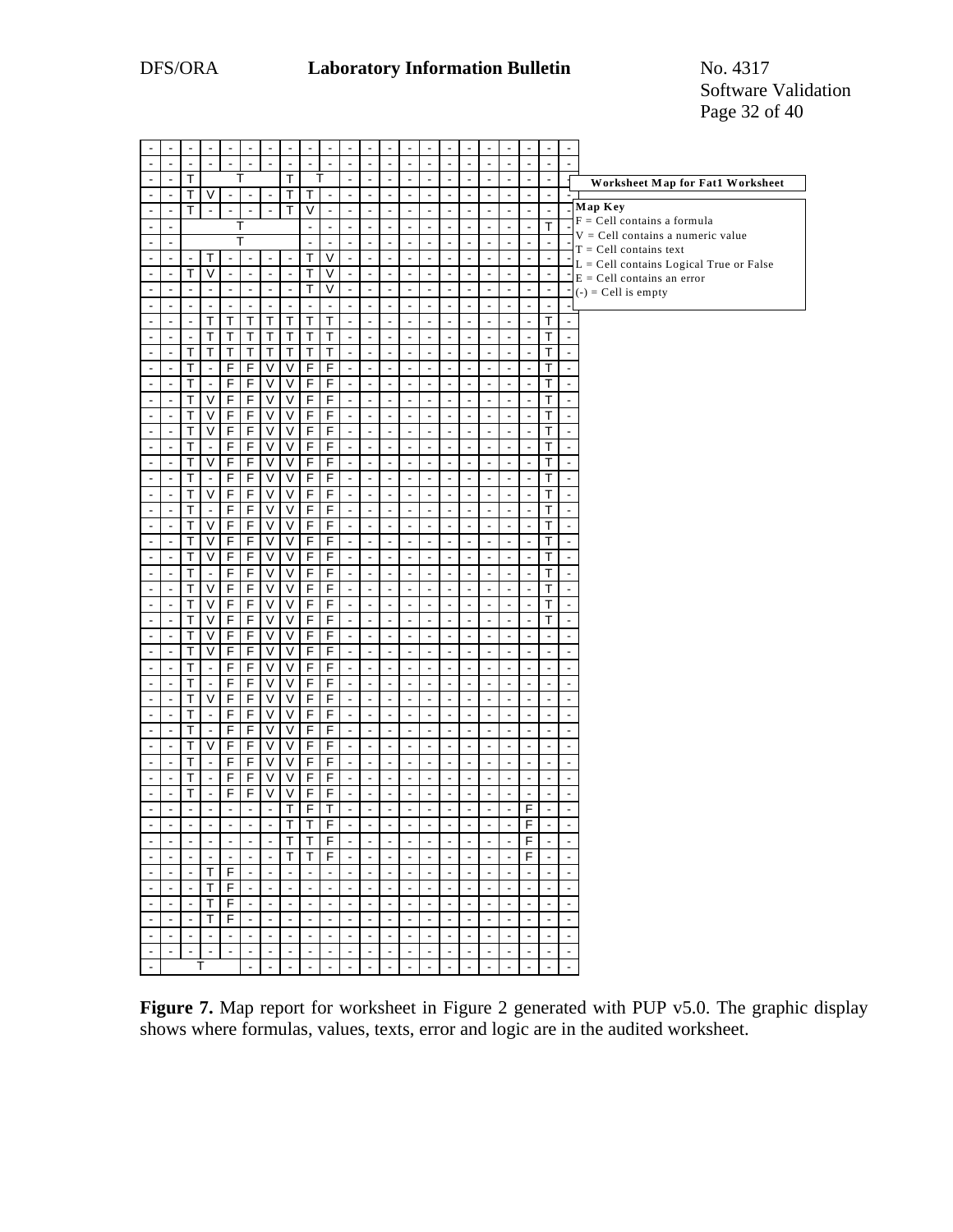Software Validation Page 33 of 40

*Workbook date system: 2000 Worksheet name: Fat1 Report generated: 4/9/01 12:29:37 PM Date Report for: C:\~ACNA Spreadsheet Applications\FAME's Calc.xls*

| <b>Address</b>  | Row    | Col | Formula | <b>Display</b> | No. Format Serial No. |       | Year | Month Day      |       |
|-----------------|--------|-----|---------|----------------|-----------------------|-------|------|----------------|-------|
| I <sub>5</sub>  | 5      | 9   | (none)  | 02/08/99       | mm/dd/yy              | 36199 | 1999 | $\overline{c}$ | 8     |
| C15             | 15     | 3   | (none)  | 4:0            | General               | 0.17  | 1999 | $\overline{c}$ | 8     |
| C16             | 16     | 3   | (none)  | 6:0            | General               | 0.25  | 1999 | $\overline{2}$ | $8\,$ |
| C17             | 17     | 3   | (none)  | 8:0            | General               | 0.33  | 1999 | $\overline{c}$ | 8     |
| C18             | 18     | 3   | (none)  | 10:0           | General               | 0.42  | 1999 | $\overline{c}$ | $8\,$ |
| C19             | 19     | 3   | (none)  | 12:0           | General               | 0.5   | 1999 | $\overline{c}$ | 8     |
| C20             | $20\,$ | 3   | (none)  | 13:0           | General               | 0.54  | 1999 | $\overline{c}$ | 8     |
| C21             | 21     | 3   | (none)  | 14:0           | General               | 0.58  | 1999 | $\overline{c}$ | $8\,$ |
| C22             | 22     | 3   | (none)  | 14:1           | General               | 0.58  | 1999 | $\overline{c}$ | 8     |
| C <sub>23</sub> | 23     | 3   | (none)  | 15:0           | General               | 0.63  | 1999 | $\overline{2}$ | 8     |
| C <sub>24</sub> | 24     | 3   | (none)  | 15:1           | General               | 0.63  | 1999 | $\overline{c}$ | 8     |
| C <sub>25</sub> | 25     | 3   | (none)  | 16:0           | General               | 0.67  | 1999 | $\overline{c}$ | 8     |
| C27             | 27     | 3   | (none)  | 17:0           | General               | 0.71  | 1999 | $\overline{c}$ | 8     |
| C28             | 28     | 3   | (none)  | 17:1           | General               | 0.71  | 1999 | $\overline{c}$ | $8\,$ |
| C29             | 29     | 3   | (none)  | 18:0           | General               | 0.75  | 1999 | $\overline{c}$ | 8     |
| C32             | 32     | 3   | (none)  | 18:2           | General               | 0.75  | 1999 | $\overline{c}$ | 8     |
| C33             | 33     | 3   | (none)  | 18:3           | General               | 0.75  | 1999 | $\overline{2}$ | 8     |
| C <sub>34</sub> | 34     | 3   | (none)  | 18:4           | General               | 0.75  | 1999 | $\overline{c}$ | 8     |
| C <sub>35</sub> | 35     | 3   | (none)  | 20:0           | General               | 0.83  | 1999 | $\overline{c}$ | $8\,$ |
| C36             | 36     | 3   | (none)  | 20:1           | General               | 0.83  | 1999 | $\overline{c}$ | 8     |
| C37             | 37     | 3   | (none)  | 20:5           | General               | 0.84  | 1999 | $\overline{c}$ | 8     |
| C38             | 38     | 3   | (none)  | 20:6           | General               | 0.84  | 1999 | $\overline{c}$ | $8\,$ |
| C <sub>39</sub> | 39     | 3   | (none)  | 22:0           | General               | 0.92  | 1999 | 2              | 8     |
| C40             | 40     | 3   | (none)  | 22:1           | General               | 0.92  | 1999 | $\sqrt{2}$     | $8\,$ |
| C <sub>41</sub> | 41     | 3   | (none)  | 22:5           | General               | 0.92  | 1999 | $\overline{2}$ | 8     |
| C42             | 42     | 3   | (none)  | 22:6           | General               | 0.92  | 1999 | $\overline{c}$ | 8     |

**Figure 8.** Displayed date reported and date format.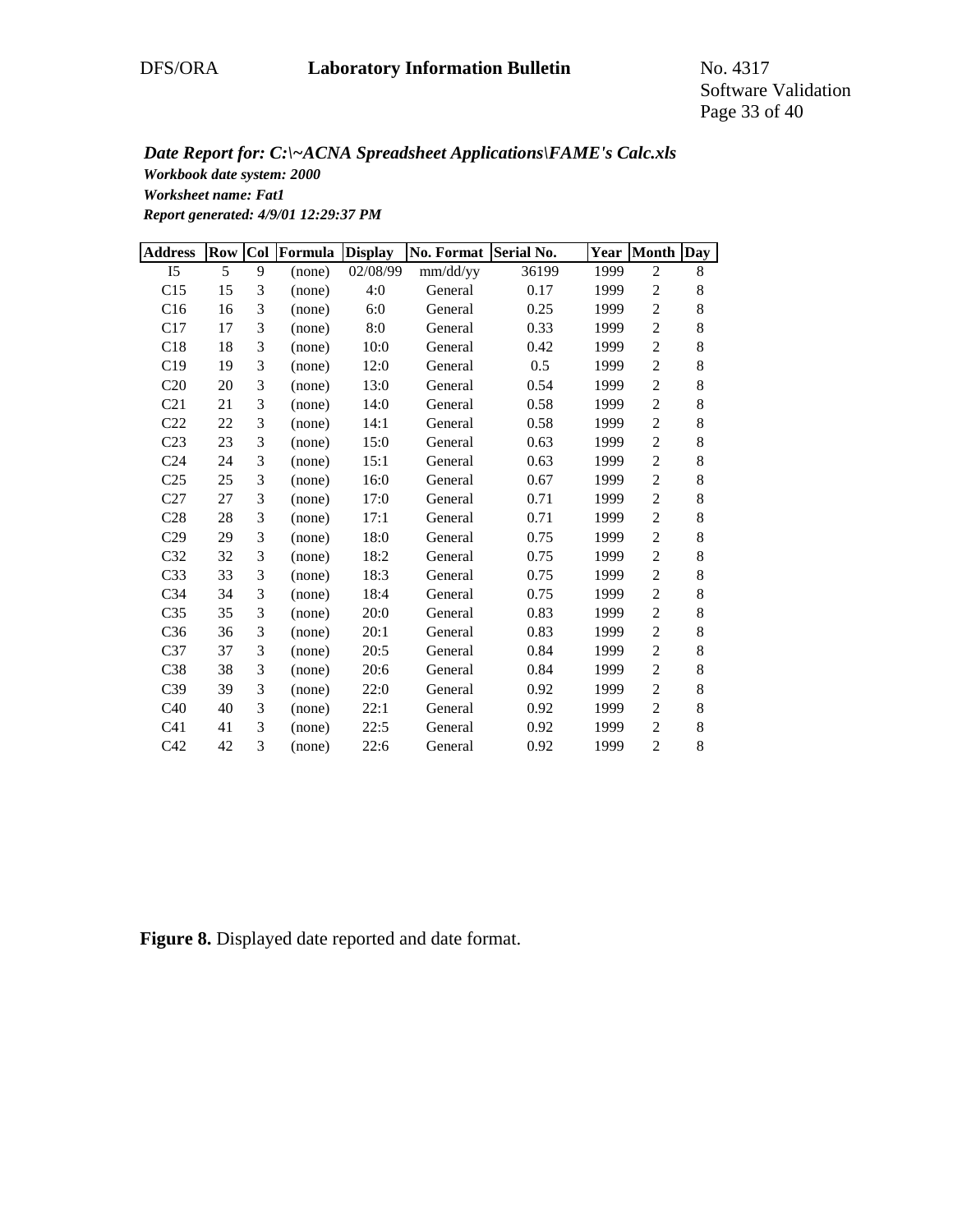Software Validation Page 34 of 40

| Name                  | <b>Refers to</b>                                     | <b>Sheet level</b> | <b>Defined</b> in      | <b>Hidden Linked</b> |              | Bad          |
|-----------------------|------------------------------------------------------|--------------------|------------------------|----------------------|--------------|--------------|
| Menu!Print Area       | $=$ Menu!\$E\$63:\$G\$77                             | <b>TRUE</b>        | Menu                   | <b>FALSE FALSE</b>   |              | <b>FALSE</b> |
| Fat1!Print Area       | $=$ Fat1!\$B\$2:\$L\$53                              | <b>TRUE</b>        | Fat1                   | <b>FALSE FALSE</b>   |              | <b>FALSE</b> |
| Fat2!Print Area       | $=$ Fat2!\$B\$2:\$K\$58                              | <b>TRUE</b>        | Fat2                   | <b>FALSE FALSE</b>   |              | <b>FALSE</b> |
| Inst 1!Print Area     | $=$ Inst 1!\$B\$2:\$K\$51                            | <b>TRUE</b>        | Inst <sub>1</sub>      | <b>FALSE FALSE</b>   |              | <b>FALSE</b> |
| Formulas 1!Print Area | $=$ Formulas 1!\$E\$63:\$G\$77                       | <b>TRUE</b>        | Formulas 1             | <b>FALSE FALSE</b>   |              | <b>FALSE</b> |
| ClearSpl1             | =Fat1!\$D\$3.Fat1!\$D\$4.Fat1!\$D\$9.Fat1!           | <b>FALSE</b>       | <b>FAME's Calc xls</b> | <b>FALSE FALSE</b>   |              | <b>FALSE</b> |
|                       | \$I\$3, Fat1!\$I\$4, Fat1!\$I\$5, Fat1!\$J\$8:\$J\$1 |                    |                        |                      |              |              |
|                       | 0.Fat1!\$D\$15:\$D\$19.Fat1!\$D\$21:\$D\$42          |                    |                        |                      |              |              |
|                       | Fat1!\$C\$6:\$H\$7.                                  |                    |                        |                      |              |              |
| ClearStd1             | =Fat2!\$I\$12,Fat2!\$D\$10:\$D\$14,Fat2!\$D          | <b>FALSE</b>       | <b>FAME's Calc.xls</b> | FALSE FALSE          |              | <b>FALSE</b> |
|                       | \$16:\$D\$37                                         |                    |                        |                      |              |              |
| Fat1!PrintArea        | $=$ Fat1!\$B\$2:\$L\$52                              | <b>FALSE</b>       | <b>FAME's Calc.xls</b> | <b>FALSE</b>         | <b>FALSE</b> | <b>FALSE</b> |
| Fat2!PrintArea        | $=$ Fat2!\$B\$2:\$K\$57                              | <b>FALSE</b>       | <b>FAME's Calc.xls</b> | <b>FALSE FALSE</b>   |              | <b>FALSE</b> |
| Menu!PrintArea        | $=$ \$C\$4:\$G\$17                                   | <b>FALSE</b>       | <b>FAME's Calc xls</b> | FALSE                | <b>FALSE</b> | <b>FALSE</b> |

*Name report for C:\~ACNA Spreadsheet Applications\FAME's Calc.xls Report generated 4/9/01 12:36:12 PM*

Figure 9. Display of the named cells and its cell references including the page name.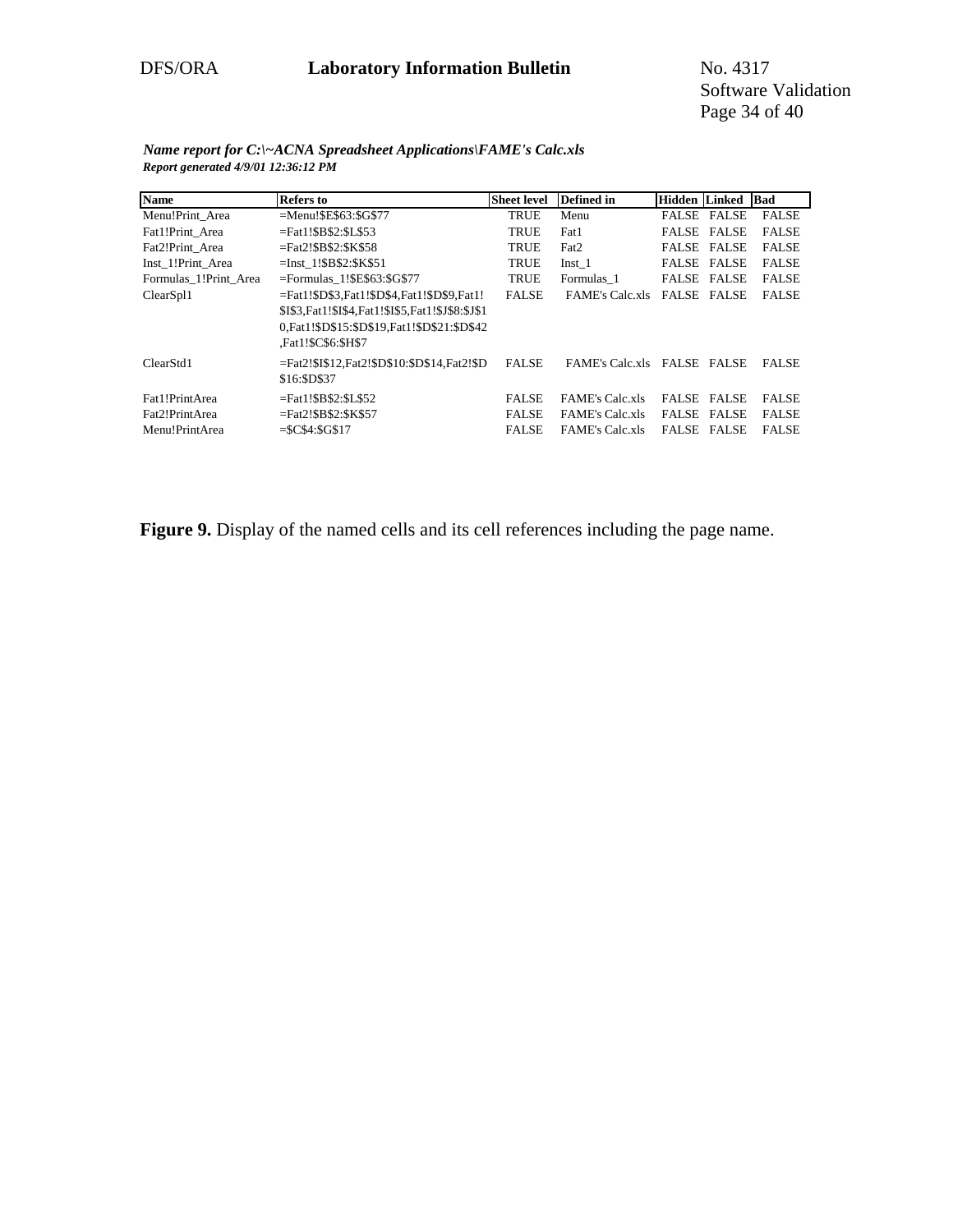Software Validation Page 35 of 40

#### *Formula Report for: C:\~ACNA Spreadsheet Applications\FAME's Calc.xls Worksheet name: Fat1 Number of formulas: 124*

*Report generated: 4/9/01 12:40:16 PM*

|                 |          |            |                | <b>Number</b> |                                                                                       | All               | <b>Direct</b>     |
|-----------------|----------|------------|----------------|---------------|---------------------------------------------------------------------------------------|-------------------|-------------------|
| <b>Address</b>  | Row      | Column     | <b>Display</b> | Format        | Formula                                                                               | <b>Precedents</b> | <b>Precedents</b> |
| E15             | 15       | 5          |                | 0.0000        | =IF(D15="","",ROUND(+Fat2!F10,4))                                                     | $\mathbf{1}$      | 1                 |
| F15             | 15       | 6          |                | 0.00000       | =IF(D15="","",(D15*\$J\$8/1000)/(\$J\$10*E15)                                         | 5                 | 5                 |
|                 |          |            |                |               | $*($J$9))$                                                                            |                   |                   |
| E16             | 16       | 5          |                | 0.0000        | $=$ IF(D16="","",ROUND(+Fat2!F11,4))                                                  | $\mathbf{1}$      | $\mathbf{1}$      |
| F16             | 16       | 6          |                | 0.00000       | $=$ IF(D16="","",(D16*\$J\$8/1000)/(\$J\$10*E16)                                      | 5                 | 5                 |
|                 |          |            |                |               | $*($J$9))$                                                                            |                   |                   |
| E17             | 17       | 5          | 0.8776         | 0.0000        | $=$ IF(D17="","",ROUND(+Fat2!F12,4))                                                  | $\mathbf{1}$      | $\mathbf{1}$      |
| F17             | 17       | 6          | 0.00545        | 0.00000       | $=$ IF(D17="","",(D17*\$J\$8/1000)/(\$J\$10*E17)                                      | 5                 | 5                 |
|                 |          |            |                |               | $*($J$9))$                                                                            |                   |                   |
| E18             | 18       | 5          | 0.9397         | 0.0000        | =IF(D18="","",ROUND(+Fat2!F13,4))                                                     | $\mathbf{1}$      | $\mathbf{1}$      |
| F18             | 18       | 6          | 0.00527        | 0.00000       | =IF(D18="","",(D18*\$J\$8/1000)/(\$J\$10*E18)                                         | 5                 | 5                 |
|                 |          |            |                |               | $*(\$J\$9))$                                                                          |                   |                   |
| E19             | 19       | 5          | 0.9867         | 0.0000        | =IF(D19="","",ROUND(+Fat2!F14,4))                                                     | $\mathbf{1}$      | $\mathbf{1}$      |
| F19             | 19       | 6          | 0.04656        | 0.00000       | =IF(D19="","",(D19*\$J\$8/1000)/(\$J\$10*E19)                                         | 5                 | 5                 |
|                 |          |            |                |               | $*(\$J\$9))$                                                                          |                   |                   |
| E20             | 20       | 5          |                | $0.0000\,$    | $=$ IF(D20="","",ROUND(+Fat2!F15,4))                                                  | $\mathbf{1}$      | $\,1$             |
| F20             | 20       | 6          |                | 0.00000       | =IF(D20="","",(D20*\$J\$8/1000)/(\$J\$10*E20)                                         | 5                 | 5                 |
|                 |          |            |                |               | $*($J$9))$                                                                            |                   |                   |
| E21             | 21<br>21 | 5<br>6     | 1.0132         | 0.0000        | =IF(D21="","",ROUND(+Fat2!F16,4))<br>$=$ IF(D21="","",(D21*\$J\$8/1000)/(\$J\$10*E21) | $\mathbf{1}$<br>5 | $\mathbf{1}$<br>5 |
| F21             |          |            | 0.02114        | 0.00000       | $*($J$9))$                                                                            |                   |                   |
| E22             | 22       | 5          |                | 0.0000        | $=$ IF(D22="","",ROUND(+Fat2!F17,4))                                                  | $\mathbf{1}$      | $\mathbf{1}$      |
| F <sub>22</sub> | 22       | 6          |                | 0.00000       | =IF(D22="","",(D22*\$J\$8/1000)/(\$J\$10*E22)                                         | 5                 | 5                 |
|                 |          |            |                |               | $*($J$9))$                                                                            |                   |                   |
| E23             | 23       | 5          | 1.0302         | 0.0000        | $=$ IF(D23="","",ROUND(+Fat2!F18,4))                                                  | $\mathbf{1}$      | $\mathbf{1}$      |
| F <sub>23</sub> | 23       | 6          | 0.00014        | 0.00000       | =IF(D23="","",(D23*\$J\$8/1000)/(\$J\$10*E23)                                         | 5                 | 5                 |
|                 |          |            |                |               | $*(\$J\$9))$                                                                          |                   |                   |
| E24             | 24       | 5          |                | 0.0000        | =IF(D24="","",ROUND(+Fat2!F19,4))                                                     | $\mathbf{1}$      | 1                 |
| F <sub>24</sub> | 24       | 6          |                | 0.00000       | =IF(D24="","",(D24*\$J\$8/1000)/(\$J\$10*E24)                                         | 5                 | 5                 |
|                 |          |            |                |               | $*($J$9))$                                                                            |                   |                   |
| E25             | 25       | 5          | 1.0607         | 0.0000        | $=$ IF(D25="","",ROUND(+Fat2!F20,4))                                                  | $\mathbf{1}$      | $\mathbf{1}$      |
| F25             | 25       | 6          | 0.03979        | 0.00000       | =IF(D25="","",(D25*\$J\$8/1000)/(\$J\$10*E25)                                         | 5                 | 5                 |
|                 |          |            |                |               | $*($J$9))$                                                                            |                   |                   |
| E26             | 26       | 5          | 1.0489         | 0.0000        | =IF(D26="","",ROUND(+Fat2!F21,4))                                                     | $\mathbf{1}$      | $\,1$             |
| F <sub>26</sub> | 26       | 6          | 0.00024        | 0.00000       | =IF(D26="","",(D26*\$J\$8/1000)/(\$J\$10*E26)                                         | 5                 | 5                 |
| E27             | 27       | 5          | 1.0499         | 0.0000        | $*($J$9))$<br>$=$ IF(D27="","",ROUND(+Fat2!F22,4))                                    | $\mathbf{1}$      | $\mathbf{1}$      |
| F27             | 27       | 6          | 0.00032        | 0.00000       | =IF(D27="","",(D27*\$J\$8/1000)/(\$J\$10*E27)                                         | 5                 | 5                 |
|                 |          |            |                |               | $*($J$9))$                                                                            |                   |                   |
| E28             | 28       | $\sqrt{5}$ |                | 0.0000        | $=$ IF(D28="","",ROUND(+Fat2!F23,4))                                                  | $\mathbf{1}$      | $\mathbf{1}$      |
| F <sub>28</sub> | 28       | 6          |                | 0.00000       | =IF(D28="","",(D28*\$J\$8/1000)/(\$J\$10*E28)                                         | 5                 | 5                 |
|                 |          |            |                |               | $*($J$9))$                                                                            |                   |                   |
| E29             | 29       | 5          | 1.0876         | 0.0000        | =IF(D29="","",ROUND(+Fat2!F24,4))                                                     | $\mathbf{1}$      | $\mathbf{1}$      |
| F <sub>29</sub> | 29       | 6          | 0.03956        | 0.00000       | =IF(D29="","",(D29*\$J\$8/1000)/(\$J\$10*E29)                                         | 5                 | 5                 |
|                 |          |            |                |               | $*($J$9))$                                                                            |                   |                   |

**Figure 10.** Formula addresses (Generated with *PUP v5.0*) for worksheet shown in Figure 2. This is only an example and not all the formulas are shown.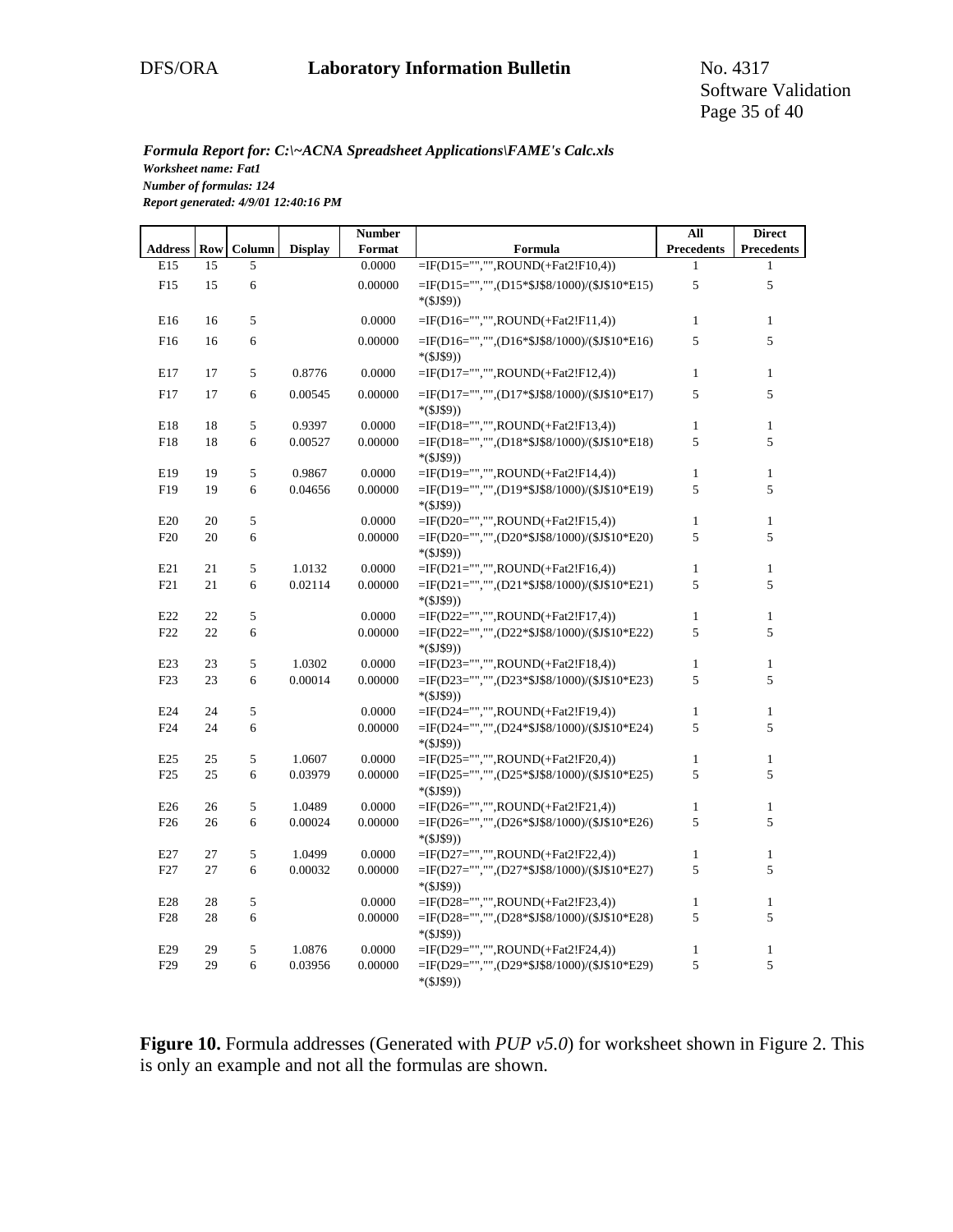#### **VBProject: hlpdemo8.xls (FAME's Calc.xls)**

*Report Generated 4/9/01 1:00:33 PM*

| <b>VB</b> Component | <b>Component Type</b>  | <b>Procedure Name</b>     | <b>Procedure Type</b> | <b>Start Line</b> | <b>Total Lines</b> | <b>Procedure Declaration</b>                                             |
|---------------------|------------------------|---------------------------|-----------------------|-------------------|--------------------|--------------------------------------------------------------------------|
| PrintMod            | <b>Standard Module</b> | PrintForms                | Sub                   | 2                 | 17                 | Sub PrintForms()                                                         |
| PrintMod            | Standard Module        | EditData                  | Sub                   | 19                | 5                  | Sub EditData()                                                           |
| PrintMod            | <b>Standard Module</b> | ReturnToForm              | Sub                   | 24                | 5                  | Sub ReturnToForm()                                                       |
| ThisWorkbook        | Document Module        | workbook_open             | Sub                   | 1                 | 7                  | Private Sub workbook_open()                                              |
| ThisWorkbook        | Document Module        | Workbook_BeforeClose      | Sub                   | 15                | 24                 | Private Sub<br>Workbook_BeforeClose(Cancel As<br>Boolean)                |
| Sheet3              | Document Module        | Worksheet_SelectionChange | Sub                   | 1                 | 3                  | Private Sub<br>Worksheet_SelectionChange(ByVal<br>Target As Excel.Range) |
| Sheet11             | Document Module        | (no procedures)           | (no procedures)       | (no procedures)   | $\boldsymbol{0}$   | (no procedures)                                                          |
| Sheet21             | Document Module        | Worksheet_SelectionChange | Sub                   | 1                 | 3                  | Private Sub<br>Worksheet_SelectionChange(ByVal<br>Target As Excel.Range) |
| Sheet31             | Document Module        | (no procedures)           | (no procedures)       | (no procedures)   | $\boldsymbol{0}$   | (no procedures)                                                          |
| Module1             | <b>Standard Module</b> | Auto_Open                 | Sub                   | 2                 | 23                 | Sub Auto_Open()                                                          |
| Module1             | <b>Standard Module</b> | DeleteToolbar             | Sub                   | 25                | 14                 | Sub DeleteToolbar()                                                      |
| Module1             | <b>Standard Module</b> | SiblingWorkbooks          | Function              | 38                | 24                 | Function<br>SiblingWorkbooks(WorkbookName,<br>NumberHurdle)              |
| Module1             | Standard Module        | ShowToolbar               | Sub                   | 62                | 5                  | Sub ShowToolbar()                                                        |
| Module1             | <b>Standard Module</b> | HideToolbar               | Sub                   | 69                | $\tau$             | Sub HideToolbar()                                                        |
| Module1             | <b>Standard Module</b> | SampleMacro               | Sub                   | 75                | 11                 | Sub SampleMacro()                                                        |
| Module1             | Standard Module        | GoTo_Fat1                 | Sub                   | 86                | $\bf 8$            | Sub GoTo_Fat1()                                                          |
| Module1             | Standard Module        | GoTo_Fat2                 | Sub                   | 94                | $\bf 8$            | Sub GoTo Fat2()                                                          |
| Module1             | <b>Standard Module</b> | GoTo_Menu                 | Sub                   | 102               | 8                  | Sub GoTo_Menu()                                                          |
| Module1             | Standard Module        | GoTo_Spl1                 | Sub                   | 110               | $\bf 8$            | Sub GoTo_Spl1()                                                          |
| Module1             | Standard Module        | GoTo_Std                  | Sub                   | 118               | 7                  | Sub GoTo_Std()                                                           |
| Module1             | Standard Module        | GoTo_Inst_1               | Sub                   | 125               | $\overline{7}$     | Sub GoTo_Inst_1()                                                        |
| Module1             | Standard Module        | GoTo_Formulas_1           | Sub                   | 132               | 7                  | Sub GoTo_Formulas_1()                                                    |
| Module1             | <b>Standard Module</b> | GoTo_Top2                 | Sub                   | 143               | 12                 | Sub GoTo_Top2()                                                          |
| Module1             | <b>Standard Module</b> | GoTo_Top1                 | Sub                   | 151               | 8                  | Sub GoTo_Top1()                                                          |
| Module1             | <b>Standard Module</b> | ClearCells1               | Sub                   | 159               | 14                 | Sub ClearCells1()                                                        |
| Module1             | <b>Standard Module</b> | ClearCells2               | Sub                   | 173               | 11                 | Sub ClearCells2()                                                        |
| Module1             | Standard Module        | ClearCells3               | Sub                   | 184               | 20                 | Sub ClearCells3()                                                        |
| Module <sub>2</sub> | Standard Module        | Print_Page_Fat1           | Sub                   | $\mathbf{1}$      | $\overline{7}$     | Sub Print_Page_Fat1()                                                    |
| Module <sub>2</sub> | <b>Standard Module</b> | Print_Page_Fat2           | Sub                   | 9                 | $\bf 8$            | Sub Print_Page_Fat2()                                                    |
| Sheet1              | Document Module        | (no procedures)           | (no procedures)       | (no procedures)   | $\boldsymbol{0}$   | (no procedures)                                                          |
| Sheet <sub>2</sub>  | Document Module        | (no procedures)           | (no procedures)       | (no procedures)   | $\boldsymbol{0}$   | (no procedures)                                                          |
| AboutBox            | Form                   | Label2_Click              | Sub                   | 2                 | 4                  | Private Sub Label2_Click()                                               |
| AboutBox            | Form                   | OKButton_Click            | Sub                   | 6                 | 4                  | Private Sub OKButton_Click()                                             |
| Module11            | <b>Standard Module</b> | ShowAboutBox              | Sub                   | $\mathbf{1}$      | 3                  | Sub ShowAboutBox()                                                       |
| Module11            | Standard Module        | ShowInstructionsBox       | Sub                   | 5                 | $\overline{4}$     | Sub ShowInstructionsBox()                                                |
| FormHelp            | Form                   | CommandButton1_Click      | Sub                   | 12                | 9                  | Private Sub CommandButton1_Click()                                       |
| FormHelp            | Form                   | LabelText_Click           | Sub                   | 21                | 4                  | Private Sub LabelText_Click()                                            |
| FormHelp            | Form                   | UserForm_Initialize       | Sub                   | 25                | 13                 | Private Sub UserForm_Initialize()                                        |
| FormHelp            | Form                   | UpdateForm                | Sub                   | 38                | 25                 | Private Sub UpdateForm()                                                 |
| FormHelp            | Form                   | ComboBoxTopics_Click      | Sub                   | 63                | 6                  | Private Sub ComboBoxTopics_Click()                                       |
|                     |                        |                           |                       |                   |                    |                                                                          |
| FormHelp            | Form                   | PreviousButton_Click      | Sub                   | 69                | 8                  | Private Sub PreviousButton_Click()                                       |
| FormHelp            | Form                   | NextButton_Click          | Sub                   | 77                | 8                  | Private Sub NextButton_Click()                                           |
| FormHelp            | Form                   | ExitButton Click          | Sub                   | 85                | 6                  | Private Sub ExitButton_Click()                                           |
| HelpMod             | <b>Standard Module</b> | ShowHelp                  | Sub                   | 3                 | 4                  | Sub ShowHelp()                                                           |

**Figure 11.** Display of the Visual Basic project for the workbook file.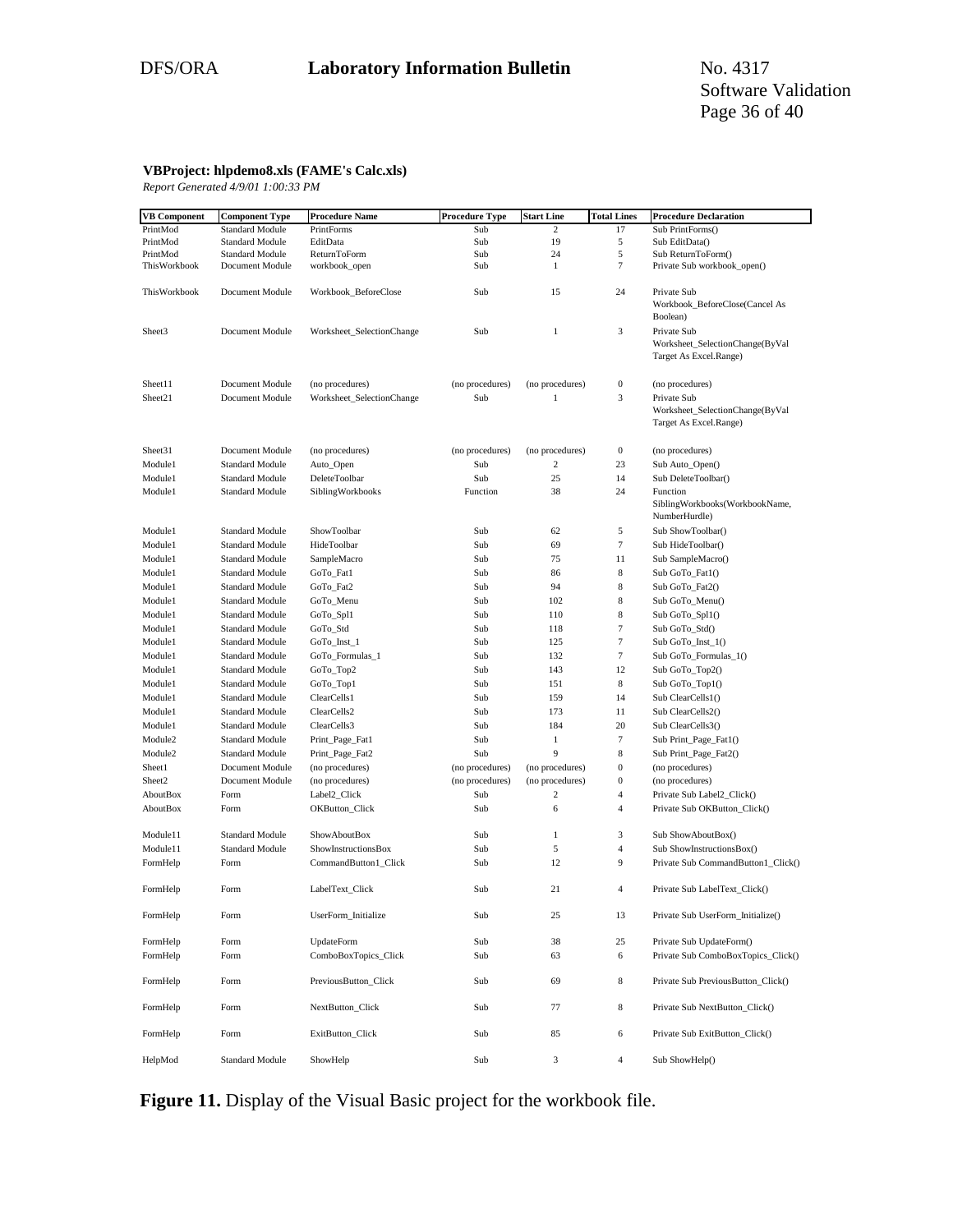# **VBProject: hlpdemo8.xls (FAME's Calc.xls)**

*UserForm Report Generated 4/9/01 1:00:33 PM*

| <b>UserForm Name</b> | <b>Control Type</b> | <b>Control Name</b> | lLeft    | <b>Top</b> | Width           | <b>Height</b>   | <b>Container</b>                   |
|----------------------|---------------------|---------------------|----------|------------|-----------------|-----------------|------------------------------------|
| AboutBox             | Label               | Label1              | 12.0000  | 30,0000    | 198,0000        |                 | $54.0000$ About Box                |
| AboutBox             | CommandButton       | <b>OKButton</b>     | 168,0000 | 90.0000    | 42.0000         |                 | $20.0000$ About Box                |
| AboutBox             | Label               | Label <sub>2</sub>  | 12.0000  | 6.0000     | 66,0000         |                 | $18,0000$ About Box                |
| FormHelp             | CommandButton       | ExitButton          | 12.0000  | 162,0000   | 49.5000         |                 | 19.5000 FormHelp                   |
| FormHelp             | CommandButton       | <b>NextButton</b>   | 216,0000 | 162,0000   | 49.5000         |                 | 19.5000 FormHelp                   |
| FormHelp             | CommandButton       | PreviousButton      | 156.0000 | 162,0000   | 49.5000         |                 | 19.5000 FormHelp                   |
| FormHelp             | Label               | LabelText           | 4.0000   |            | 3.8500 212.0000 | 122.1500 Frame1 |                                    |
| FormHelp             | Frame               | Frame1              | 12.0000  |            |                 |                 | 30.0000 252.0000 120.8000 FormHelp |
| FormHelp             | ComboBox            | ComboBoxTopics      | 12.0000  |            | 6.0000 252,0000 |                 | 18.0000 FormHelp                   |
| FormHelp             | CommandButton       | CommandButton1      | 72.0000  | 162.0000   | 72.0000         |                 | 20.0000 FormHelp                   |

**Figure 12.** Display of the Visual Basic project for the workbook file user form names, which control the dialog boxes of the application.

#### Sub DeleteToolbar()

- ' Delete the toolbar from the collection
- ' This keeps the EXCEL5.XLB file smaller
- ' Cancel the toolbar display
	- If IsNull(SiblingWorkbooks(BookName, 1)) Then
	- Application.OnWindow  $=$  ""
	- With ThisWorkbook
		- .OnSheetActivate = ""
		- .OnSheetDeactivate = ""
	- Toolbars("Fatty Acids Toolbar").Delete
	- End With
	- End If

#### End Sub

**Figure 13.** Example of a VBA macro in the Module 1 composed of nine code lines (Module 1 is composed of a total of 202 code lines) that must be included in the validation documentation.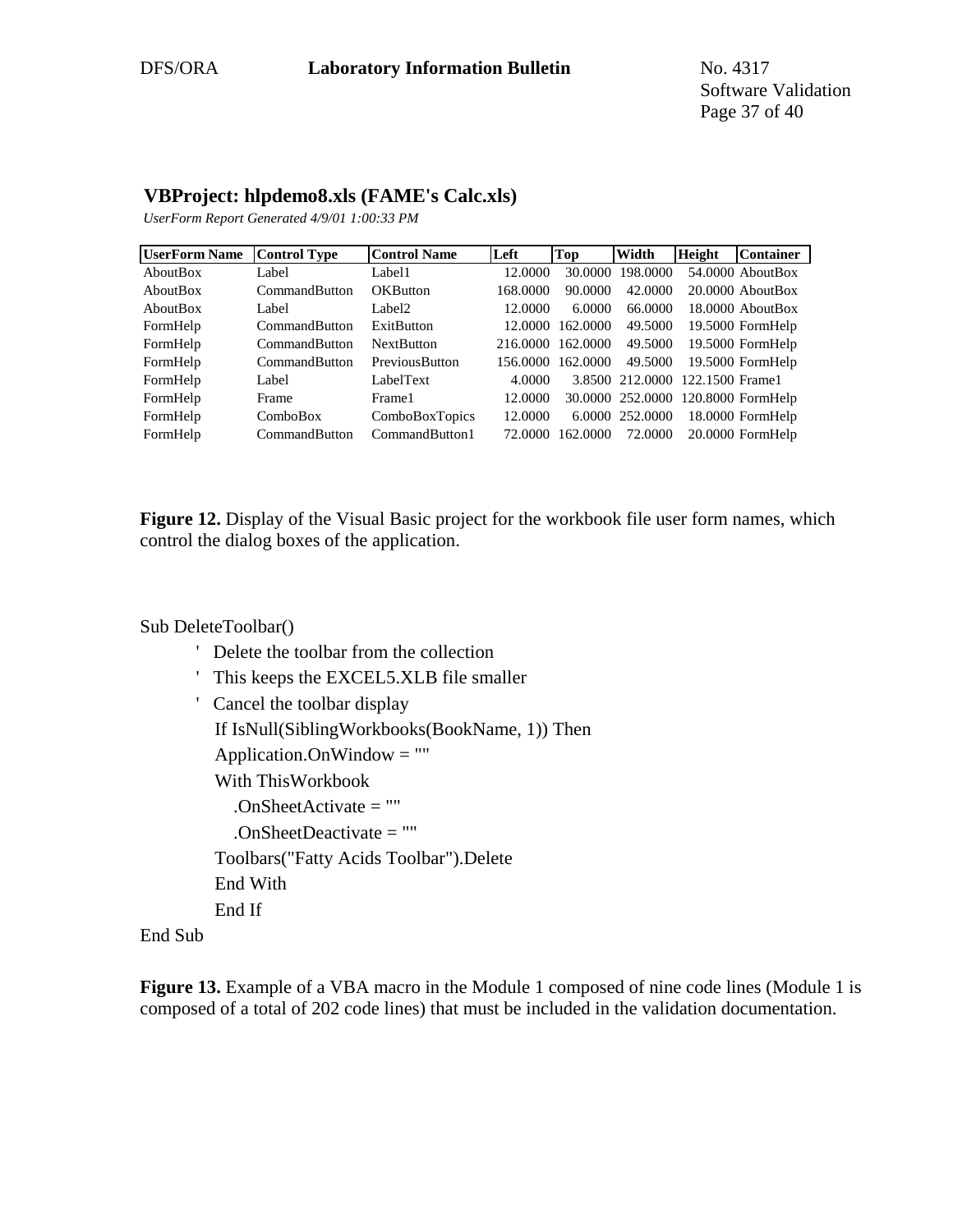| <b>Request for Change</b>                                                                                                                                                                  |                            |                                   |  |  |  |  |
|--------------------------------------------------------------------------------------------------------------------------------------------------------------------------------------------|----------------------------|-----------------------------------|--|--|--|--|
| Analytical Application: FAMEs Calc.                                                                                                                                                        | Change No.: 1              |                                   |  |  |  |  |
| Location (Branch): ACNA                                                                                                                                                                    |                            | Telephone no: 404-253-1200, x5217 |  |  |  |  |
| Originator: James Martin                                                                                                                                                                   |                            |                                   |  |  |  |  |
| Reason for change: Correct formula                                                                                                                                                         | Required by date: 05/07/02 |                                   |  |  |  |  |
| <b>Change Disposition &amp; Authorization</b>                                                                                                                                              |                            |                                   |  |  |  |  |
| Disposition: Accepted                                                                                                                                                                      |                            |                                   |  |  |  |  |
| Authorized / Rejected                                                                                                                                                                      |                            |                                   |  |  |  |  |
|                                                                                                                                                                                            | Job title: Analyst         | Date: 05/07/02                    |  |  |  |  |
| Signature:                                                                                                                                                                                 | Job title: Director        | Date: 05/07/02                    |  |  |  |  |
| Comments: Formula in cell K19, page "FAME Calc", the rounding formula is incorrect.<br>Number of Change Notes attached: 1<br><b>Change Completion and approval</b><br>Completed signature: | Job title: Analyst         | Date: 05/07/02                    |  |  |  |  |
|                                                                                                                                                                                            | Job title: Supervisor      | Date: 05/07/02                    |  |  |  |  |
| Signature: Job title: Director                                                                                                                                                             |                            | Date: 05/07/02                    |  |  |  |  |
|                                                                                                                                                                                            |                            |                                   |  |  |  |  |

Request for Change Form v1.0

**Figure 14.** Example for the request for change form. This example is for correcting a formula.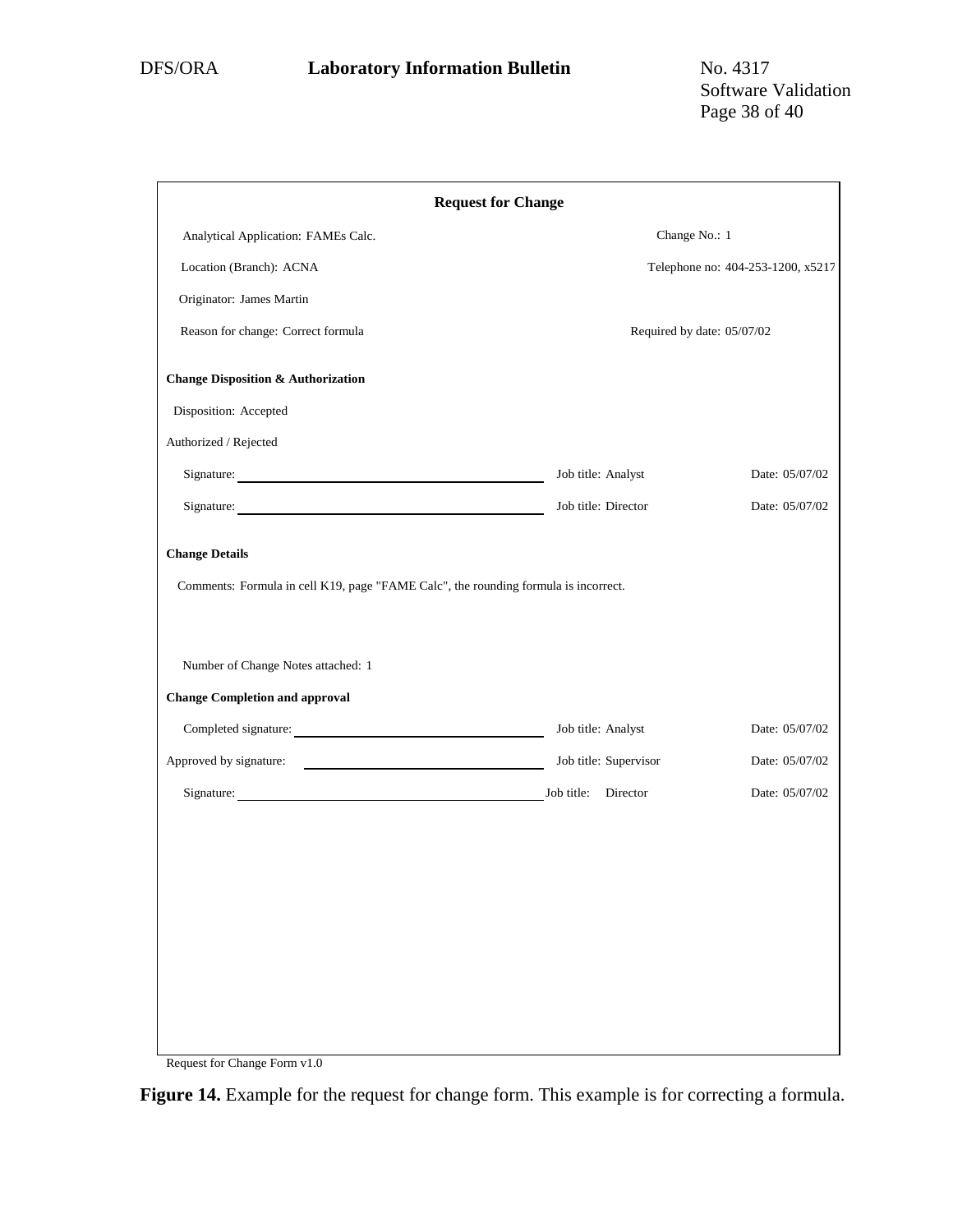| <b>Change Request Index</b>                |                                                                                      |                                 |                                  |            |  |  |  |  |
|--------------------------------------------|--------------------------------------------------------------------------------------|---------------------------------|----------------------------------|------------|--|--|--|--|
| <b>Analytical Application: FAMEs Calc.</b> |                                                                                      |                                 |                                  |            |  |  |  |  |
| <b>Change</b><br>$\bf number$              | $\begin{minipage}{.4\linewidth} \textbf{Description} \end{minipage} \vspace{-0.3mm}$ | Disposition Acc.<br>/ Rej. Date | Number of<br><b>Change Notes</b> | Date Close |  |  |  |  |
| $\,1$                                      | FAMEs rounding formula incorrect.                                                    | Accepted                        | $\mathbf{1}$                     | 05/07/02   |  |  |  |  |
|                                            |                                                                                      |                                 |                                  |            |  |  |  |  |
|                                            |                                                                                      |                                 |                                  |            |  |  |  |  |
|                                            |                                                                                      |                                 |                                  |            |  |  |  |  |
|                                            |                                                                                      |                                 |                                  |            |  |  |  |  |
|                                            |                                                                                      |                                 |                                  |            |  |  |  |  |
|                                            |                                                                                      |                                 |                                  |            |  |  |  |  |
|                                            |                                                                                      |                                 |                                  |            |  |  |  |  |
|                                            |                                                                                      |                                 |                                  |            |  |  |  |  |
|                                            |                                                                                      |                                 |                                  |            |  |  |  |  |
|                                            |                                                                                      |                                 |                                  |            |  |  |  |  |
|                                            |                                                                                      |                                 |                                  |            |  |  |  |  |
|                                            |                                                                                      |                                 |                                  |            |  |  |  |  |
|                                            |                                                                                      |                                 |                                  |            |  |  |  |  |
|                                            |                                                                                      |                                 |                                  |            |  |  |  |  |
|                                            |                                                                                      |                                 |                                  |            |  |  |  |  |
|                                            |                                                                                      |                                 |                                  |            |  |  |  |  |
|                                            |                                                                                      |                                 |                                  |            |  |  |  |  |
|                                            |                                                                                      |                                 |                                  |            |  |  |  |  |
|                                            |                                                                                      |                                 |                                  |            |  |  |  |  |
|                                            |                                                                                      |                                 |                                  |            |  |  |  |  |
|                                            |                                                                                      |                                 |                                  |            |  |  |  |  |
|                                            |                                                                                      |                                 |                                  |            |  |  |  |  |
|                                            |                                                                                      |                                 |                                  |            |  |  |  |  |
|                                            |                                                                                      |                                 |                                  |            |  |  |  |  |
|                                            |                                                                                      |                                 |                                  |            |  |  |  |  |
|                                            |                                                                                      |                                 |                                  |            |  |  |  |  |
|                                            |                                                                                      |                                 |                                  |            |  |  |  |  |
|                                            |                                                                                      |                                 |                                  |            |  |  |  |  |
|                                            |                                                                                      |                                 |                                  |            |  |  |  |  |

**Figure 15.** Example for change request index form.